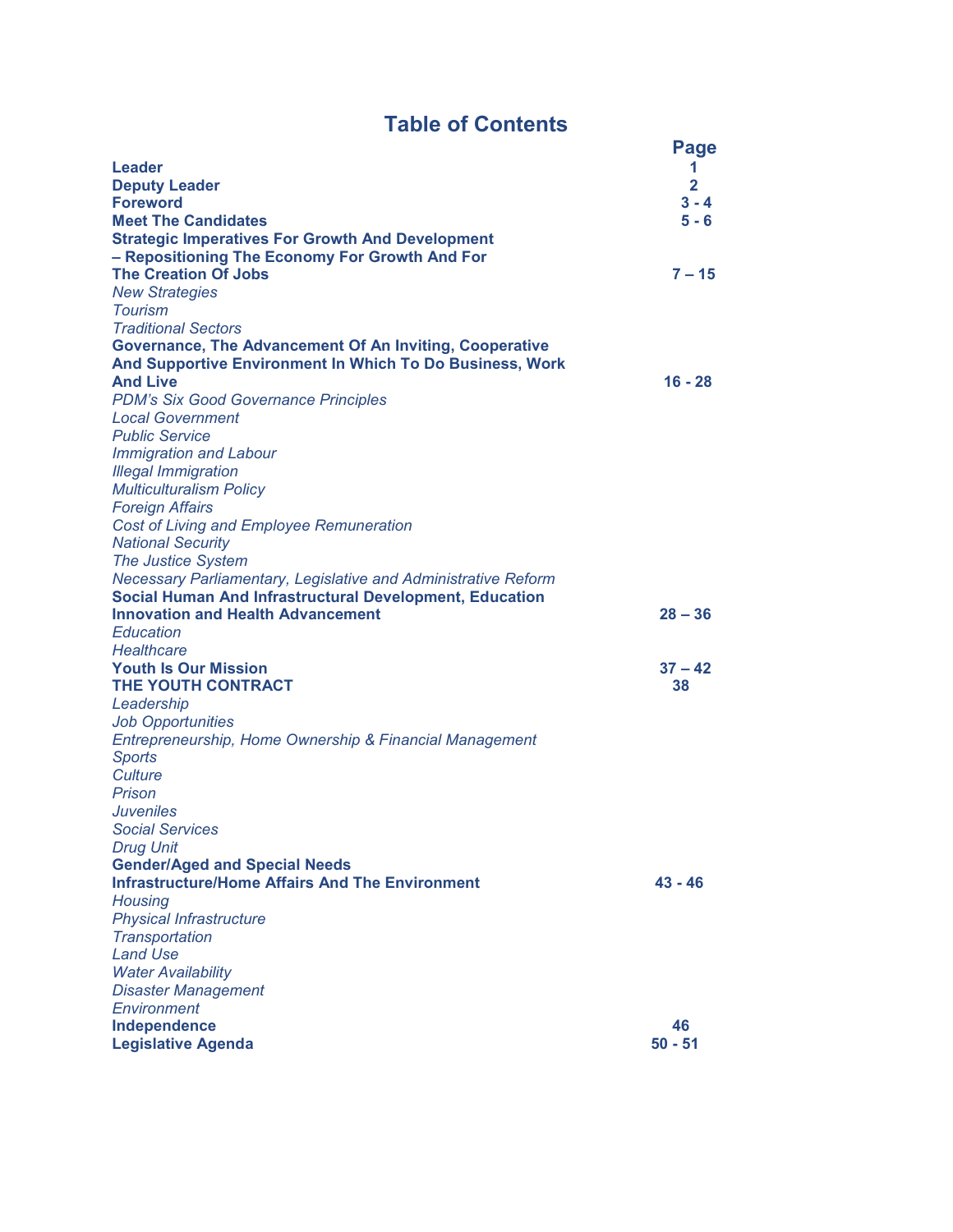#### **MY PEOPLE OF THESE BEAUTIFUL BY NATURE TURKS AND CAICOS,**

Our country has not seen true democracy since the last PDM administration, which came to an abrupt end in August 2003, when a very odd court ruling resulted in a duly elected and legally certified government being eventually replaced by a PNP-led government. What transpired for the following six years continues to unfold, even as we as a people continue to try to understand all that happened. We do know though, that it was by and large for our country and for us, a tragedy of huge proportions; a tragedy leaving a stain, as well as a strain on us and on our children for years to come. Can that stain ever be removed? Perhaps so, but it will no doubt take many generations to lose its stinging effect upon us.

That six-year PNP reign created the need for an Interim Government, where any semblance of local authority was abruptly wiped out, and we lost the right to, and the dignity of, electing a government of our choice. In the quest to fix what was broken during the preceding six years, and render justice to those that broke it, we the people became sidelined, seemingly all to not be trusted, creating the need to be governed with all power vested in a single individual. He was in turn assisted and advised by persons foreign to us, that often displayed gross arrogance and disrespect for us, and with an insulting and unbearable "father knows best" attitude toward us. This too will all rest within our minds for years to come.

The People's Democratic Movement will be asking all the people of the Turks and Caicos Islands to afford us the opportunity to again serve as your government, as your representatives; much as you did in 1994 and 1999 after which we delivered years of unprecedented and genuine growth and prosperity. And as we had planned to do after you again elected us in 2003, only to be unfairly removed from office mere months later. We want to, with all your help, and with the religious community and the business community and with every other type of community, bring us back the glory days, returning to being an economically viable and internationally respected, and envied country. We will here explain why you should again give us this chance, at this very crucial time when we are regaining the opportunity to govern ourselves, and prove to the world that we are not the caricature that has become us in recent years.

To ensure that we again become the TCI that we can be proud of we must ensure **P**articipation, **A**ccountability, **R**esponsibility and **T**ransparency – **PART**.

PART as in participation, recognizing that if this is to be a reality, everyone must play his/her part. We are committed to working with all the peoples of these Islands as we move this country forward IN THE RIGHT DIRECTION.

**OSWALD O SKIPPINGS PARTY LEADER** 

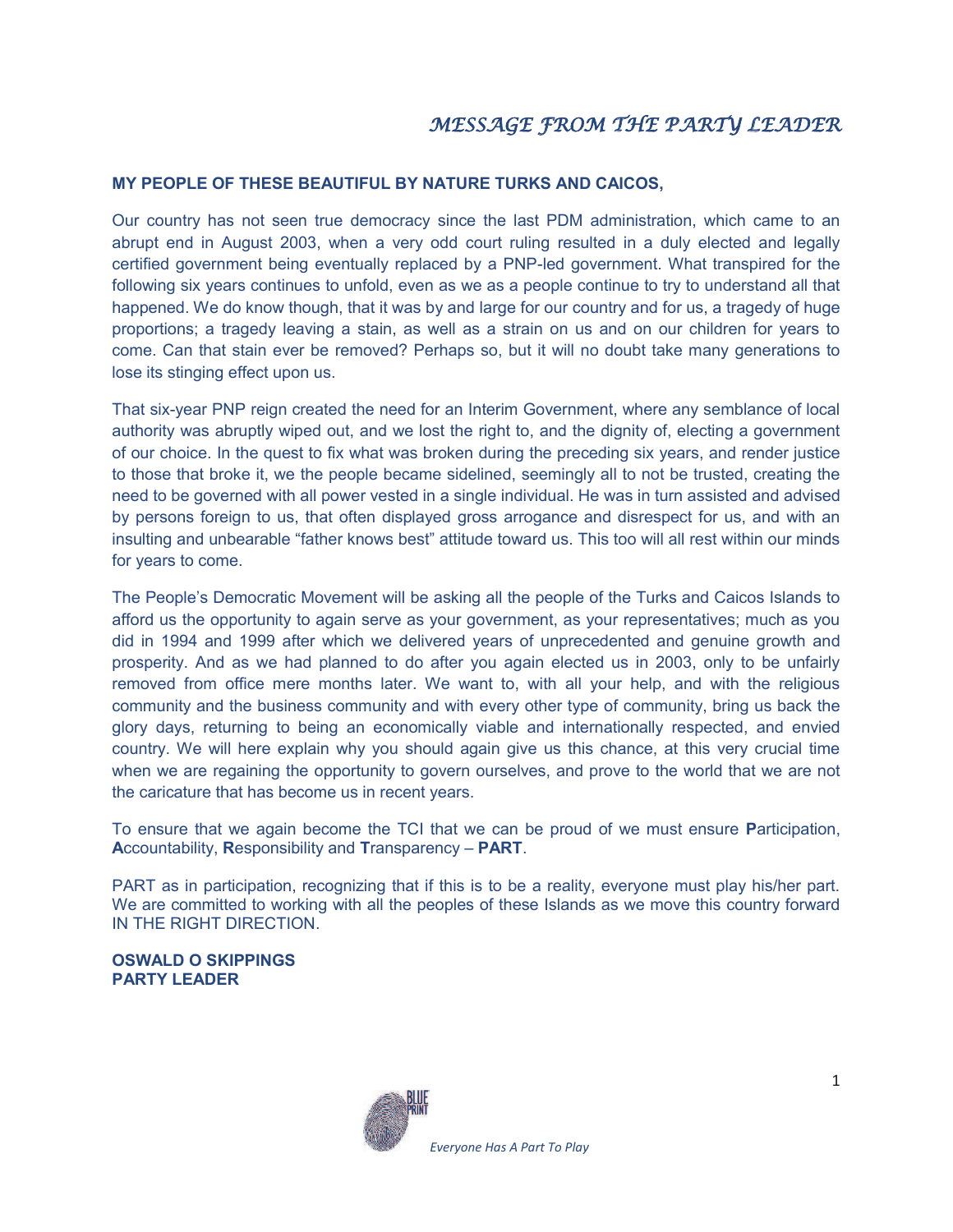## MESSAGE FROM THE DEPUTY PARTY LEADER

My fellow Turks and Caicos Islanders

I believe that this country is at a crossroads and it requires everyone to be a part of the process moving forward. It requires experience, strong proven and tested leadership and representation, bright and innovative ideas and diverse skills; as well as an electorate and people who are ready to accept their role as participants in governance, whether in sharing their ideas and/or being watchdogs holding their government to account. I believe that the PDM offers this type of leadership, and equally understands the need for a more involved people. We are committed to a strong, focused, mature and solution-oriented service to these Islands, one that puts country above self.

We do have a Record that can never be forgotten or erased. We have governed in difficult times and have taken us from high national debt on a path to sustainable economic growth and development, with strong fiscal policies. We have done it before and we can do it again. We have record performance in instilling investor confidence, in marketing these Islands to tourists and investors with real tangible results. We raised the minimum wage and lowered the cost of living, we increased scholarships in priority areas and managed well the monies spent; we gave our civil servants the highest pay raise ever, took care of our teachers and police, trained health professionals and expanded our health facilities. We increased the number of international and regional airlifts to our country and increased the numbers of Resorts, thereby increasing the number of jobs available.

We gave you major roads, from the Leeward Highway to the Millennium Highway, we accredited our Community College, we gave you the youth, National Youth Day and the Youth Policy that governs your Department, we took care of our elderly, we empowered our local contractors and businesses and represented the employee with policies that saw their upward mobility in senior positions, whether in the Public or Private sector; we have done it all before and we can do it again. I believe with all my heart that only a PDM Government with support from the religious community, private sector and a strong civil service can once again take this country from the doldrums of debt towards once again becoming the "Star of the Region". Turks and Caicos Islands require mature and sober leadership and this is what we offer you.

Today we face so many challenges as a people and equally as a Government. We must plot in our minds to stay the course no matter the challenges ahead. The road to restoration will be rough and long but we must keep our goal in sight. We must through strong relationships/partnerships whether locally, regionally or internationally, seek the best way forward for this country.

As I offer myself to you as the Deputy Leader of the PDM, I do so as a Turks and Caicos Islander running in an All Island constituency. I vow to do my very best in service to you. I know that we can restore these Islands to their place of prominence in the Region, and pave the way to making us a force in the global arena. I remain that familiar voice – that voice that you know. I am Sharlene, a Turks and Caicos Islander wanting a brighter future for my children, your children and all of us. I promise you good governance and true transparency, and secondly, I promise to help to build a modern, democratic, productive, just, peaceful and caring society to be enjoyed by all who live here. This is not a utopian idea, we just need to begin. As I serve you, I will serve you with a new allegiance to these Islands and realizing always that with "power comes responsibility more than privilege". I remain committed to the cause and I ask that you afford us this opportunity once again TO take this country IN THE RIGHT DIRECTION on November  $9<sup>th</sup>$ .

#### **Sharlene Cartwright Robinson, Deputy Leader**

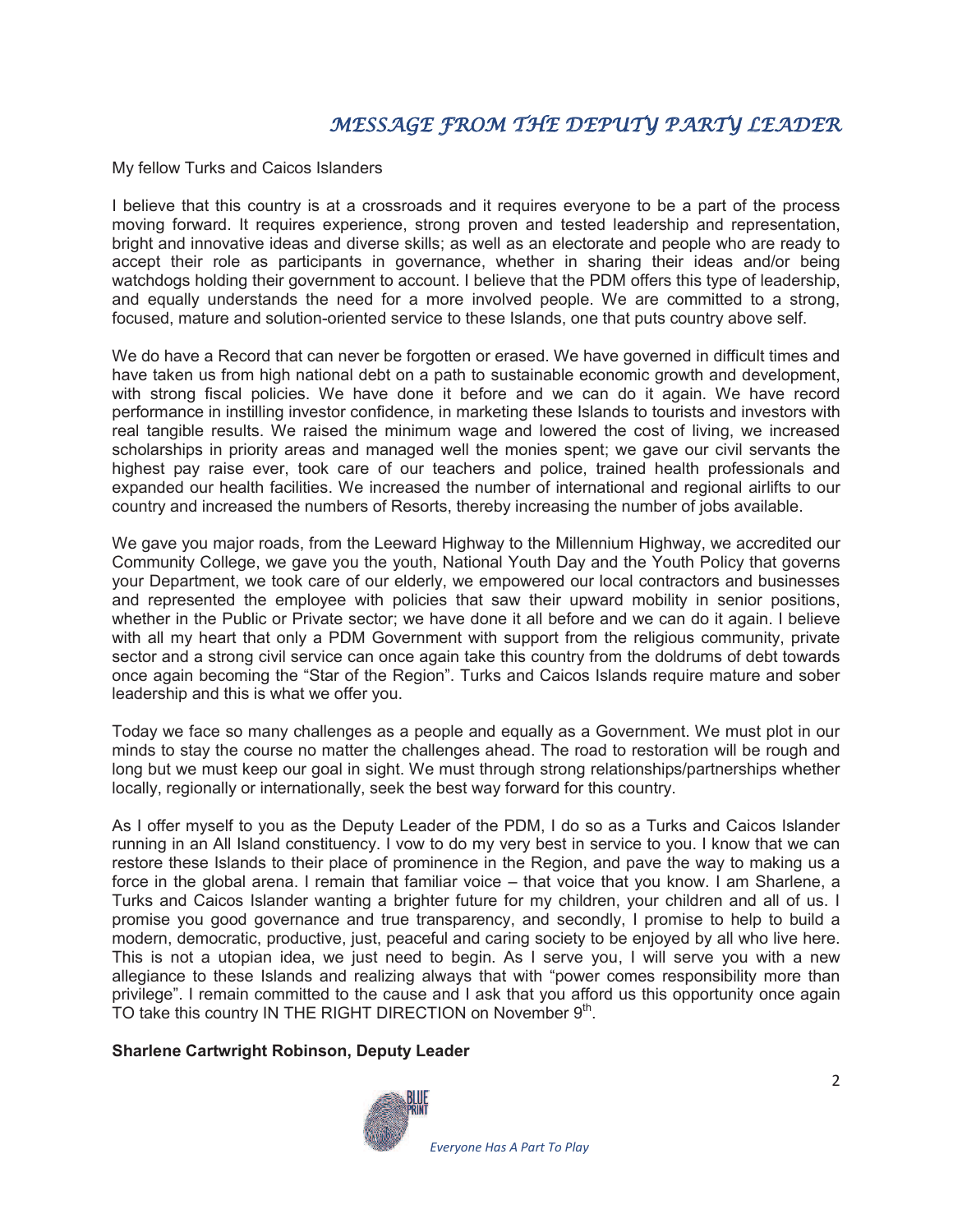## FOREWORD

#### **The Legacy of the PDM and PNP**

The Turks & Caicos Islands, over the past 9 years, has seen unprecedented social and economic decay. A phenomenon with its genesis in 2003, spurred on by the stealing of the government by the Progressive National Party, a feat facilitated by the then governor. The degradation of the first six of those nine years was the sole responsibility of our own. In the more recent three years, it was encouraged and perpetuated by the current interim administration, whose tactics policies and economic agenda *reflect those of the colonial masters practiced during the era of the salt industry*. There is no question as to where the Turks and Caicos Islands are today as a country. Everyone, big or small, rich or poor, black or white, indigenous islanders or Belongers, visitors or guests, all residents of these Beautiful by Nature Turks & Caicos, are experiencing the hardest times of our political and economic history. While this economic drought and our social degradation, initiated by an ironically named Progressive National Party government, was predicted by many from 2003, the PNP made it into office again a second time in 2007, albeit short lived. This saw the ultimate destruction of the socioeconomic structure by their abusive wasteful fiscal policies and their nepotistic practices in the disguise of facilitating development and modernization of the country, bringing us to a point of disgrace today. The physical characteristics have changed; the cultural entities have been infiltrated by numerous external influences; the spiritual strongholds have been demeaned; and the people are struggling to retain some semblance of hope and faith in that which is our Turks and Caicos. This has been further exacerbated by the betrayal of the British government's quest to ensure that their people come to reside en masse, occupying the top positions in the public sector, while creating a national brain drain through public sector reform.

The People's Democratic Movement is once again confronted with the awesome task and responsibility to return this country to a national pride that once was the envy of our neighbors. Among the many challenges, the PDM is ready to recreate that environment of respect and integrity that is our nature, and that which is expected by our neighbors and indeed the world. While faith and trust have been raped and destroyed over the recent past, there is still a profound confidence and expectation that the PDM and the people of these islands have the ability and capability to rise to the occasion and in time erase the tarnished character of our country. The PDM therefore is a promise of hope. The PDM is an assurance that good governance, prosperity and pride would be restored. These are the expectations of our people, and our regional counterparts are depending on us to lead the way again. Economic prosperity and social integrity have always been the bedrock of a PDM government, and now more than ever we are equipped, energized and enthusiastic to take on the task of leading our people into an attitude of nation building and eventual nationhood. Our Christian principles and God fearing practices all merge to enable us to impact the lives of our Youth, through education and entrepreneurship.

Where are we today? What have the PNP and the Interim Government brought us to?

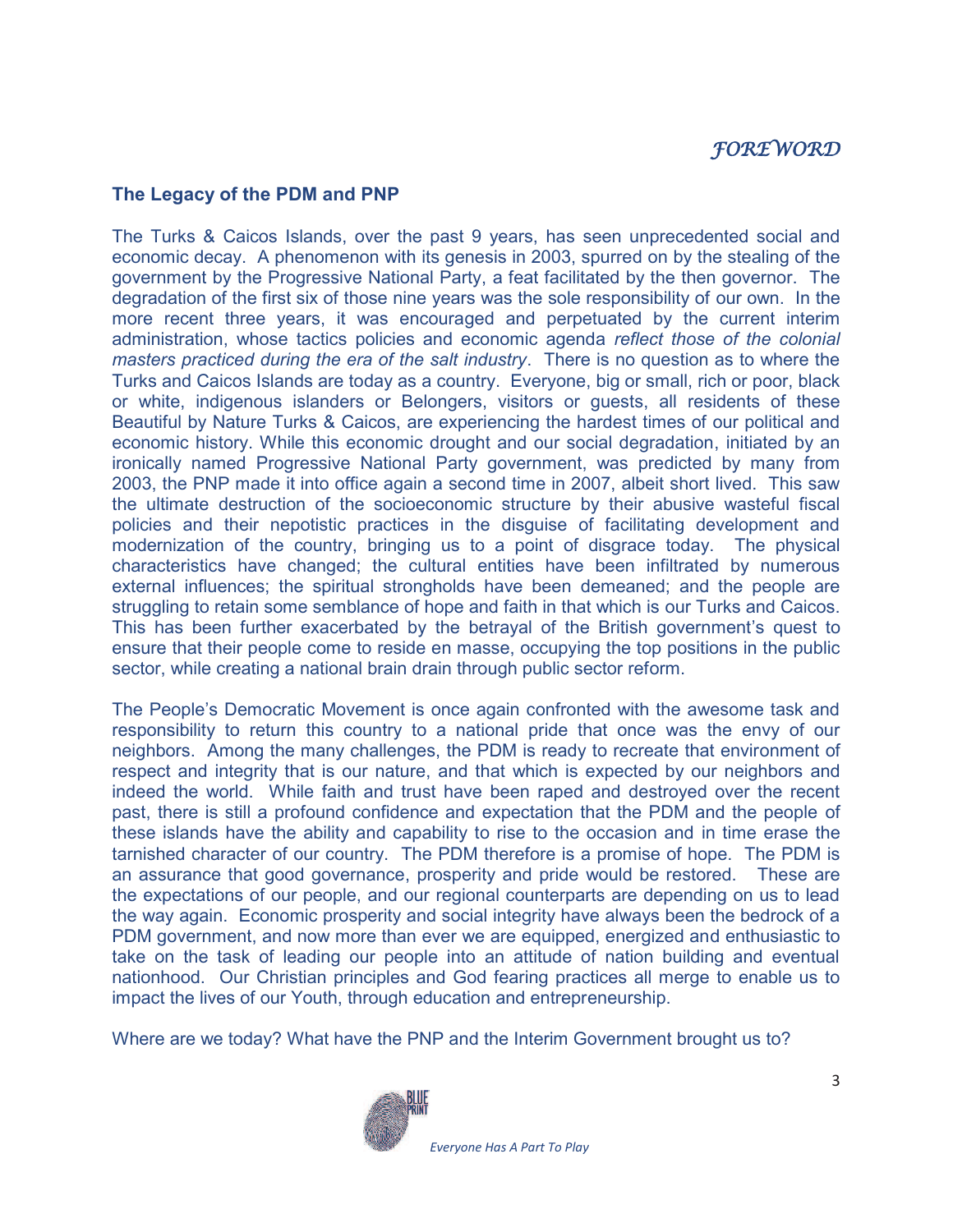Physically outnumbered as a people! In the worse economic depression since the early nineteen hundreds! Very educated and unemployed cohort of citizens! A comprehensive health system that's out of the reach of those who need it most! A severely neglected education system! A stagnant infrastructural development! The cost of living that is higher than the proposed 28 storied building! Communities are neglected! Turks and Caicos Islanders are unemployed while other nationals are holding two jobs! Immigration and labor continue to be overwhelmed with little resources! Crime continues to threaten our fragile tourism industry! Construction and physical development have come to a standstill! National debt is at an all-time high! The P.N.P. has successfully established, for us, organizations and institutions geared to encourage poverty while prospering a few: Ports Authority; Provo Stevedoring; TCI Lotto; National Health Insurance Program; two costly hospitals; exorbitant medical debt; social divisions with the lengthening of the socioeconomic continuum. Our people are more divided then we have ever been! And the list of brokenness is almost endless.

While the issues are numerous, the unification thrust and collaborative efforts of the PDM and the people of the Turks and Caicos would enable us to see the turn around that is so badly needed. This program provides for the people the high way to unity, success and prosperity in every sphere of our nation. Once again, with the PDM government we shall be able to be proud Turks & Caicos Islanders, Belongers, citizens and residents alike.

What is the legacy of the PDM?

National Pride! Respect and envy of or neighbors! Economic prosperity and sustainability! Qualitative development, through commerce and industry! Youth empowerment! Gender empowerment! Pertinent national institutions! Well informed and defined national plans! Ownership and partnership of national entities! Cultural consciousness!

The PDM government, in waiting, is now more than ever equipped and poised to reintroduce those institutions that seek to bridge the many gaps that exist among our people. One Government! One people! The inclusive nature and practices of this PDM ensure everyone living, residing and working in this country a fair and equal opportunity to enjoy the resources that God has granted us. Fairness, equality and justice have always been the hallmark of a PDM government - of the people, for the people and by the people.

It would appear that we have reached rock bottom, but the policies and programs outlined in this document serve to propel us into a position where every single individual may realize his/her worth as we grow from strength to strength, with God's help. The recent former governments have allowed evil to prevail, but God is greater than any evil and as God's children we shall overcome again.

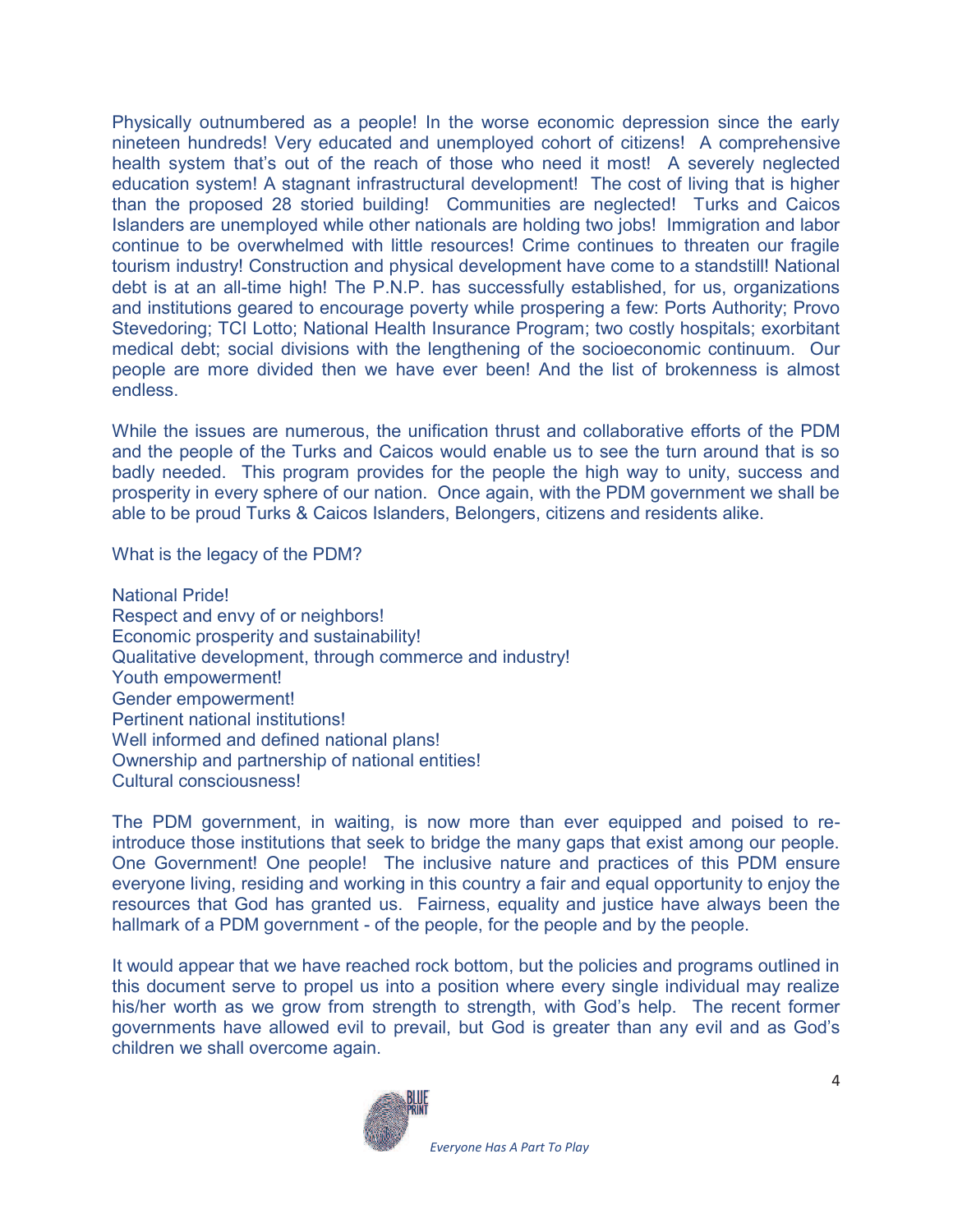# MEET THE CANDIDATES



**PDM-THE RIGHT DIRECTION** 

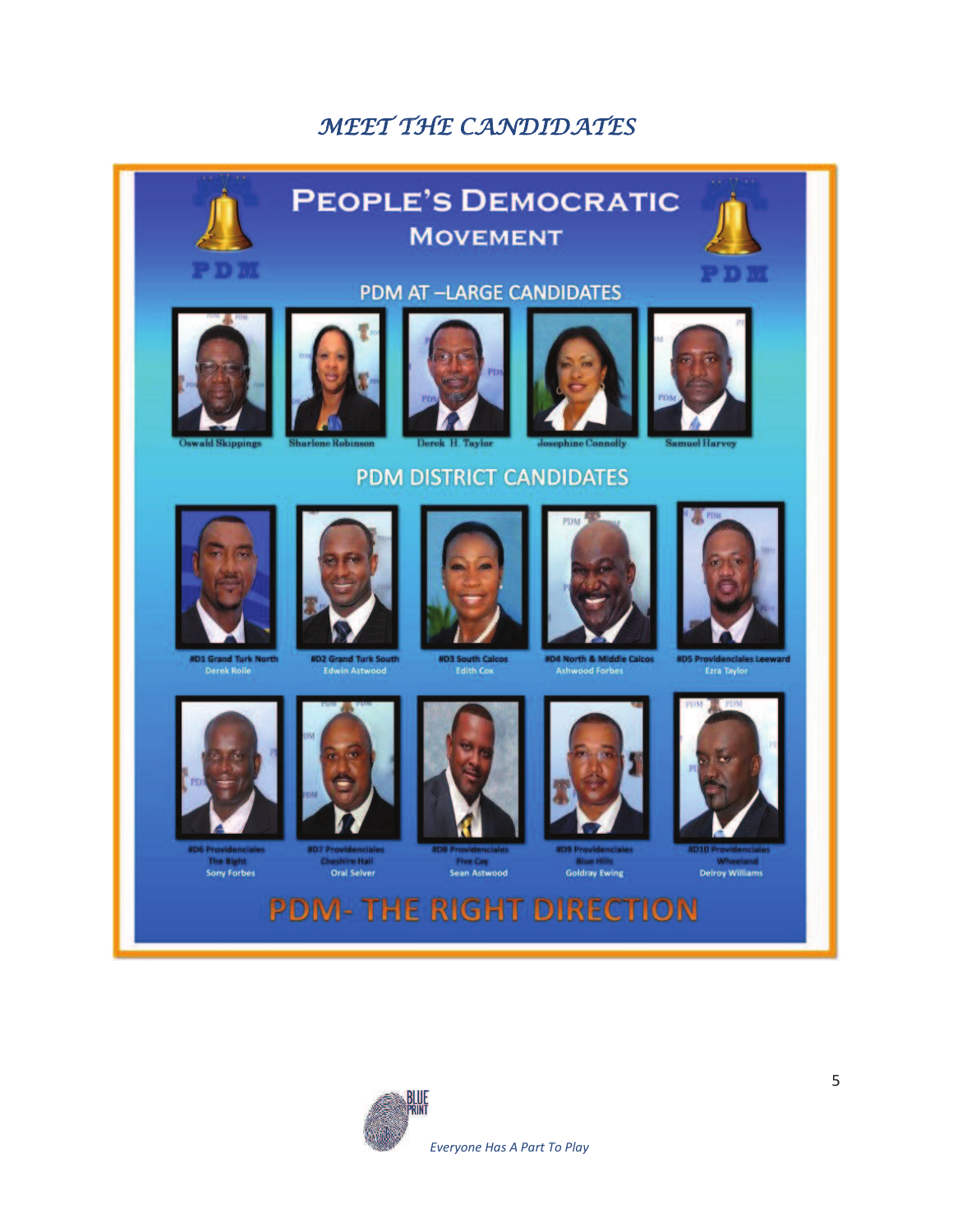**OSWALD SKIPPINGS PARTY LEADER** 

*(Former Chief Minister, Minister & Longest Serving Parliamentarian)* 

#### **SHARLENE L ROBINSON DEREK TAYLOR DEPUTY LEADER**

*(Attorney At Law, Former Parliamentarian & (Former Chief Minister, Longest Serving* 

*All Island Candidate) Chief Minister & All Island Candidate)* 

**SAMUEL HARVEY JOSEPHINE CONNOLLY** 

*(First Local Certified Public Accountant/Manager)* Manchester Group of Companies *Deputy Speaker)* 

*ED 7 CHESHIRE HALL & RICHMOND HILL* **ED 8 FIVE CAYS**<br>(Longstanding Hospitality Industry Professional) (Self Employed Manager/Owner Group of *(Longstanding Hospitality Industry Professional)* 

ED 9 BLUE HILLS<br>(Experienced Manager)

*(Former Deputy Chief Minister/Minister & (Successful longstanding businesswoman over All Island Candidate) 20 years/All Island Candidate)* 

**DEREK ROLLE**<br>
ED 1 Grand Turk North **ED 2 Grand Turk South** *ED 2 Grand Turk South (Contractor/Businessman for over 27yrs) (Healthcare Professional/Former DS, TCIG)* 

**EDITH COX**<br> **ED** 3 South Caicos<br> **ED** 4 Middle Caicos & North Caicos *ED 3 South Caicos ED 4 Middle Caicos & North Caicos* 

**EZRA TAYLOR SONNY FORBES**  *ED 6 THE BIGHT (Career Civil Servant – Senior Management) (Self Employed Businessman/Taxi Operator)* 

**ORAL SELVER** SEAN ASTWOOD<br>
ED 7 CHESHIRE HALL & RICHMOND HILL ED 8 FIVE CAYS *Companies & Former Minister)* 

**GOLDRAY EWING**<br>FD 9 BLUE HILLS<br>FD 10 WHEELAND (Experienced Manager) *(Self Employed Manager/Owner Group of Companies & Former Minister)* 



*Everyone Has A Part To Play*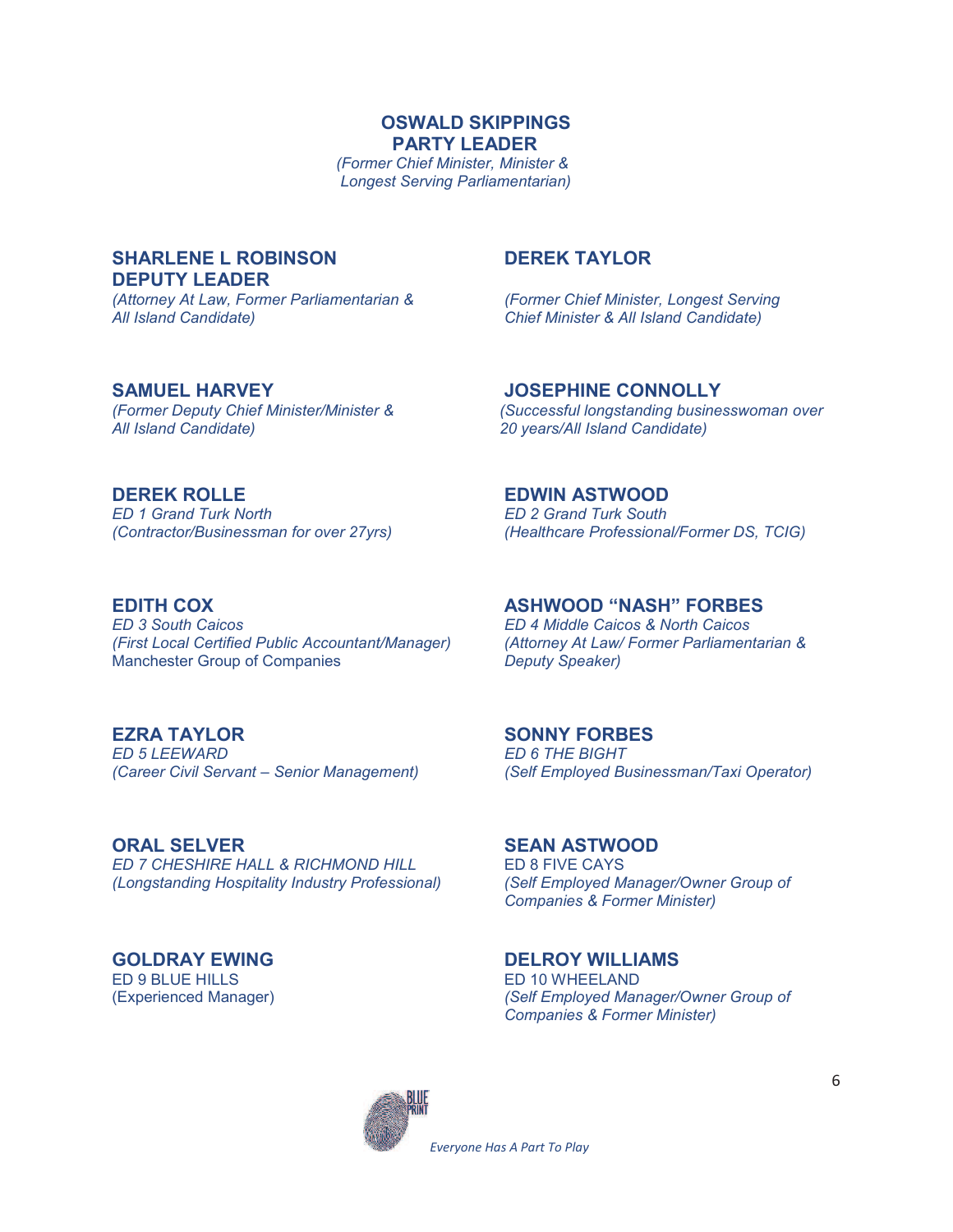## **FOUR STEPS TO EMPOWERMENT AND UNITY**

### **SECTION ONE:**

**STRATEGIC IMPERATIVES FOR GROWTH AND DEVELOPMENT – REPOSITIONING THE ECONOMY FOR GROWTH AND FOR THE CREATION OF JOBS.** 

### · **The Current Economic Situation**

The former PNP Government had engaged in wasteful and unsustainable financial practices.

Economic development has stagnated over the last four years. Little effort if any has gone into attracting new investment and into exploring new and innovative ways of raising revenue.

A PDM government will stimulate sustainable economic development.

## **THE PDM'S PLANS AND STRATEGIES FOR ECONOMIC DEVELOPMENT**

#### **HOW**

#### **1) TRANSPARENCY**

A PDM Government will have confidence in the economic viability of the Islands. **The PDM government will reposition the country as "open for business".** We will market and behave as a growth orientated business friendly, straight-talking government. We will revisit the new structure of the Investment Unit and seek to ensure it reflects our mandate as an elected government.

A PDM Government will work hard to increase inward investment, provided that it is in line with our overall policy objectives and accords, with existing ordinances such as planning, and does not damage the environment. **Our dealings with new and existing investors will be open and transparent, and we will expect nothing from our investors except honesty and integrity.** 

**Within the first 100 days we will reinstitute Team TCI which saw the joint promotion of the Public and Private Sectors, with the Governor and then Chief Minister's participation in marketing the country.**

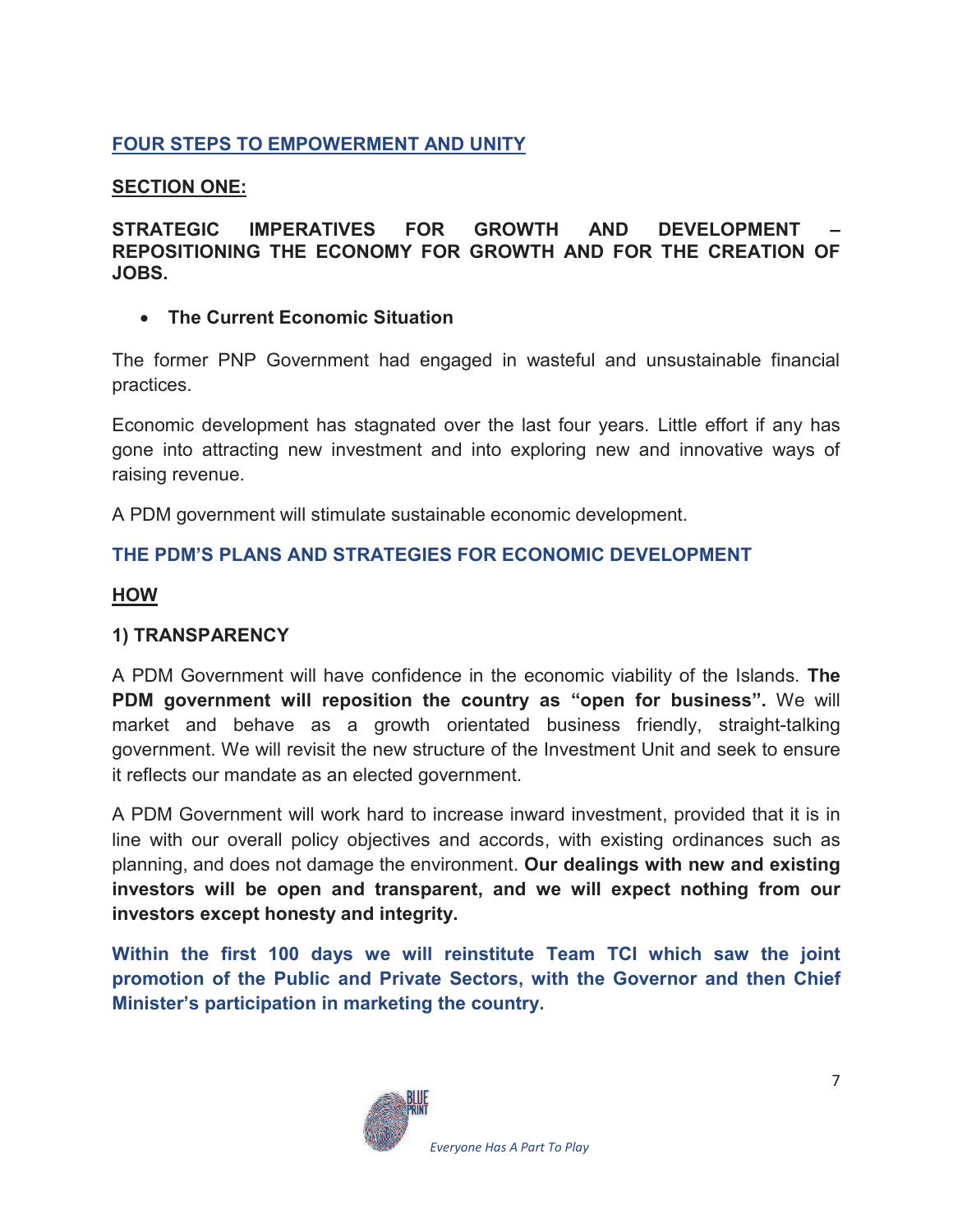## **2) CONCESSIONS**

With respect to concessions, these will be looked at on an individual basis. It cannot be a one size fits all, however we can set some general rules that we will apply. The state of the economy will be the biggest determinant of the need for concessions.

All concession periods should be relatively short, with a time limit. A concession for the developmental stage of a project can be justified, but once operating, that entity should compete on a level playing field with other businesses.

## **A PDM Government will also explore new and innovative gains for a TCI Government in the area of concessions.**

### **3) SPECIAL DEVELOPMENT AREAS**

A PDM Government will introduce Special Development Areas (SDAs) where we preapprove concessions through The Encouragement of Development Ordinance which will expand to local businesses.

We have identified areas as SDA's in the Turks & Caicos Islands and we expect that the use of SDA's will stimulate the economy in areas of need.

#### **4) REDUCE THE RED TAPE**

For the existing businesses on the Islands, we will work with them and their associations to reduce red tape and unnecessary business costs; but in the spirit of cooperation, we will expect a degree of social responsibility from those businesses.

### **We will also prepare a Policy for the Encouragement of Expansion in Existing Businesses.**

#### **5) ASSIST THE OFFSHORE FINANCE INDUSTRY**

A PDM Government sees the Financial Industry as an important Industry which requires immediate attention, to ensure that it can become a strong Industry in this country and a world contender in this niche area.

## **We will work with the Financial Industry Association to actively encourage growth in this area.**

We will ensure that the Financial Services Commission continues to operate as an efficient regulator, but imposes no more regulation than is necessary. We will expect the

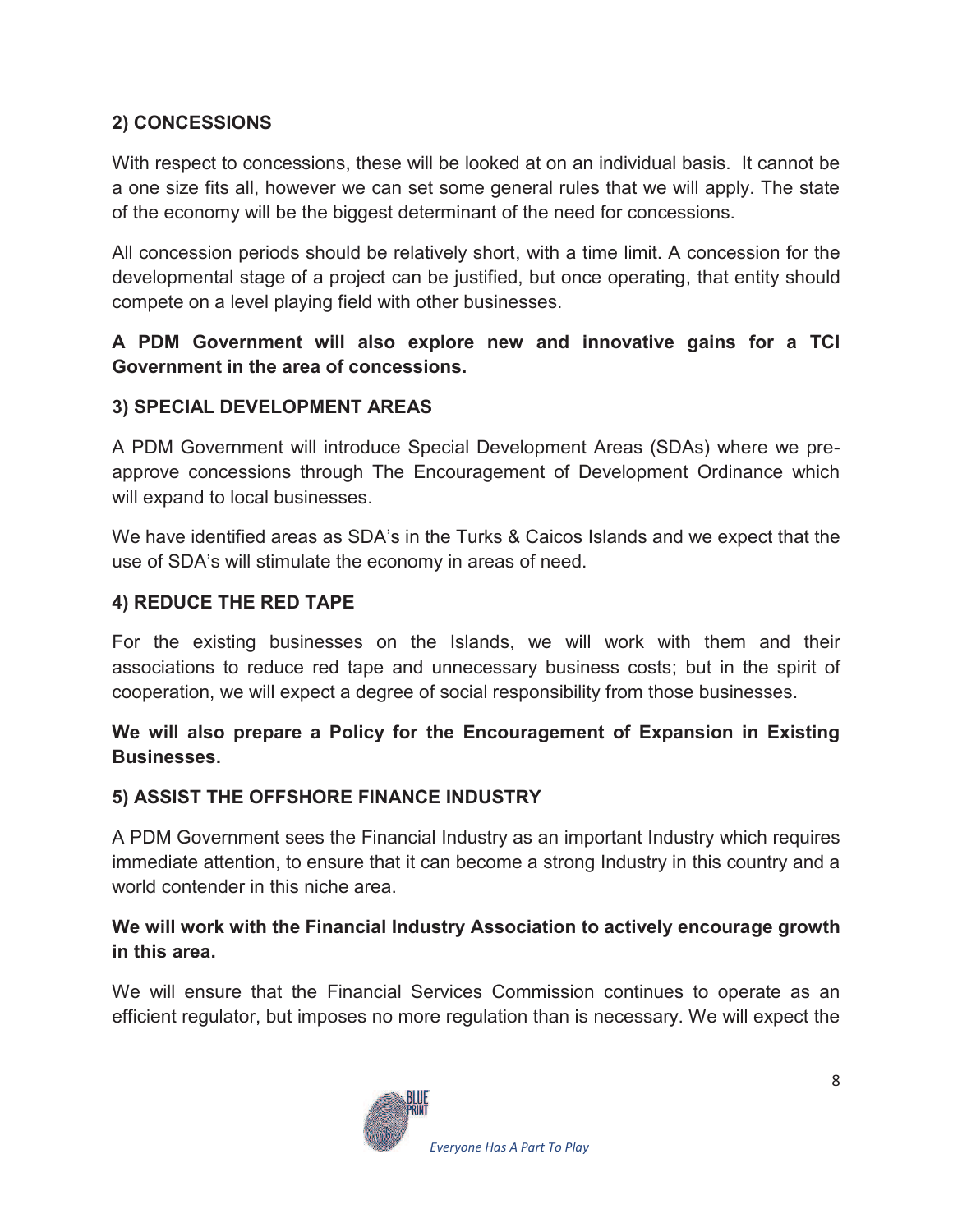board of the FSC to be fully engaged and to offer meaningful recommendations to the government on the efficient operation of the FSC.

**Within 100 days, a PDM Government will meet with the stakeholders and various Associations in the Financial Services Industry and will commission a Strategic Plan for the revitalization of the Industry.** 

**A PDM Government will support necessary legislative frameworks and special skills in this regard, together with mutually agreed Staff Plans which will feature heavily on the training of Turks and Caicos Islanders in this sector.** 

## **6) SPREADING THE WEALTH**

A PDM Government will work with the large developers to identify small business opportunities within their developments for Turks & Caicos Islanders to own and to run.

We will ensure that within the business plan there is a comprehensive training program for the development for Turks & Caicos Islanders.

## **7) COST OF DOING BUSINESS**

A PDM Government will conduct a comprehensive review of the cost of doing business in the TCI, together with a full review of the Tax Structure and will take measures to reduce the costs in order to ensure we retain a competitive edge.

**Within the first 100 days, we will commission a full study on the implementation of Value Added Tax on our economy. We will open and encourage an openended dialogue with all the various stakeholders in our country.** 

We will also establish the Consumer Protection Bureau that will educate buyers and consumers on standard market prices.

## **8) LEVEL PLAYING FIELD**

A PDM Government will ensure a level playing field for all businesses in their areas and will put in place needed Legislation and Regulations to govern the various sectors.

We will review the Reserved Business Categories and empower the Public Service to police it to ensure compliance with the Laws.

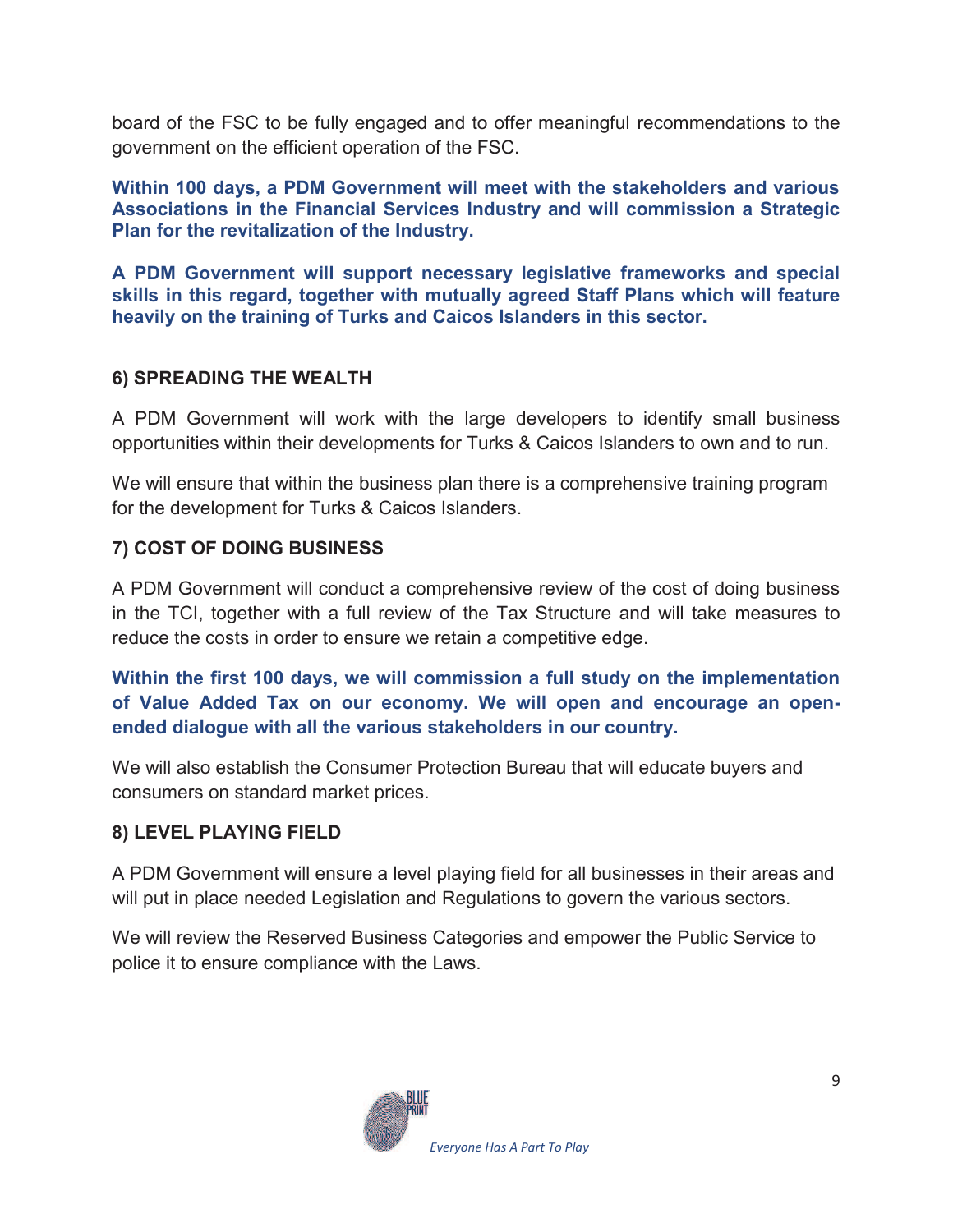#### **REPOSITIONING THE ECONOMY FOR GROWTH AND FOR THE CREATION OF JOBS**

#### **I. Public-Private Sector Cooperation:**

We are fully aware of the wealth of expertise, knowledge and goodwill in our private sector. We have in the past worked together to bring our country to the stage of the development that we are now at.

A PDM Government will within the first 100 days re-establish Team TCI whose task will be to travel overseas and market the Turks and Caicos Islands. This Body will comprise members of the Public and Private Sectors and their message will simply be "OPEN FOR BUSINESS". Fresh monies are required to assist in our efforts to reposition this economy for growth.

We will also invite private sector participation in a more formal manner, forming a Development Council with equal participation by the public and private sectors. The Council will among other things, be tasked with vetting business proposals, and acting in an advisory capacity to the government.

**Within the first 100 days, we will host the first Annual Economic Summit where persons from both the public and private sector can hold think tank sessions and make recommendations to the Government.** 

#### **II. Reviving Dormant Development Projects:**

A careful review will be made of all those projects that work has been suspended on for various reasons, once any legal issues surrounding them will have been brought to a conclusion. We will assess their feasibility, then work with the appropriate entities, providing whatever support to the extent of our ability, that is necessary to have them re-started and completed. The results would be new jobs, new accommodations in most cases for our tourists, and more revenue going into our public treasury.

III. A PDM Government will work immediately to diversify the tourism product and spread the development to the other Islands in an effort to re-populate Islands outside of Providenciales, thereby decentralizing development and releasing the pressure on social services in Providenciales.

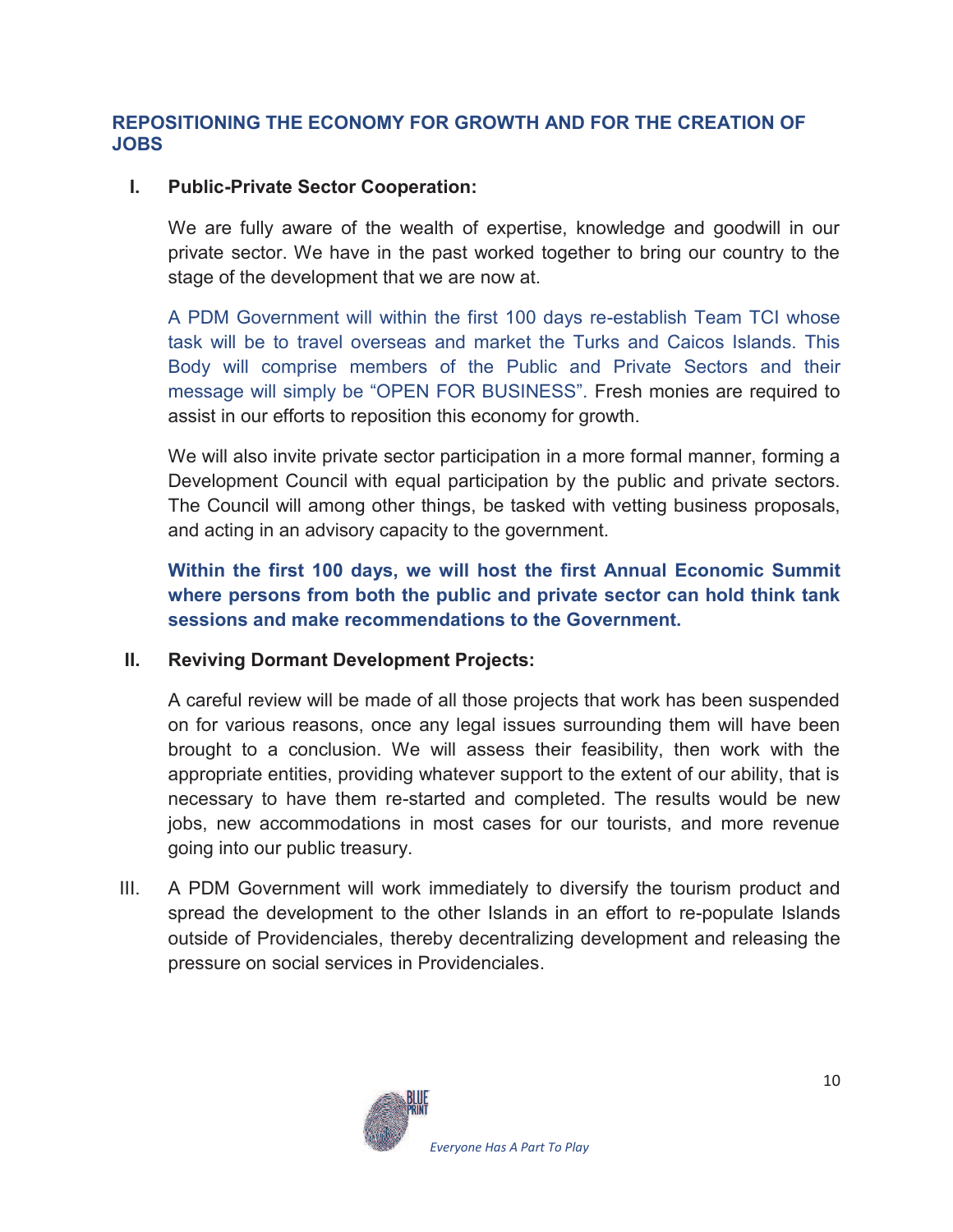## **Sectors that impact economic development**

## · **TOURISM**

In 1999, tourism arrivals were 117,589; by 2004, that number had risen to 172, 847. Over that 5-year period, we saw an increase in arrivals of some 47%, or an average of 9.4% per year. Note that there were no cruise passengers included in these figures, as there was not yet a cruise tourism component. The Tourist Board's maximum budget during this five-year period, was \$2.4 million for fiscal 2003/2004. The PDM administration ended in August of 2003, and the visitors for 2004 were the result of marketing efforts undertaken previous to 2004. There have been no reliable statistics since 2004, during PNP and Interim Government administrations; and It must be noted that reliable statistics are vital to the proper marketing strategy for the destination, and to those seeking to undertake development projects. Especially those projects that are tourism-related.

Most of our country's jobs and revenues emanate from the Tourism Industry. The PDM was ever mindful of this during our previous administrations, therefore giving the industry top priority. With sensible and very modest budgets, we produced more than modest growth in the industry, with many noteworthy achievements. Some of these were spelled out in the National Conversation, a document which was given widespread local and regional dissemination; among those accomplishments include the introduction of three major airlines – Delta Airlines, British Airways and US Airways - to our destination, an industry-wide training scheme – TCI-Host, and a Hotels Inspection and Rating System.

## **Reorganizing the Turks and Caicos Tourist Board:**

That there were excesses, inefficiencies and apparently some degree of corruption at the Tourist Board during the period immediately preceding the Interim Government, is without question. Millions of dollars were spent, supposedly to market and promote the country as a tourist destination, with precious little to show, and no corresponding increase in tourist arrivals. Due to mismanagement and hard economic times, many of the staff at the Board were laid off by the Interim Government. This at a time when finding jobs elsewhere is not the easiest thing to do.

**A PDM government would give immediate attention to tourism, our biggest economic engine; and to how it is promoted and managed.** 

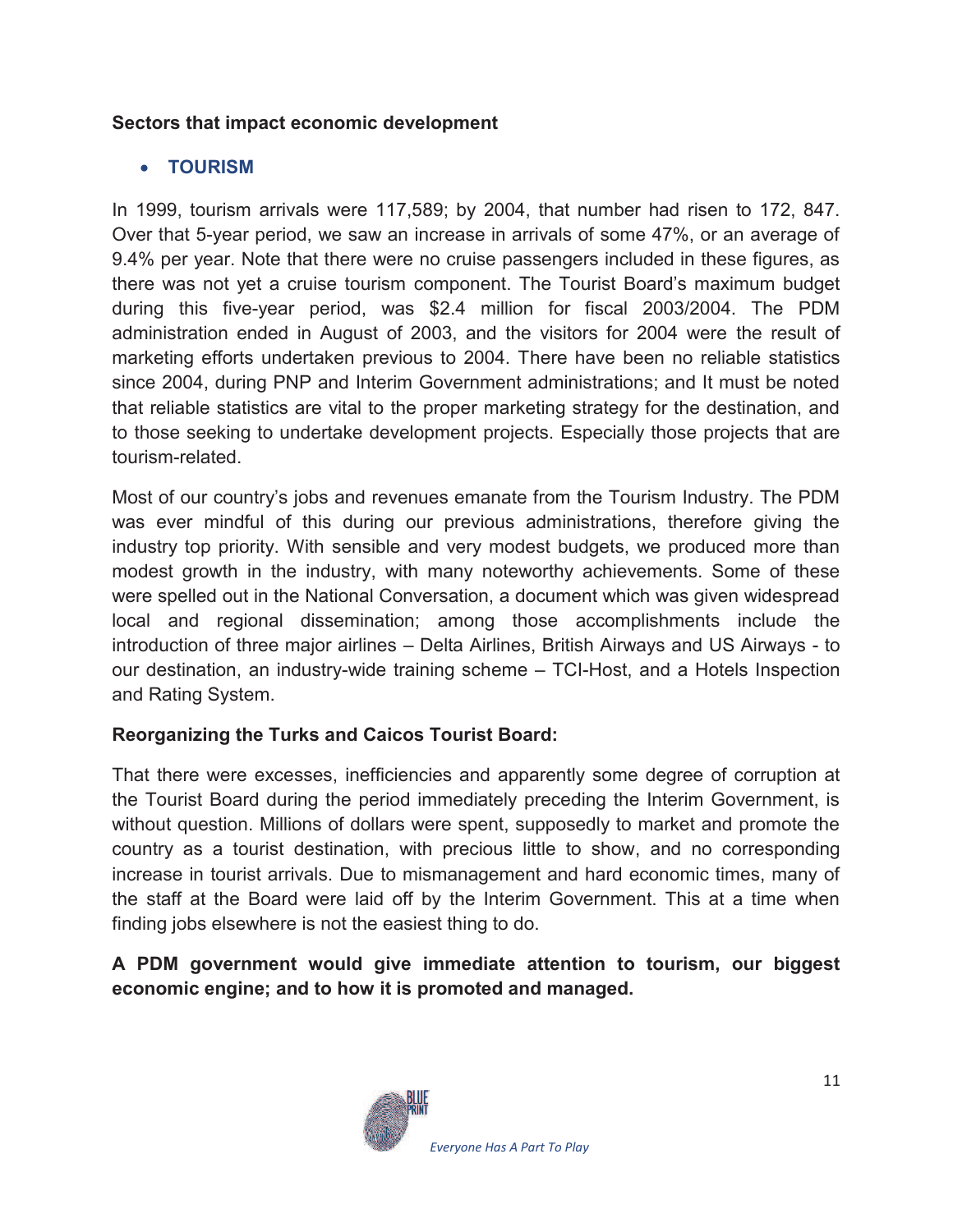## *The Board of Directors*

After much thought and consultations, we will organize and restructure the Board of Directors to ensure that all major stakeholders are included.

## *Staffing the Tourist Board*

We would restructure the Staff Body to ensure the efficient functioning of the following departments:

- 1) Administration
- 2) Marketing and Promotion
- 3) Product Development
- 4) Community Tourism Involvement
- 5) Training
- 6) Statistics Production
- 7) Quality Control

We would re-visit the Report prepared in 2002 by the Valiant Group of Trinidad, for the Tourist Board. This very thorough document provides staffing needs and qualifications for the Board, as well as salary recommendations, based upon surveys of other regional Tourist Boards. We could request that the Valiant Group update this portion of the report, having their recommendations based upon current realities in the tourism industry, and our present economic situation.

#### **Expand the Market and our Presence**

**A PDM Government will tap into new markets and will focus heavily on product development to ensure that Tourists receive a TCI Brand vacation.** 

A PDM Government will strengthen Local, Regional and International Relationships.

## **Other Initiatives in Tourism**

**Within 100 days of taking Office, we will update our National Tourism Strategic Plan.** This will allow for greater community participation with the development desires of the country, clearly laid out as a guide for development.

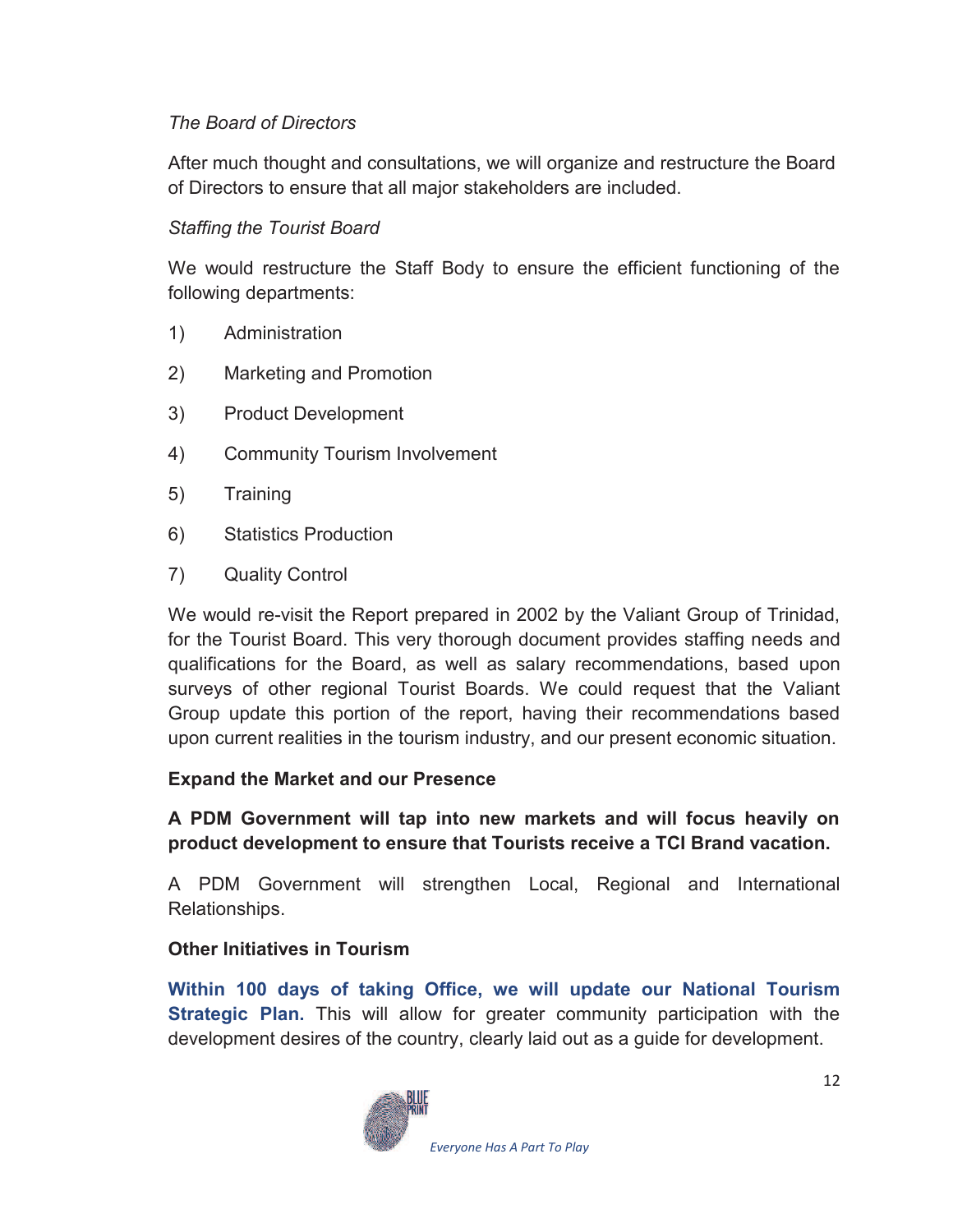- I. A PDM Government will encourage and facilitate international investment in Tourism not only for Hotels but various attractions.
- II. A PDM Government will update the Accommodations Regulations 2000, especially in light of the Industry's expectations, post 911 attacks on America.
- III. The continued growth of tourism brings many opportunities and some require minimum input or are guaranteed business opportunities. These opportunities will be reserved for Turks and Caicos Islander only businesspersons.
- IV. A PDM Government will rebuild our relationships with CTO and CARICOM, which have been neglected.
- V. A PDM Government will reinstitute the Statistical Unit of the Tourist Board and return the use of the CTO MIST statistical system that once made us a well documented and reporting destination. This would allow for the easy retrieval of information, especially for investors. This would allow us again to know basic information that has not been accurate in almost a decade, such as the reason for visiting, place of stay, length of stay and the Island an individual will be staying on.
- VI. A PDM Government will continue with the designation of historic building and sites of national importance that are not with the Protected Areas System (PAS). Also, where possible a PDM Government will allow for the conservation of Turks and Caicos Islands buildings and artifacts for the education and enjoyment of all.
- VII. A PDM Government will increase the promotion of the Tourism product through the promotion of international certification that has not been actively promoted in the past decade.
- VIII. A PDM Government will organize and provide increased marketing support to operators of small hotels and guest houses.

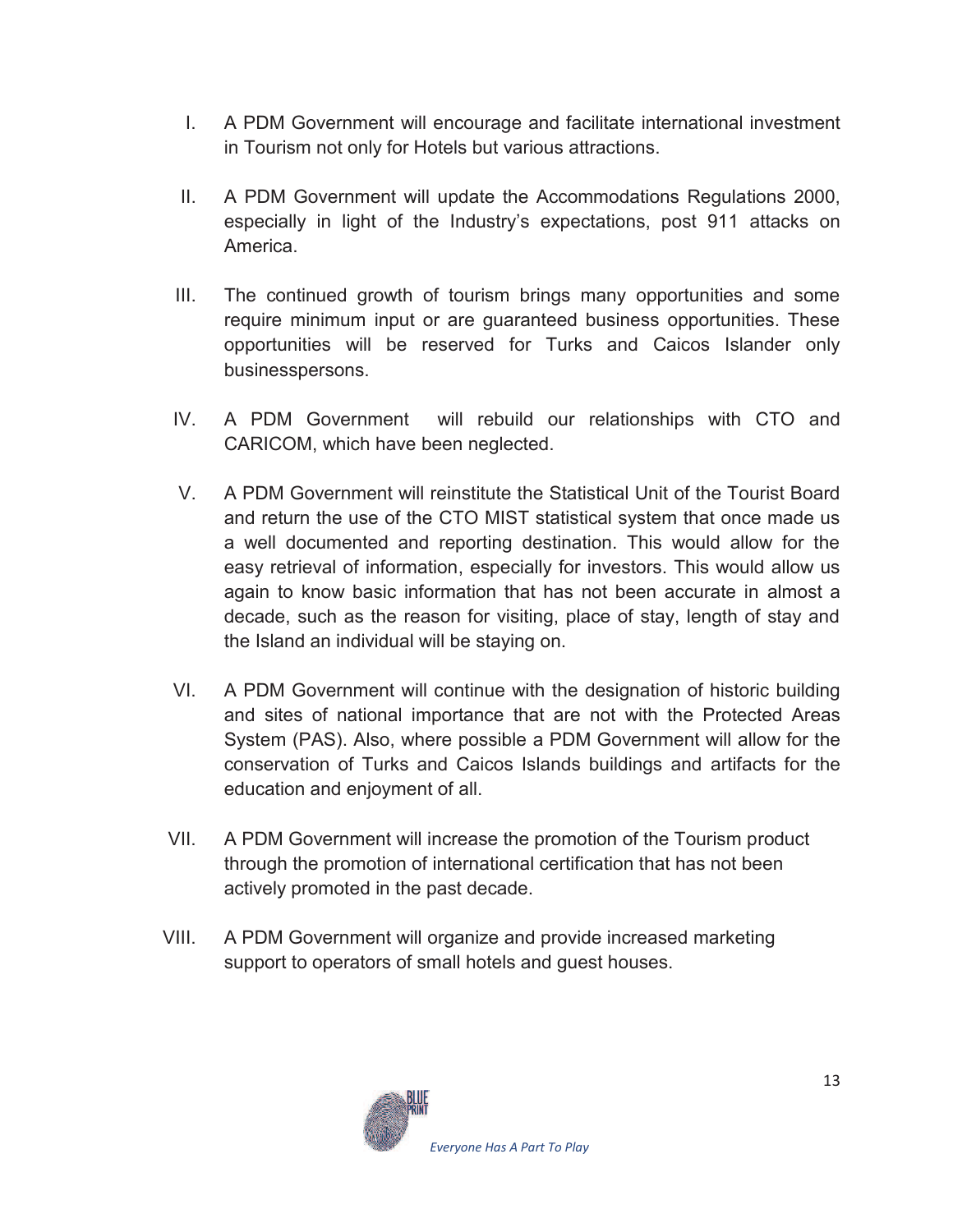- IX. A PDM Government will further develop and enhance the Hospitality and Tourism Program at the TCI Community College through greater collaboration with regional and international higher education bodies.
- X. Marine tourism will also continue to grow, therefore it is the intent of a PDM Government to create a Marine Tourism Policy to encourage the development of the yachting market in the Turks and Caicos Islands with proper protocols.
- XI. A PDM Government will establish the TCI's first Sustainable Tourism Zone and Policy to safeguard our future, whilst allowing responsible activities to take place.
- XII. A PDM Government will work alongside District Commissioners for the formulation of Island Committees to assist as community stewards in Tourist interest groups. Also, further utilize identified points, especially outside Grand Turk and Providenciales as a point of dissemination for information such as tourism materials and brochures.
- XIII. A PDM Government will designate a Desk or Individual as the National Tourism Safety and Security Specialists. It will act as the liaison for tourism and disaster, whilst being aware of multi hazards (Terrorism, Floods, Hurricanes, Oil Spills etc). A PDM Government will introduce a National Tourism Policy on Multi-Hazard Management and Toolkit that can be used and applied.
- XIV. A PDM Government will designate an individual to act as Director of Cruise Development for the further development of the Cruise Industry. Within the first 100 days, we will meet with the stakeholders and key players in the Cruise Ship Industry to strategically plan a way forward.
- XV. A PDM Government will identify at least one Island Festival per Island and return them as Hall Mark events on the National Calendar and will also support the promotion of local entertainment as a product.
- XVI. A PDM Government will encourage the development of tourism clusters, creating tourism centers in our communities that contain restaurants, gift shops, galleries etc. A PDM Government will also further support and

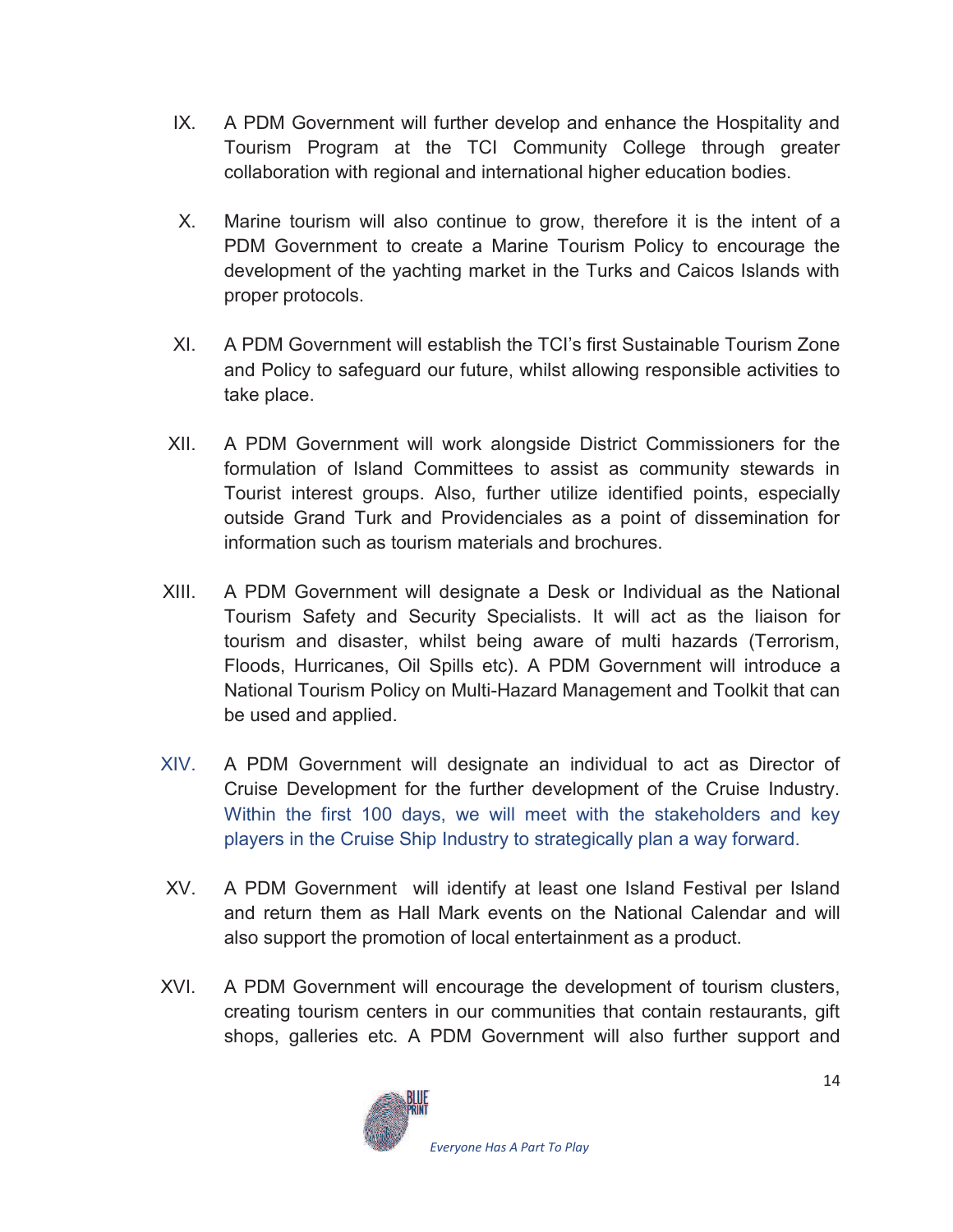develop agro-tourism and locally produced items such as vegetables etc, as a pre-condition requirement where possible, thereby reducing the carbon foot print and high degree of leakage from the economy.

- XVII. A PDM Government will design an Apprenticeship Program for the Youth for better Industry exposure through close collaboration with the Turks and Caicos Hotel and Tourism Association.
- XVIII. A PDM Government will also explore Sports and Health Tourism

## **RE-FOCUSING ON THE RESTORATION OF THE "TRADITIONAL" SECTORS**

A PDM Government will commission long, medium and short-term plans for the restoration of traditional sectors: Animal Husbandry; Salt Mining; Agriculture and Fishing.

#### **Agriculture**

We will commission a comprehensive Study and establish a Policy to support the expansion of this Industry.

## **Fishing Industry**

Having a real fishing industry could be one way to reduce our dependence upon Tourism, which as we all know, can be very fickle. A 9-11 type catastrophe, or a hurricane with the force of Hurricane Ike, can leave us without tourists for a while. We currently catch and process lobster and conch for local consumption and for export. Scale fish, however, is caught in negligible quantities, except by those licensed from overseas to fish in our waters, for a minimal fee.

The PDM would seek to change this by encouraging our own people to become commercial fishermen and in addition, we will see that the catch is brought ashore to plants here in our country for processing and export. **A PDM Government will develop a proper Scale Fish Industry and will assist in making the necessary equipment, education and training for deep-sea fishing available to them.** 

A PDM Government will explore the possibility of a market for things like: crabs, (land and sea) pear-bush buds, whelk soup, suck rock salad, or curbs as they are called in the Bahamas, other herbs and green leafy vegetables. We will also look to develop entrepreneurship in this area.

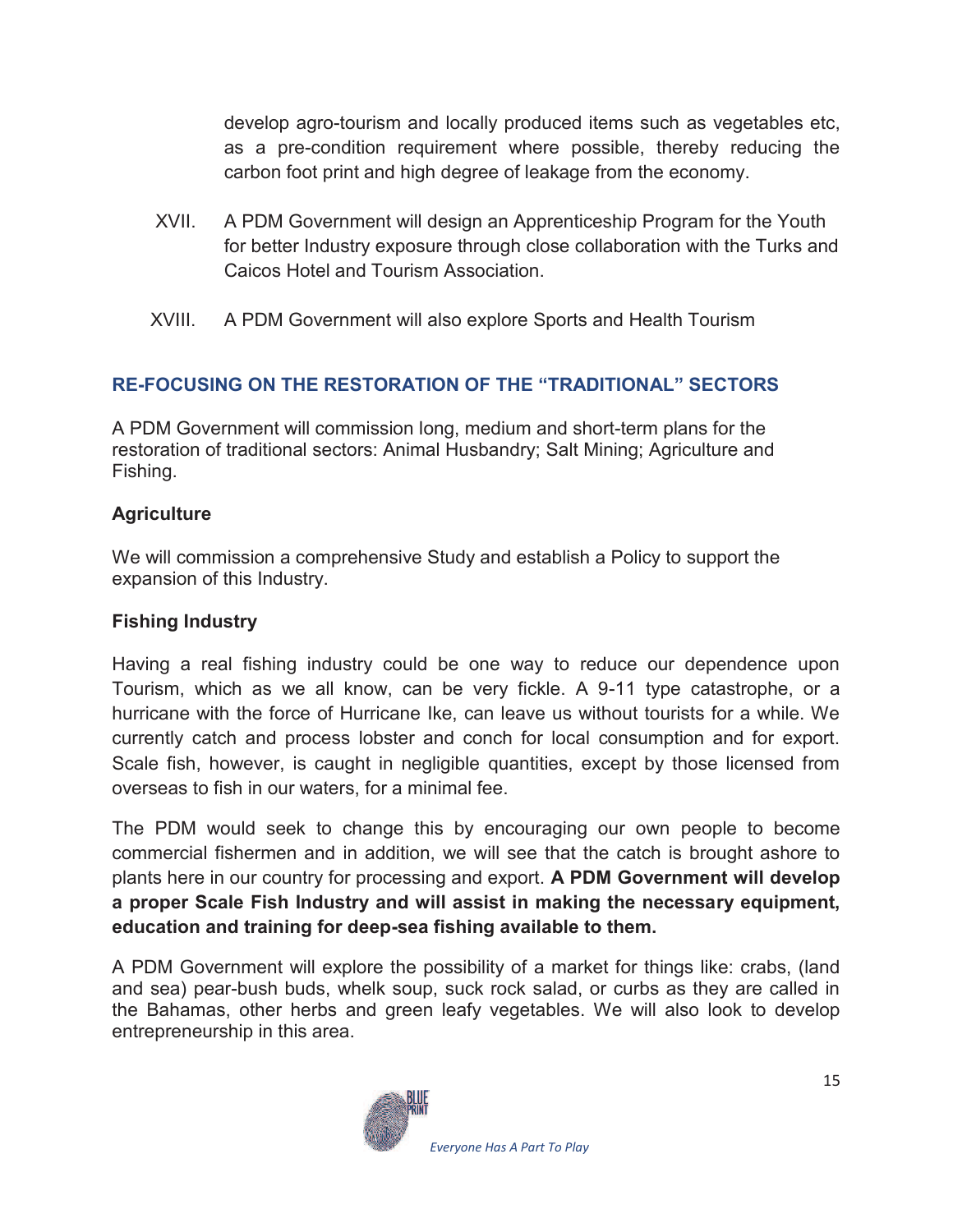A PDM Government will ensure that the appropriate Scientific Studies are done to ensure the continuation and growth of the Industry with focus on the hatchery and marine cycle.

A PDM Government will pass an Encouragement of Industries Ordnance and will explore the possibility of markets for corned and fresh fish and dried and fresh conchs.

A PDM Government will commission a Study of the Salinas to see if shrimp can be cultivated.

A PDM Government will encourage Innovation, Competition and Entrepreneurship overall.

## **SECTION TWO:**

## **GOVERNANCE, THE ADVANCEMENT OF AN INVITING, COOPERATIVE AND SUPPORTIVE ENVIRONMENT IN WHICH TO DO BUSINESS, WORK AND LIVE.**

### **THE PDM'S SIX GOOD GOVERNANCE PRINCIPLES**

## **1) Inclusiveness**

The PDM believe social equity\* is important. If an economy prospers, but the median income is low and the disparity of wealth is large, the society will not be cohesive and social harmony will be threatened. For too long in the Turks & Caicos Islands governments, we have been focused on the VIP's, we need to recognize that every citizen in this country is a VIP.

We compete in the world's market economy which rewards people differently in accordance with their ability, talent and education. That is a fact of life that we cannot change. The PDM want there to be economic growth in the Islands, but we need to build social equity into our growth strategy so that everyone in the country feels the benefit of this country's success.

## **2) Meritocracy**

People need to be judged by ability and by performance. There should be no barriers to upward mobility in the Turks & Caicos Islands. Religion, class, family should be irrelevant. In order to encourage meritocracy, the PDM will ensure that everyone has an equal chance and this is done by providing every Turks & Caicos Islander with a good education and an opportunity to pursue his and her dreams.

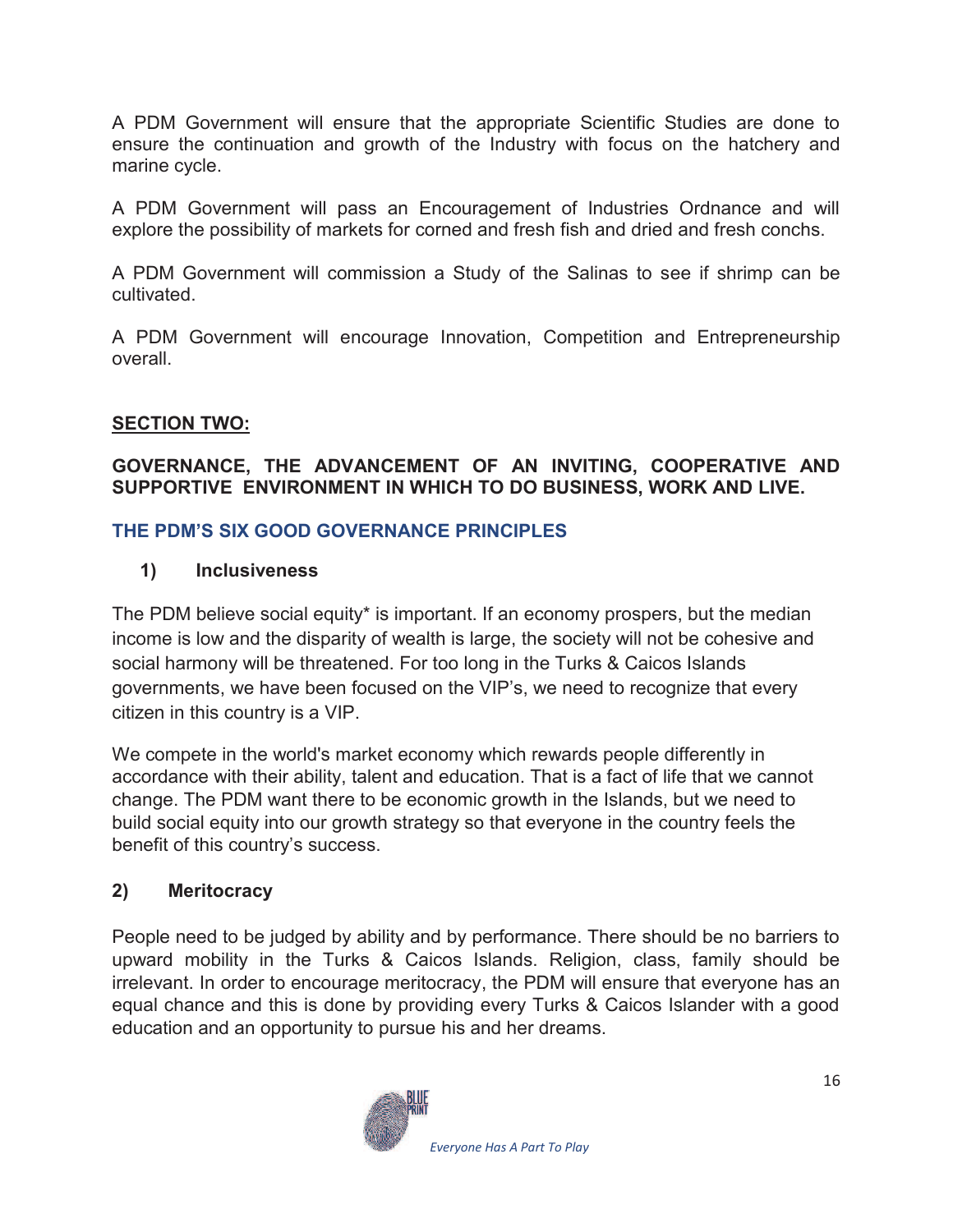## **3) Care for the Environment**

The government and the people of this country are trustees of the environment for future generations. We want economic growth, but not at any price. As a government the PDM will ensure that this sacred trust is honored.

## **4) Clean Government**

The PDM is committed to clean government. We will have a zero-tolerance policy against corruption. The policy is absolute and applies without exception.

## **5) The Rule of Law**

The rule of law is vital if we are to progress as a nation. A PDM Government will take steps to strengthen the independence of the judiciary and expect the bar association to take on a greater role in educating and disciplining its members.

## **6) Financial Management**

A PDM Government will strengthen financial management to ensure that we never again lose our financial/political independence.

*\*The National Academy of Public Administration defines Social Equity as; "The fair, just and equitable management of all institutions serving the public directly or by contract; the fair, just and equitable distribution of public services and implementation of public policy; and the commitment to promote fairness, justice, and equity in the formation of public policy."*

· **Government of the people, by the people for the people (One People – One Turks and Caicos: A Passion, A Promise)** 

## **A LISTENING GOVERNMENT**

- The PDM will open a new era of accessible government. It is simply not good enough to ask voters to go the polls and then forget about them for the next four years.
- · Each of your ministers and your elected representatives will hold regular surgeries throughout the Islands so that individual constituents concerns can be heard and addressed.

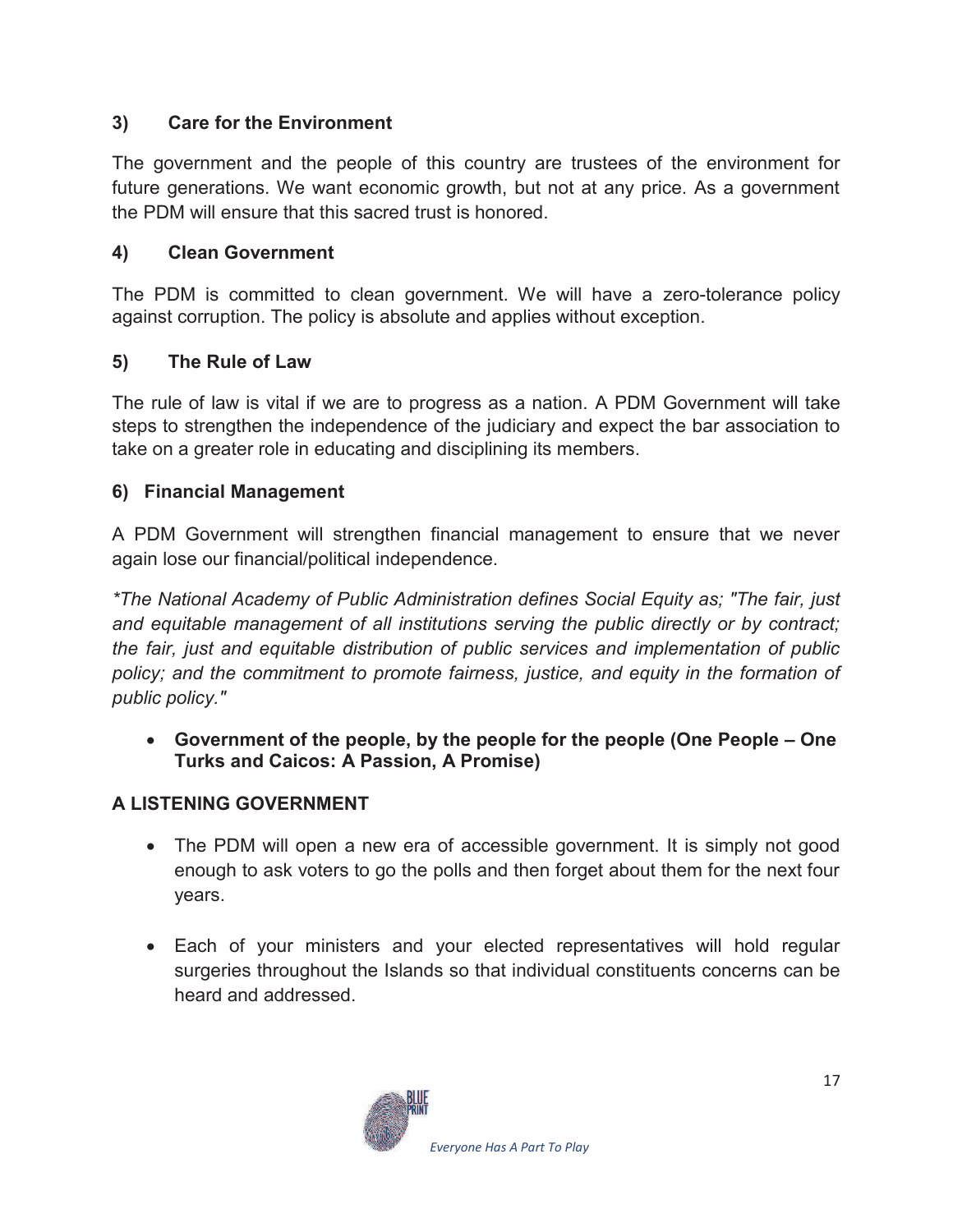· The PDM Government will work hard to ensure that we listen to the issues affecting you the citizens of the Turks & Caicos Islands and fix them.

#### **The National Conversation**

According to Mrs. Sharlene Cartwright-Robinson, Lead Coordinator of The National Conversation, *"In December 2010 recognizing the need to hear from the people and to assure that the relevant bodies hear the views of the public and to channel same in the most proper and useful place, Mr. Douglas Parnell, the Leader of the People's Democratic Movement (PDM Party) called for a national dialogue amongst ourselves: the people of the Turks and Caicos Islands. This Dialogue was called The National Conversation".* She went on to say that *"It is my understanding that this would form the basis for further dialogue with the other Partners in this relationship."*

Mrs. Cartwright-Robinson *"…gladly accepted the call. {and} in an effort to assure greater involvement at the organization level and to ensure a checks and balance, I invited Rev. Dr. Conrad Howell and Mr. Drexwell Seymour to co-lead The National Conversation".*

A wide range of concerns, opinions and recommendations emanated from The National Conversation from persons in each of our islands, as well as from across the business sector. They are all taken very seriously by our Party Leader, Oswald Skippings and our party as a whole, and we have every intention of addressing them to the very best of our ability, if you the people of our Turks and Caicos Islands again elect us as your government. We gave eight years of successful leadership, underpinned with respect and integrity, prior to 2004, and promise and assure you our people that we will take up right where we left off, and continue to serve you to the best of our abilities.

Following are some of the recommendations coming out of The National Conversation exercise:

- · There must be a review of the operation of TC Invest with a view to empowering the Institution to assist in moving this country forward through its Banking, Investment and Small Business arms.
- · There must be a review of the recruitment process in the private sector as well as the public sector and the weaknesses identified must be addressed.
- · There must be a National Census as soon as possible which will provide the basis for a population policy and vital information necessary for budgeting and planning purposes.
- There should be a clear path to Belongership; but it is felt that the UK Government has no moral or legal authority to carry out this mandate.

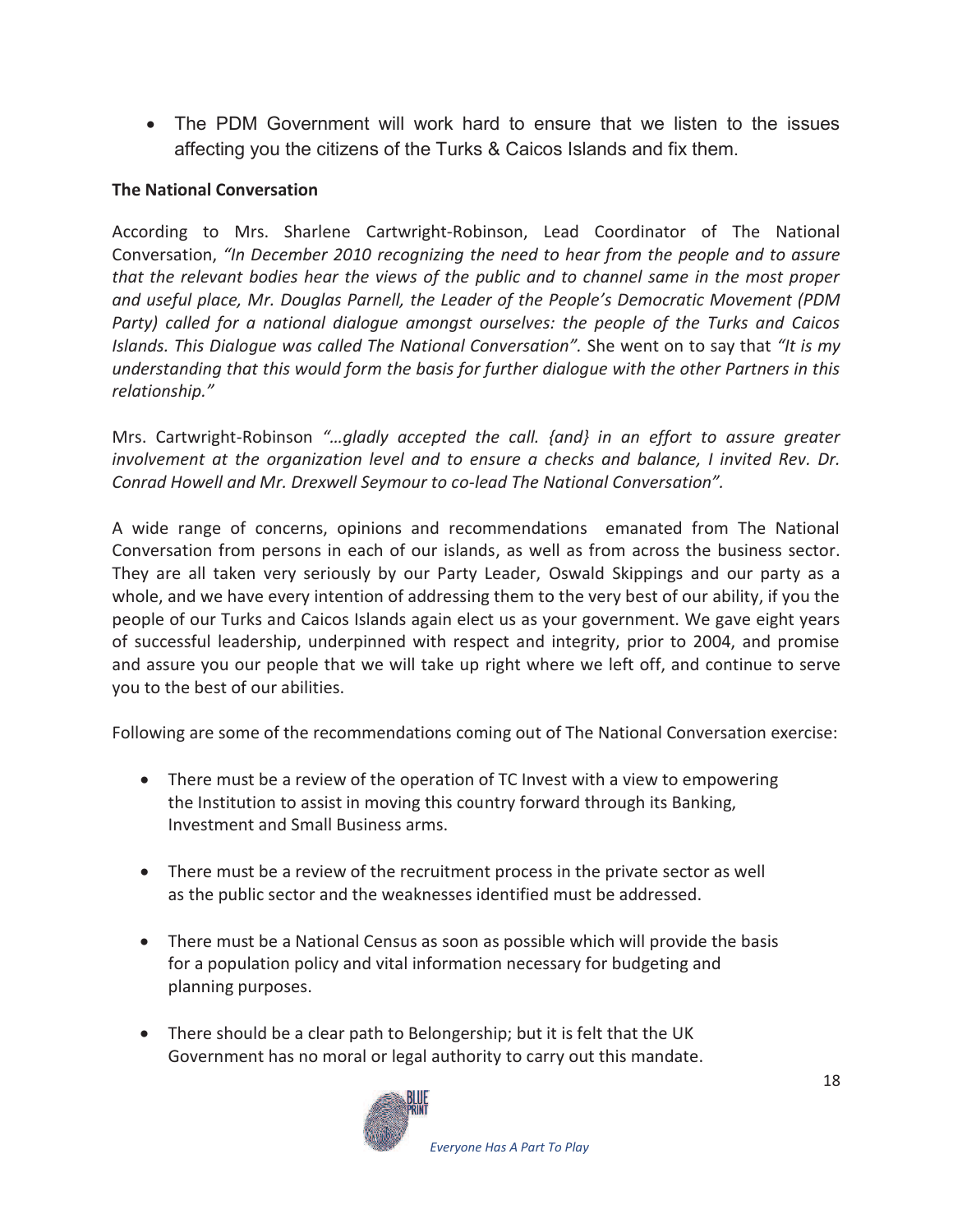- The Labour Department must be strengthened and empowered to review and police Labour Laws. Among other things, it is felt that Labour must be allowed to review Resumes to ascertain whether the qualifications required are necessary for the job being advertised.
- · There must be a strengthening of local Government and the possibility of instituting elected councils must be reviewed.
- · There is a need to review the operation of Primary Health Care in the Islands, outside of Providenciales and Grand Turk with particular regard to the stocking of drugs in the respective pharmacies.
- · Political Parties must be asked to disclose all donations made, complete with the amounts and names of donors, and companies must be allowed to make donations. As well, Political Parties should be required to present audited accounts and reports to the Registrar.
- · Immigration and Revenue Departments must be strengthened in manpower and not downsized.
- · Transportation to the Islands of Salt Cay, South Caicos and Middle Caicos must be addressed.
- The proposed sites for mining and dredging in Middle Caicos and North Caicos should be abandoned and the local population should be consulted on these issues.

#### **Individual Participants and their Input:**

- ÿ Former Chief Minister **Washington Misick** felt *that "Education must be a priority and the College must be progressed."*
- ÿ Long-time resident and architect **Simon Ward** opined that *"Steady, well planned and controlled development that allows social and physical infrastructure to keep pace (Balanced progression) will have a positive economic and social effect; but rapid, unplanned and hasty development that moves ahead of social and physical infrastructure development (Unbalanced progression) will be ultimately detrimental to the lasting health of this nation."* He stressed the need for:
	- 1. Good, lasting jobs that provide a living wage (for all).

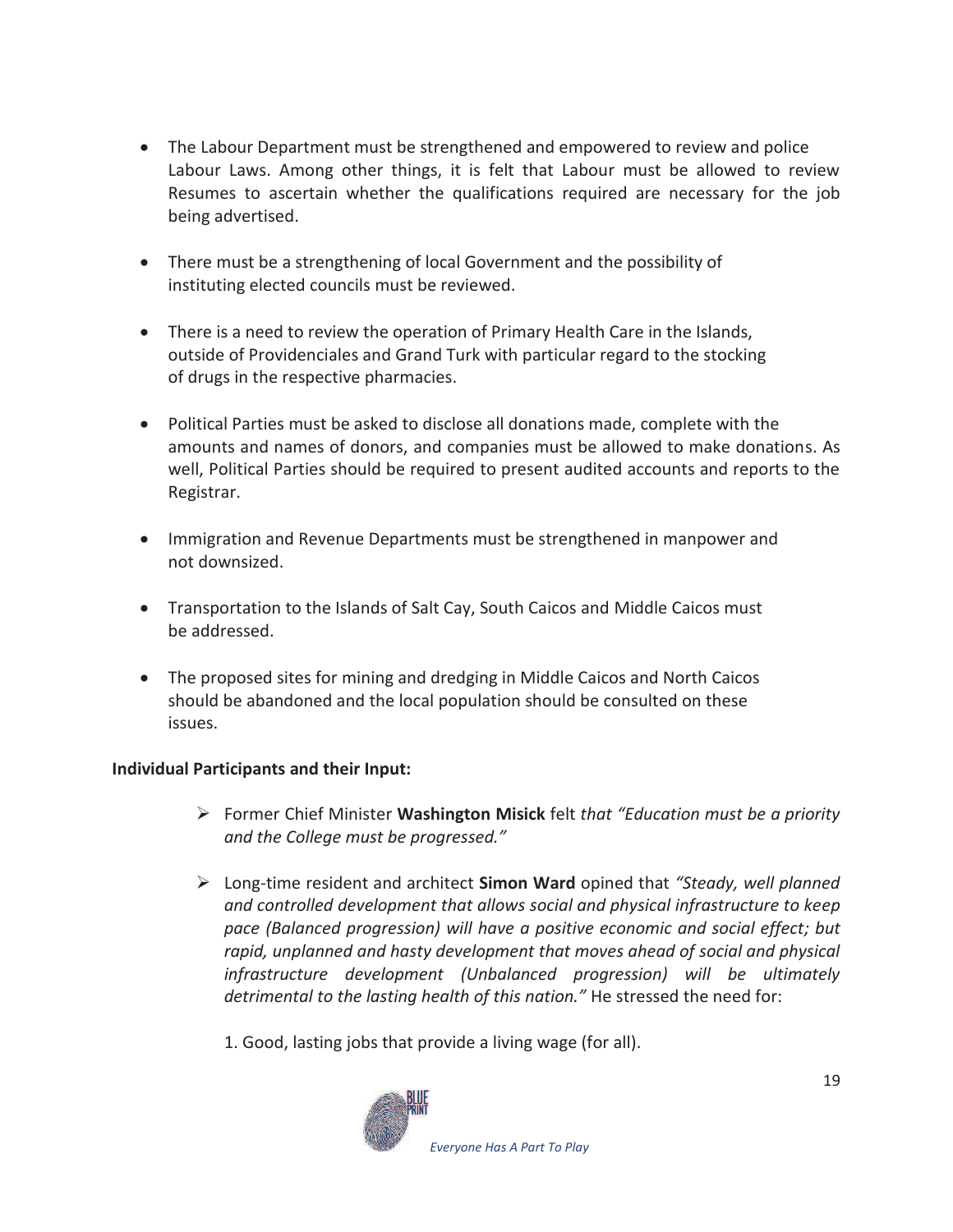- 2. Capital for the construction of physical and social infrastructures.
- 3. Ongoing revenue for the maintenance and management of those physical and social infrastructures.
- 4. Mitigation and Management of the negative consequences of development.
	- a. Environmental degradation.
	- b. Crime
	- c. Excessive immigration.
- ÿ Attorney **Gordon Kerr** stated that *"We need as a people to decide on these thorny issues. To settle upon a plan and make the tough decisions that will attract investment back to the islands. Be warned though that investment needs people. We are not going to get back to a balanced budget and economic stability unless we are prepared to face the reality that this will need more people, to share in increased tax burden. The Government for its part must grasp the nettle and close these uncertainties. It is my hope that this national conversation will open a dialogue between Government and the people in a constructive way, so that these uncertainties can be laid to rest and a coherent plan mapped out for the future well-being of the Turks and Caicos Islands."*
- ÿ **The people of Middle Caicos feel that** the Causeway is vital to the life of the people of their island, as there is no direct Airlift into Middle or North Caicos. That the Causeway represents the link by which food and all supplies get into the Island, by which students and workers access their schools and job each day, and as there is no resident Doctor, it is the only means by which the Doctor can visit the Island and attend to the sick.

They also felt that not enough was being done to address the mosquito problem.

ÿ **The people of North Caicos** are of the opinion that there is a need to decentralize government and to strengthen local government. This is felt can be achieved through the introduction of locally elected District Boards or Councils.

They also feel that that there should be a greater effort to encourage agricultural Development, as jobs and money could be generated from this Industry. They stressed that. North Caicos does not wish to be developed in the same manner as Providenciales but wishes to expand agriculture which they hope will be the Island's mainstay.

ÿ **The people of Salt Cay** expressed that *Salt Cay feels neglected and felt that a glimmer of hope recently felt has been dashed away. With the limited and sporadic flights to Salt Cay, it is felt that it will not become the viable tourism*  destination that it can be. It feels that the Island should be marketed for what it

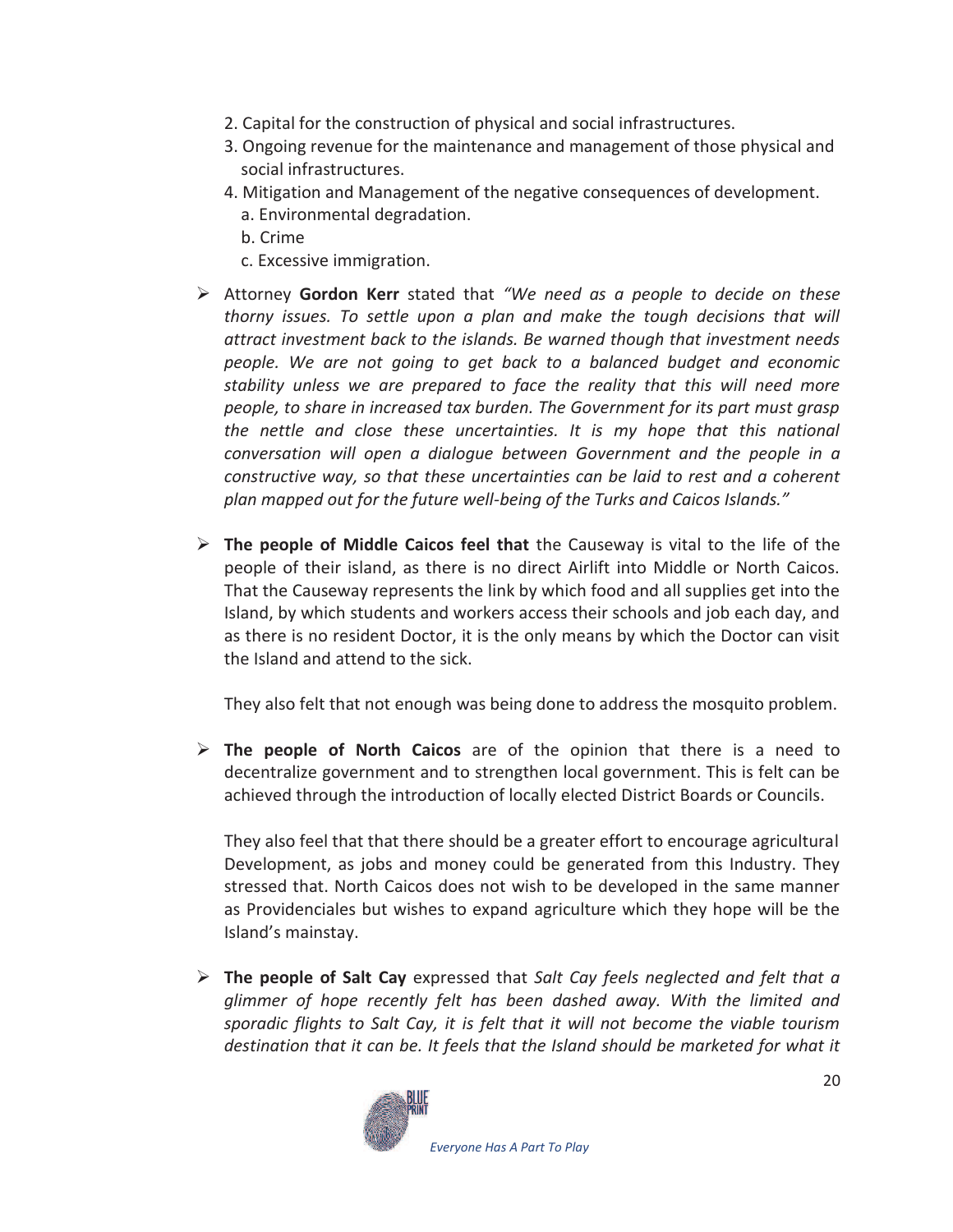*offers different from the other Islands and this would help businesses to grow and benefit the local economy.* 

- ÿ **The people of South Caicos** were of the opinion that the TCI needs to review and encourage cooperative development especially on the smaller islands where the economy is not doing well.
- ÿ **The Ministerial Fellowship** felt that the deep-rooted division in these Islands between expatriates and Belongers (and even between the Turks versus Caicos Islands), are unhealthy for our people and our country. And that these tensions can escalate to a negative place where there are physical clashes; and there are serious prejudices that must be dealt. They emphasized that it is important to work towards creating a cohesive society as much as possible. They also felt that there must be a balance between protectionism versus prejudice; that politics continues to divide us and that education is necessary to counter this indoctrination; and that true unity is necessary to move our country forward on the right path, and that this unity must be led by and from the Church.

**The People's Democratic Movement** has taken heed of each and every one of these concerns and recommendations, and will devote its time and energy into addressing them should we be elected by the voters on November 9, 2012 to be their next government.

- Too often in the past governments have been focused on the glamour and glitz of ministerial office. We need to ensure that the issues that affect people's lives whether it is solid waste management, feral dogs, potholes or school admissions. These are also priorities of the new PDM Government.
- · We have citizens within the Islands with a wealth of experience and ideas on how to improve systems, processes and government. The PDM government will be self confident enough to look for and listen to advice. We do not need to bring in a host of "experts" from outside who no little or nothing about the Turks & Caicos Islands, for we have plenty of knowledge and experience amongst the people of this country, and the PDM government will use these resources.
- · **Under a PDM Government there will be empowerment for the people of these Islands to be a part of decision making in matters of local governance.**
- · A PDM Government will partner with the Church and the people in People Partnerships, Local Government and community development.

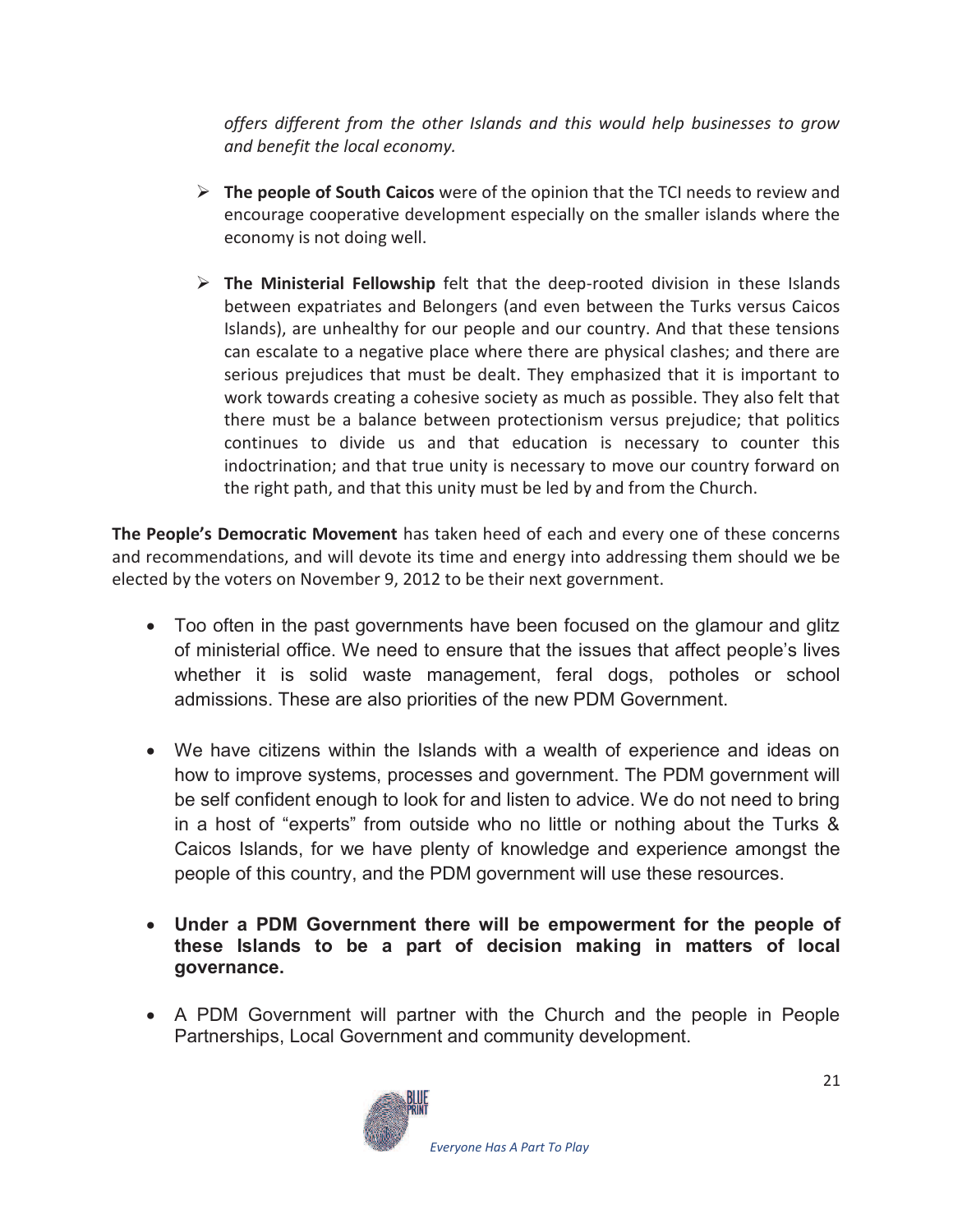## **LOCAL GOVERNMENT MODEL**

**Community decision has to be one of the pillars of governance.** Decision making must be as close as possible to the people affected by the decisions, and that active citizenship and involvement in decision making, leads to better governance. Communities should be allowed the maximum flexibility to manage their own affairs and control their own destinies. We will ensure that all communities have the right to set up their own decision making structures.

**A PDM Government will commission a Study to identify a suitable Local Government Model for these Islands.** 

**A PDM Government will encourage and support Community Councils and will encourage people to work together in Neighbourhood Associations for the betterment of their communities.** 

#### · **THE PUBLIC SECTOR**

The Civil Service has suffered an almost fatal blow and has seen a great loss of talented, experienced and qualified Turks and Caicos Islanders as a result of the flawed Policies of the British, which were in response to repairing the damage done to it by the former PNP Administrations.

#### **Within the first 100 days, a PDM Government will meet with the hierarchy of the Service to ensure that the Budget accurately addresses the road to restoring the Civil Service.**

We will work to reinstate the lost 10% in salaries which was committed to by the Interim Government on the condition that the economy improves.

A PDM Government will meet with Civil Servants to hear their concerns, suggestions and vision on the way forward and will encourage the revitalization of the Civil Service Association.

A PDM Government will seek to ensure that a review of the Civil Service and its needs is done and that a Salary Review and Re-grading Exercise is commissioned.

#### **IMMIGRATION AND LABOUR: Enforcing our Labour laws to address and reduce unemployment and underemployment**

#### **Survey and Inventory of our Labour Pool:**

A PDM Government is fully aware that now, and for a good while to come, we will need workers from outside our borders to complement our work force. Tourism, e.g., is very

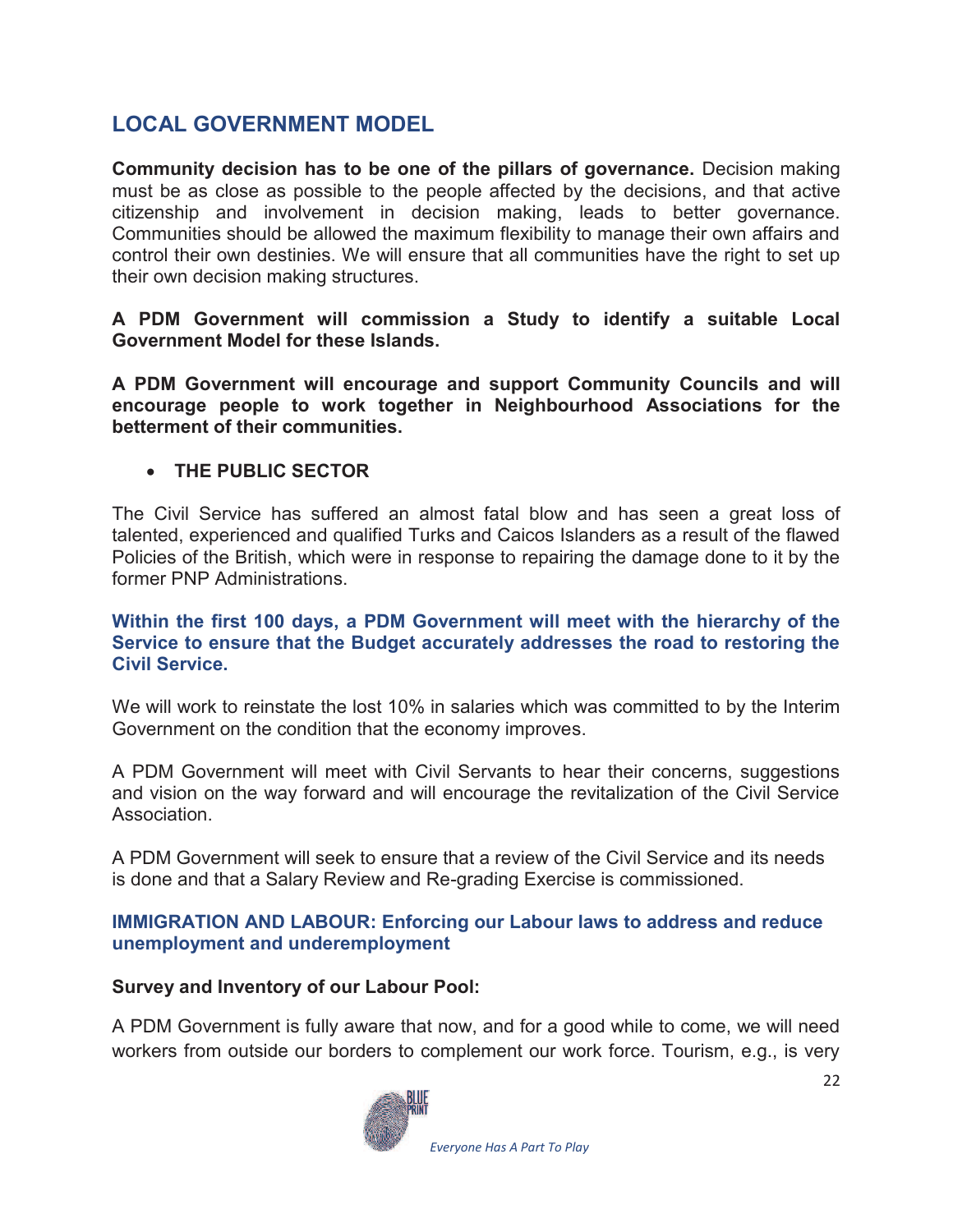labour intensive and we may not have sufficient workers to staff our hotels and resorts. We will therefore have our Labour Department maintain a registry of unemployed persons and their capabilities; they will in turn be cross-referenced with job advertisements and requests for labour clearances by a fully staffed and equipped Labour Department. This system will also keep inventory of the skills within the country and will also cross reference skilled TC Islanders who are unemployed. This system will also alert authorities as to work permit renewals, expirations and when approved visitors' stays have expired.

A PDM Government recognizes that this effort must be supported by a comprehensive Immigration Database. This system will be shared on a Network with all the relevant Government Departments that assist in immigration, labour, scholarships and training as it will maintain information on the number of jobs, the details of work permit holders, all categories of residents and visitors, the skill sets imported and in the country and general population details. A PDM Government will use this information to among other things, secure jobs, understudies and apprenticeships for Turks and Caicos Islanders especially returning students and also to update national needs for the Scholarship and Training Policy.

**Within the first 100 days, a PDM Government will seek to secure funding for a comprehensive Computer system that will address the shortfalls identified in Immigration management.** 

**A PDM Government will within the first 100 days establish a Public/Private Sector Partnership that will seek to determine the need for continued imported labour versus returning students' placements whether in Government or the Private Sector.** 

A PDM Government will seek to attract the skills of TC Islanders living abroad, whether they continue to live abroad or decide to return home. A PDM Government recognizes the need to tap into the TCI Diaspora all over the world. **A PDM Government will within the first 100 days begin talks with members of the TCI Diaspora.** 

#### **ILLEGAL IMMIGRATION**

The Interim Government has commissioned a Radar Station and we will continue to support this effort. However a PDM Government would recognize that the fight against illegal immigration requires a comprehensive approach and will **within the first 100 days commit to do the following:** 

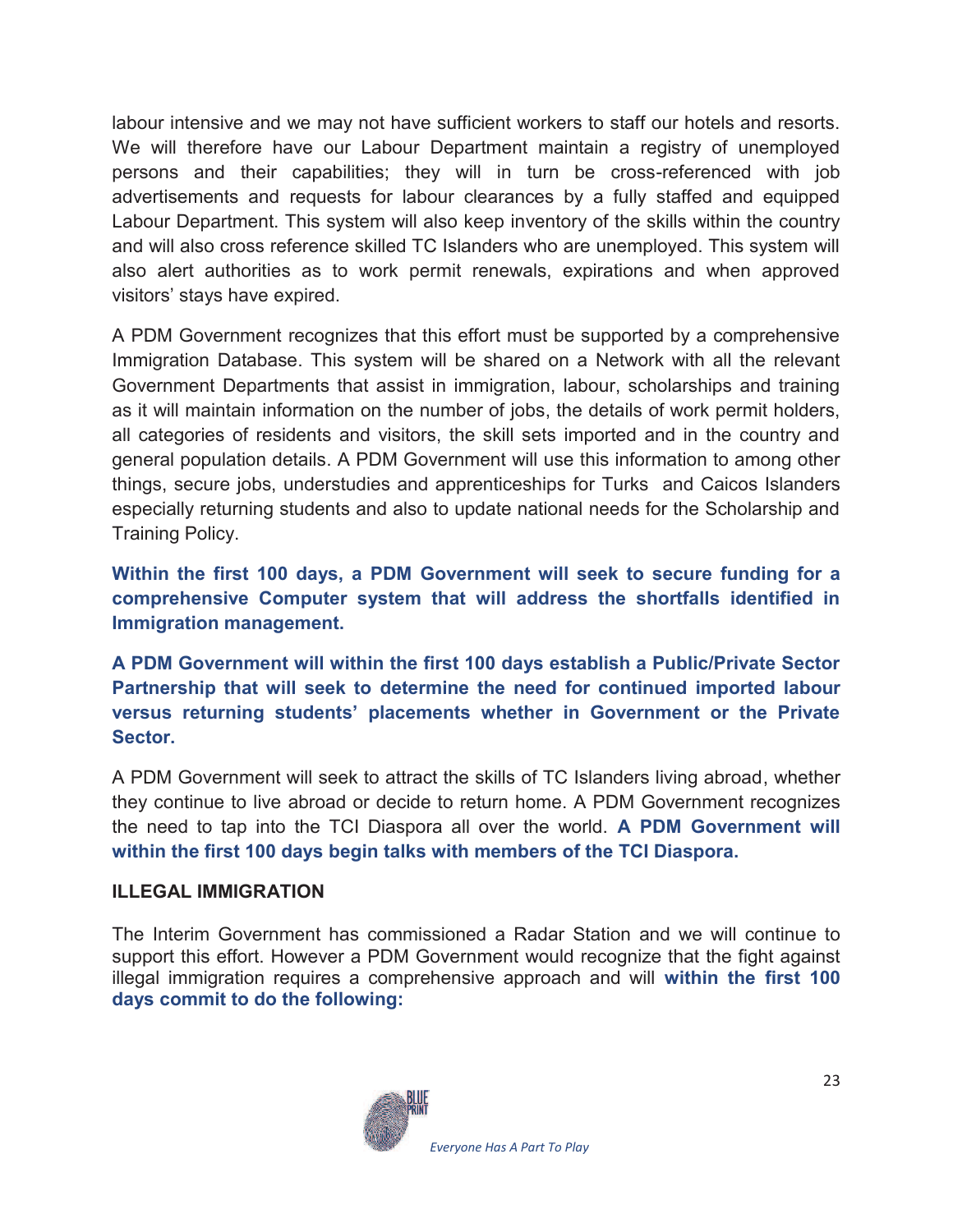- **1. We will begin a serious campaign jointly with the Haitian people to discourage human trafficking and the dangerous sea voyage to our shores.**
- **2. We will commit to begin to prosecute those involved in the encouragement of the entry of illegal sloops and the hiring of undocumented workers.**
- **3. We will engage the Regional and International Governments, in particular the Haitian Government to deal with this matter as a matter of urgency.**
- **4. We will engage the UK Government on the matter of their constitutional responsibility to protect our borders.**
- **5. We will commit to strengthening the patrol of our waters locally.**

The lack of a cohesive immigration and labor policy has led to:

- frustration by Turks & Caicos Islanders at a system that is biased against their employment
- an increasing burden upon our social services, schools and medical services
- conflicts between the other laws, such as the Labor law and NHIB regulations
- increasing numbers of illegal immigrants with the consequent increase in temporary settlements and other social ills
- an overly bureaucratic and complex system for employees and employers seeking work permits which wastes time and money and discourages investment

A PDM Government would commit to a complete overhaul of the Immigration and Labour Systems. A PDM Government will:

- Move the focus of the labor department to working with employers to find suitably trained and qualified Turks & Caicos Islanders.
- Establish clear policies regarding the issue of work permits with a clear time limit for any new work permits issued.
- Streamline the present work permit process so that the NIB, NHIB and the work permit issuance are synchronized. This should reduce costs and uncertainty for employers.

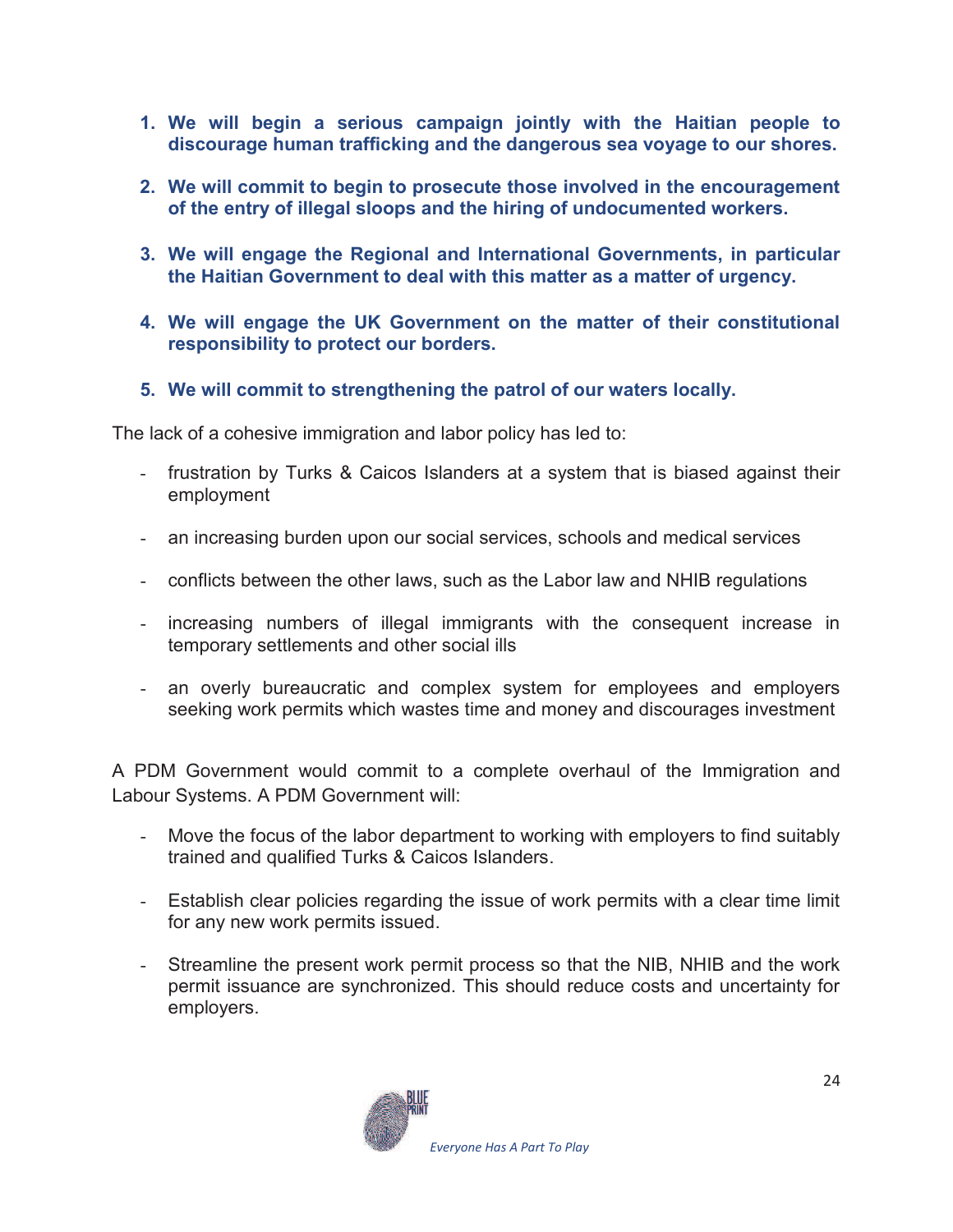- Expand the Turks & Caicos Islander card scheme to include all residents to enable easy confirmation of status by the authorities and employers.
- Require social responsibility by the employer in respect of suitable accommodation and eventual repatriation of work permit holders,
- Switching the focus from the illegal employee to those who use illegal employees. Introduce stiff penalties for those who employ illegal workers.
- Upgrade the Immigration Department's equipment and accommodation

A PDM Government will also seek to introduce some of the recommendations of the Immigration Review Commission Report of 2004 (the 2004 Report"). This comprehensive Report written by Turks & Caicos Islanders after consultations with Turks & Caicos Islanders, was largely ignored by the Interim Administration and the Previous Government which commissioned it. This was unfortunate as it clearly identified the Immigration Issues facing this country in 2004 and they are largely the same issues in 2012.

**Within the first 100 days, the PDM Government will seek to do the following:** 

- **A Review of the Immigration Legislation and ensure that it is in line with the wishes of the people and with the new TCI Constitution;**
- **Begin the ground work to design a Population Policy for the future growth of the TCI's population; and**

#### **Multiculturalism Policy**

The PDM recognizes the need to positively address and facilitate the different nationalities within the country and as such **within the first 100 days will commission the formulation of a Multiculturalism Policy that will seek to foster greater harmony between the dominant TCI's culture and the migrant cultures by fostering a level of tolerance and respect for each other.** 

#### **FOREIGN AFFAIRS**

The PDM will continue to foster and strengthen relationships with Caribbean, Europe and our sister overseas territories and the United States of America.

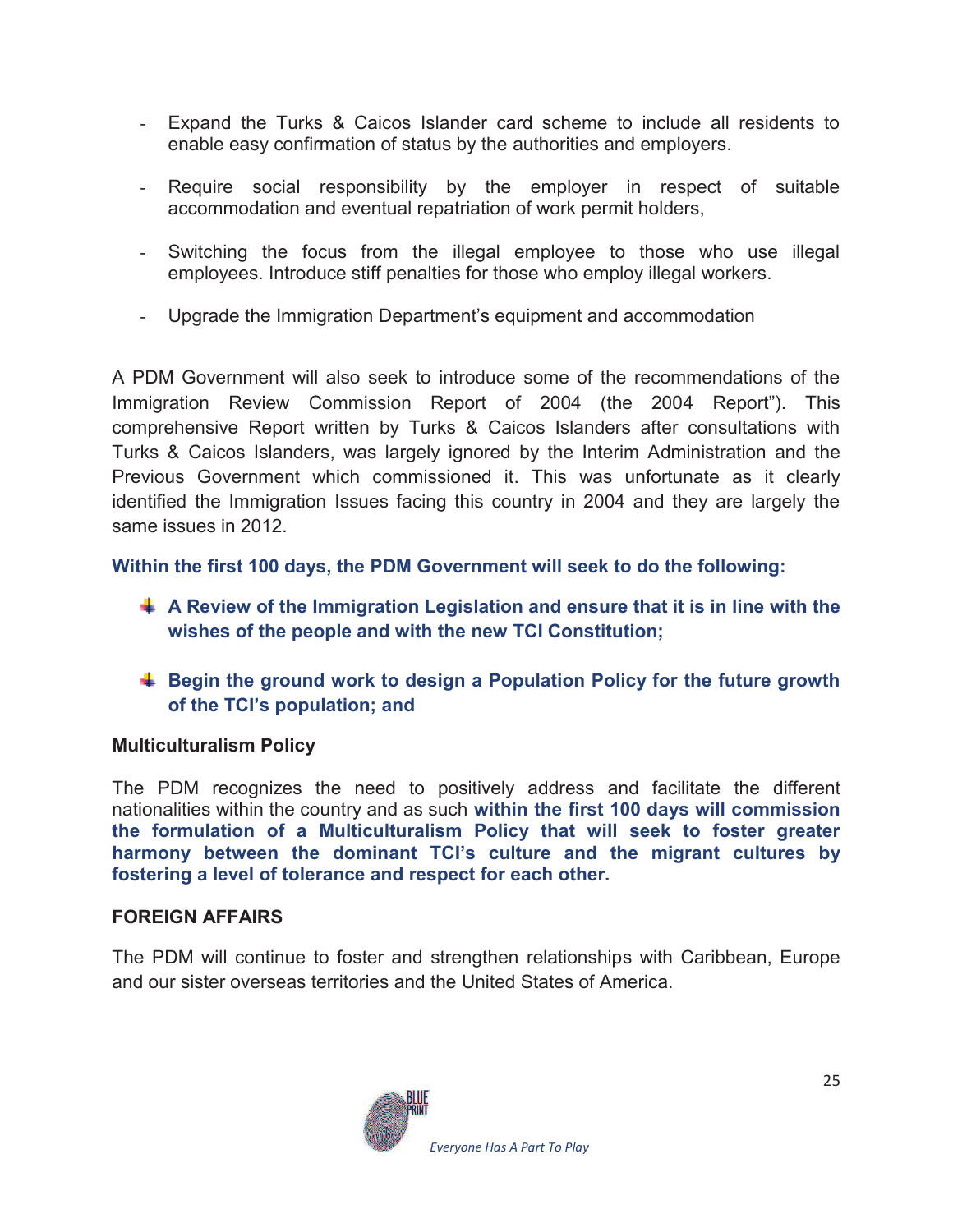We will enhance the relationship between the TCI and its neighbours, pursuing opportunities for cooperation in Border Control, Drug and Human Trafficking and Illegal Immigration.

A PDM Government will support the establishment of Consulates to address the needs of the different nationalities within the Turks and Caicos Islands. **We are committed to ensuring that the already announced Haitian Consulate is re- established before the end of the first quarter, being first established under a PDM Government.** 

### **A PDM Government will form an Association with all the Overseas Territories and host the first Meeting here in the Turks and Caicos Islands.**

A PDM Government will establish regular engagements with the Foreign and Commonwealth Office and the Government of the United Kingdom.

A PDM Government will establish relationships with regional and international Media Houses in all our efforts to secure TCI's repositioning in the global arena.

A PDM Government will set the stage to ensure that the Turks and Caicos becomes a leading decision maker in the policies of CARICOM and the Wider World.

A PDM Government will develop a China Policy, with regard to Chinese investment in our country..

## **THE COST OF LIVING AND EMPLOYEE REMUNERATION**

A PDM Government will use the information from the recent Poverty Assessment Survey and address the areas of serious inflation and the needs of our people.

**We will review the minimum wage for the Worker to ensure that it is a living wage.** 

**We will ensure that there is Equal Pay Legislation to protect employees within the Public and Private Sector.** 

**We will seek to lower the cost of electricity by seriously pursuing an Alternative Energy Policy.** 

**Within the first 100 days, we will revisit and review the payment of Gratuity within the Hospitality Industry.** 

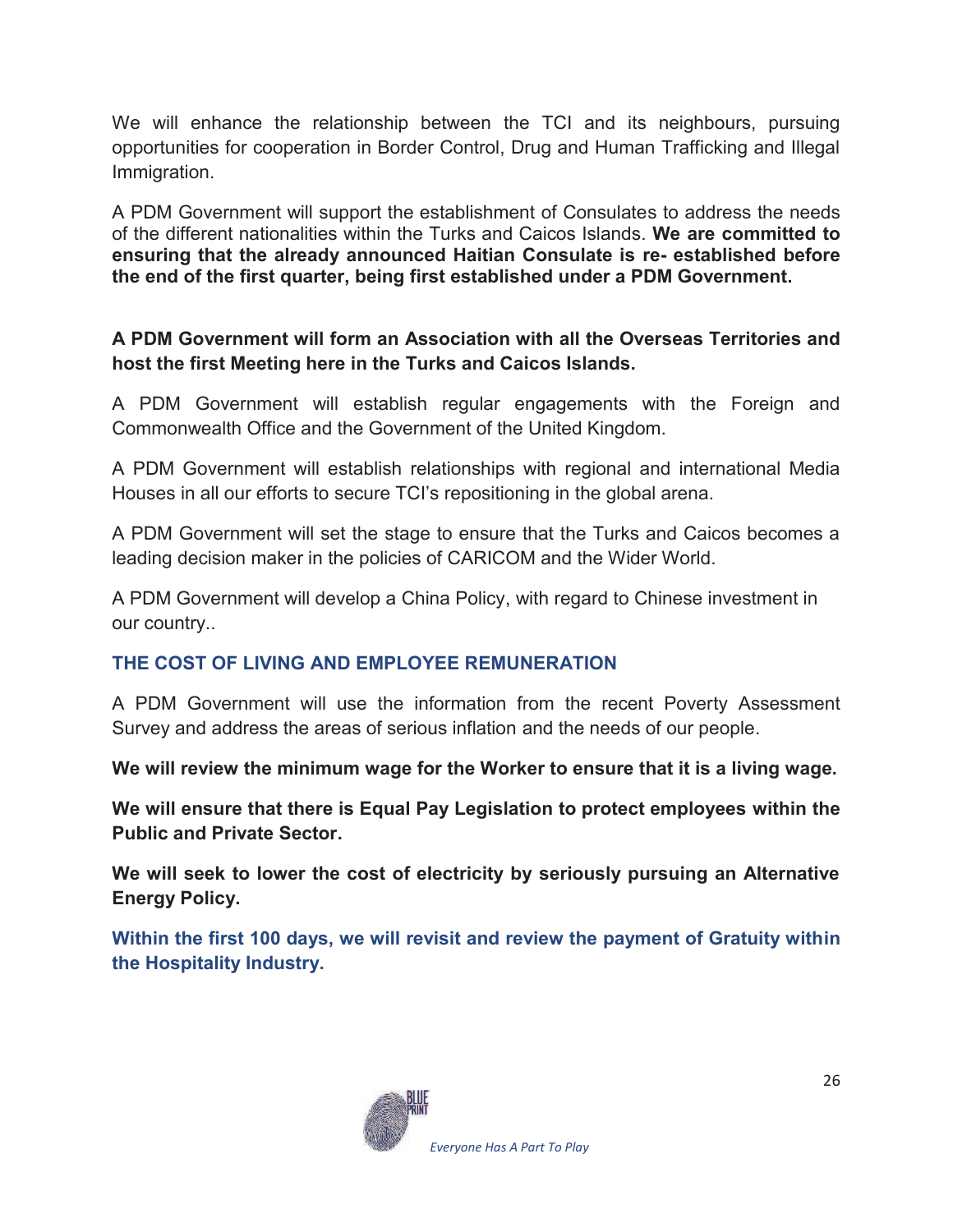## **A SAFE PLACE TO LIVE AND DO BUSINESS: SECURITY**

**A PDM Government will spare no efforts to ensure that we live in and that tourists visit a safe destination.** 

**A PDM Government will support the infusion of creditable TC Islanders in the Police Force.** 

**A PDM Government will support all efforts to engender a trust that is so visibly missing within the Police Force and also in the relationship between the Police Force and the people of these Islands.** 

**A PDM Government will seek to establish a Police Commission that will vest the responsibility of major decisions in matters relating to the Police Force in a Body.** 

**Within the first 100 days, we will meet with Law Enforcement and seek a comprehensive review of the Police Force.** 

#### **National Security Strategy "NSS"**

The TCI has seen tremendous changes in recent years in its Political, Economic, Social, Technological, Environmental, Legal and governance structures. As a political organization it is imperative that going forward a clear path is identified, debated, developed and agreed to as a Platform for our National Security Strategy. Any such strategy must be formulated based on addressing the safety and security concerns of our homeland from a Community, National, Regional and Global perspective. We need to be conscious of the fact that we are living in a more globalized world bearing in mind that while many incidents maybe global in origin they can end up becoming local in effect.

#### **To this end we share our 12 Point Law Enforcement Priorities for the first 100 days in office, we will:**

- **1. Ensure that a Comprehensive Training Policy is formulated;**
- **2. That there is a proper Succession Plan;**
- **3. That there is capacity building within the Police force;**
- **4. That there is a review of the Resources / Equipment Program;**
- **5. That there are Comprehensive Crime Prevention Initiatives;**
- **6. That there are Comprehensive Border Protection Initiatives;**
- **7. That there are Comprehensive Community Partnerships Initiatives;**
- **8. That there is an Offender Management Program;**
- **9. That there is a Safer Communities Project;**

 **10. That there are National, Regional and Global Partnership Crime Prevention Initiatives;** 

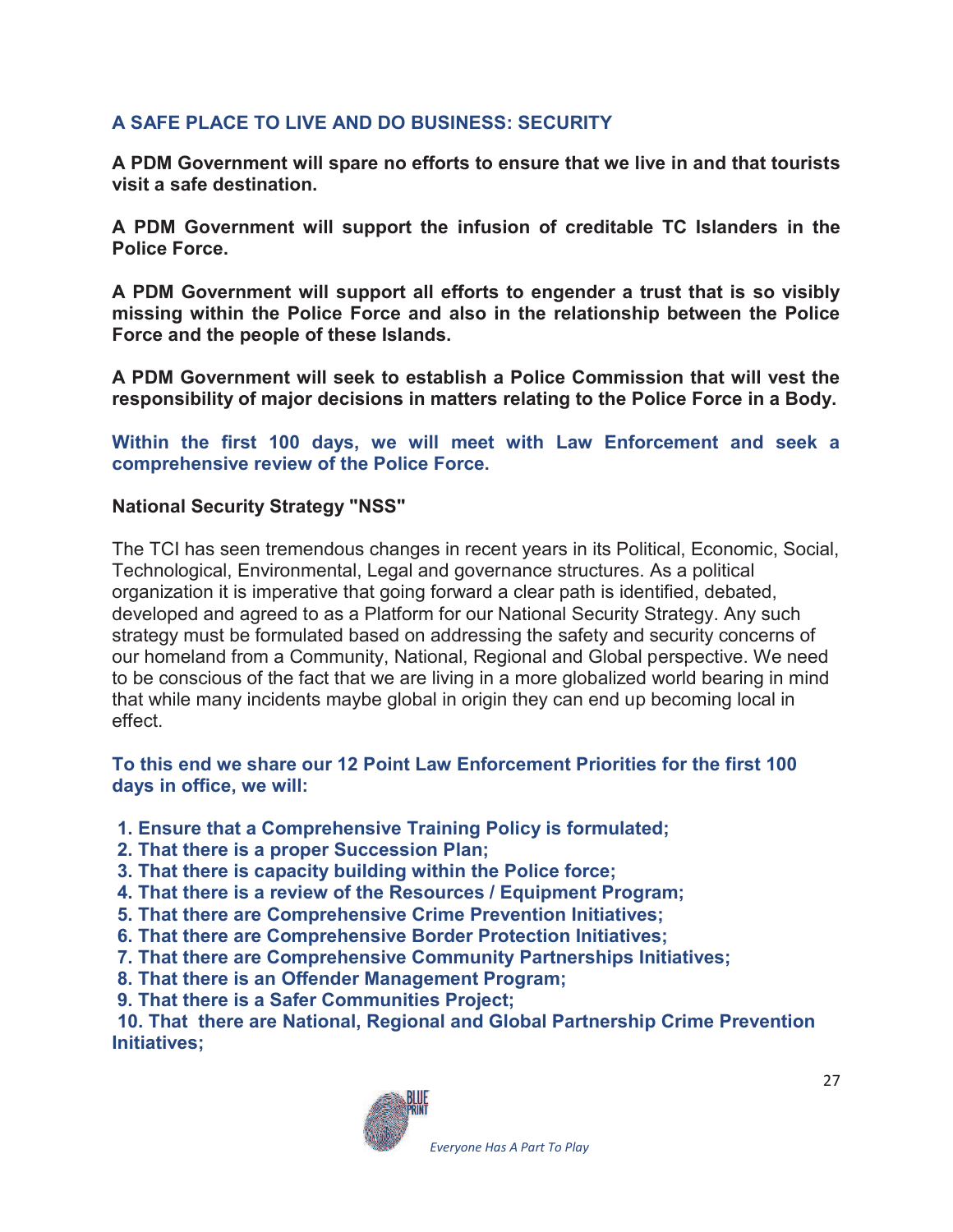- **11. That there are Pay and Retention incentives.**
- **12. That there is a re-engagement of Law enforcement expertise available locally.**

#### **THE JUSTICE SYSTEM**

**A PDM Government commits to review the Justice System with a view to ensuring that the Courts and AG's Chambers receive the resources they require to carry out their function effectively and efficiently.** 

**A PDM Government is also committed to ensure that the accused receives due process and that justice is swift and fair.** 

**A PDM Government will ensure that the Correction Facilities are funded to ensure that the persons in custody receive the best care and rehabilitative programs to ensure that they have the best opportunity to reintegrate into society.** 

#### **NECESSARY PARLIAMENTARY, LEGISLATIVE AND ADMINISTRATIVE REFORM**

**The PDM Government would be committed to reviewing the entire Parliamentary, Legislative and Administrative functions in Government and to implement reforms where necessary.** 

#### **SECTION THREE:**

**SOCIAL/HUMAN AND INFRASTRUCTURAL DEVELOPMENT EDUCATION INNOVATION AND HEALTH ADVANCEMENT 21ST CENTURY AND BEYOND.** 

**Within the first 100 Days a PDM Government will commission a review of the Education and Health Systems.** 

**We will seek to establish a Teaching Commission to govern the Teaching Profession and vest all major decisions to be made in this Body.** 

**We will commission a review of the Teaching Profession to ensure it is attractive and that all efforts are made to attract and retain Turks and Caicos Islanders in this profession.** 

Education, as a major part of the PDM's instrument to hope and prosperity, would be redefined, reformed where necessary and re-energized to meet the needs of our developing nation. Policies, programs and institutions would be geared to give all an opportunity to experience success on and in a level playing field. Through strong, intentional and deliberate emphases on the educational milieu, persons would be equipped and prepared to pursue industry, entrepreneurship, further education, skills in every area that is in accordance with the priorities of our country. Efforts would be

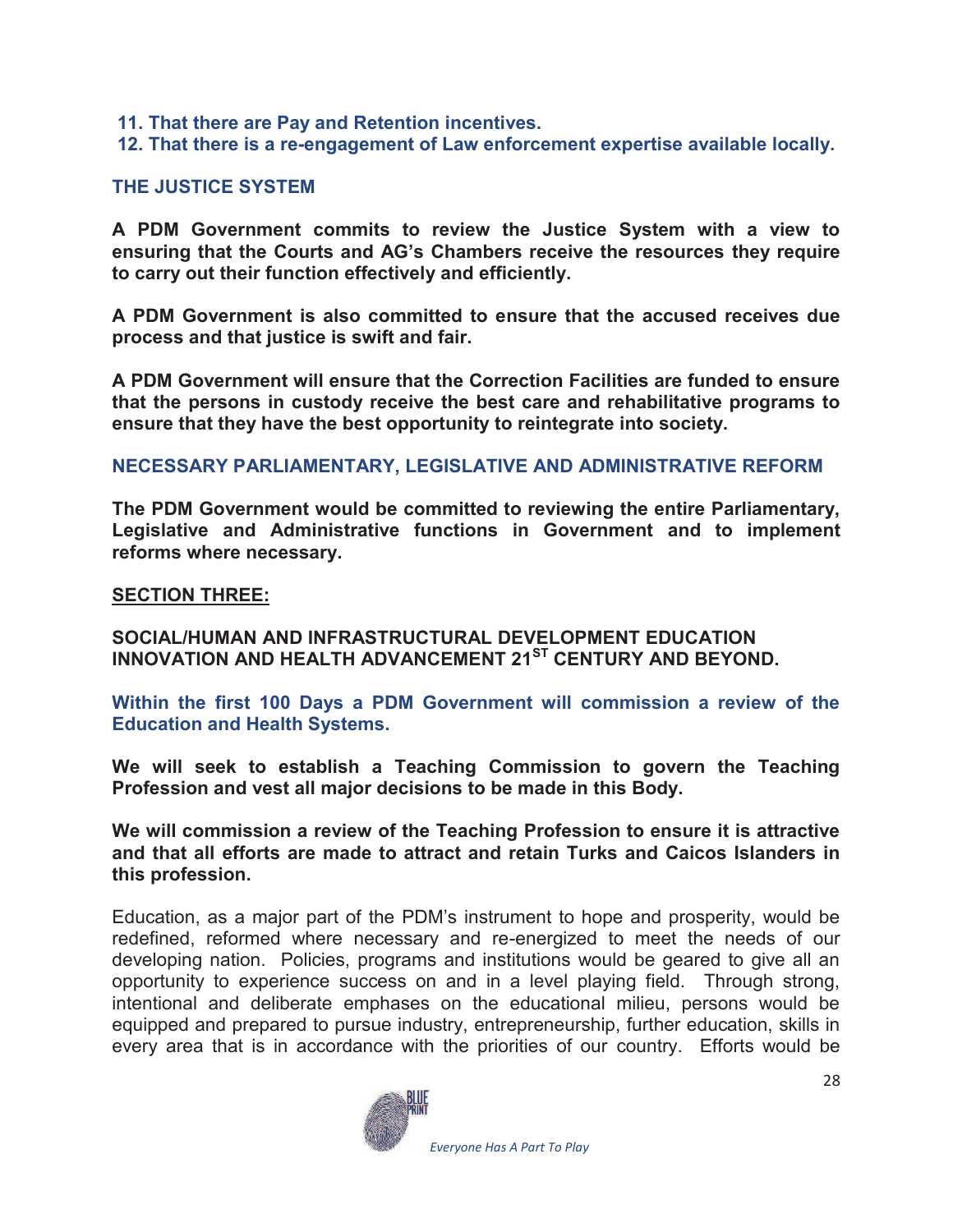made to involve all in every aspect of reshaping our education system with emphasis placed on the varied abilities of all our children, young people and adults, from primary education through to adult and continuing educational programs.

## **What then is the PDM outlook for education in the new government?**

- · Redefine the existing structure of the school system to include:
	- o Early Childhood
	- o Primary
	- o Middle school
	- o High school
	- o Upper secondary school (vocational training)
	- o Continuing Education
- · Encourage and introduce career development courses reflective of the immediate and long term needs of the country.
- · Provide special scholarships for:
	- o Aircraft dispatching
	- o Meteorology
	- o Marine /diesel mechanics
	- o Quantity surveyors
	- o Spa training
	- o Engineering
	- o Teachers: primary and secondary (science)
	- o Agriculture
	- o Landscape artists
	- o Computer repair and networking
	- o Roofing (Metal, wood & concrete)
	- o Carpet installation
	- o Land surveying
	- o Heavy equipment operation
	- o Elevator installation maintenance and repair
	- o Road building and repair
	- o Swimming pool construction and maintenance
	- o Steel buildings
	- o Welding (steel fabrication)
- · Building of new schools where needed (primary and secondary).
- · Emphasize the teaching/learning of science as early as the primary school
	- o Encourage schools science fairs
	- o Building and establishing of science labs in all the schools.

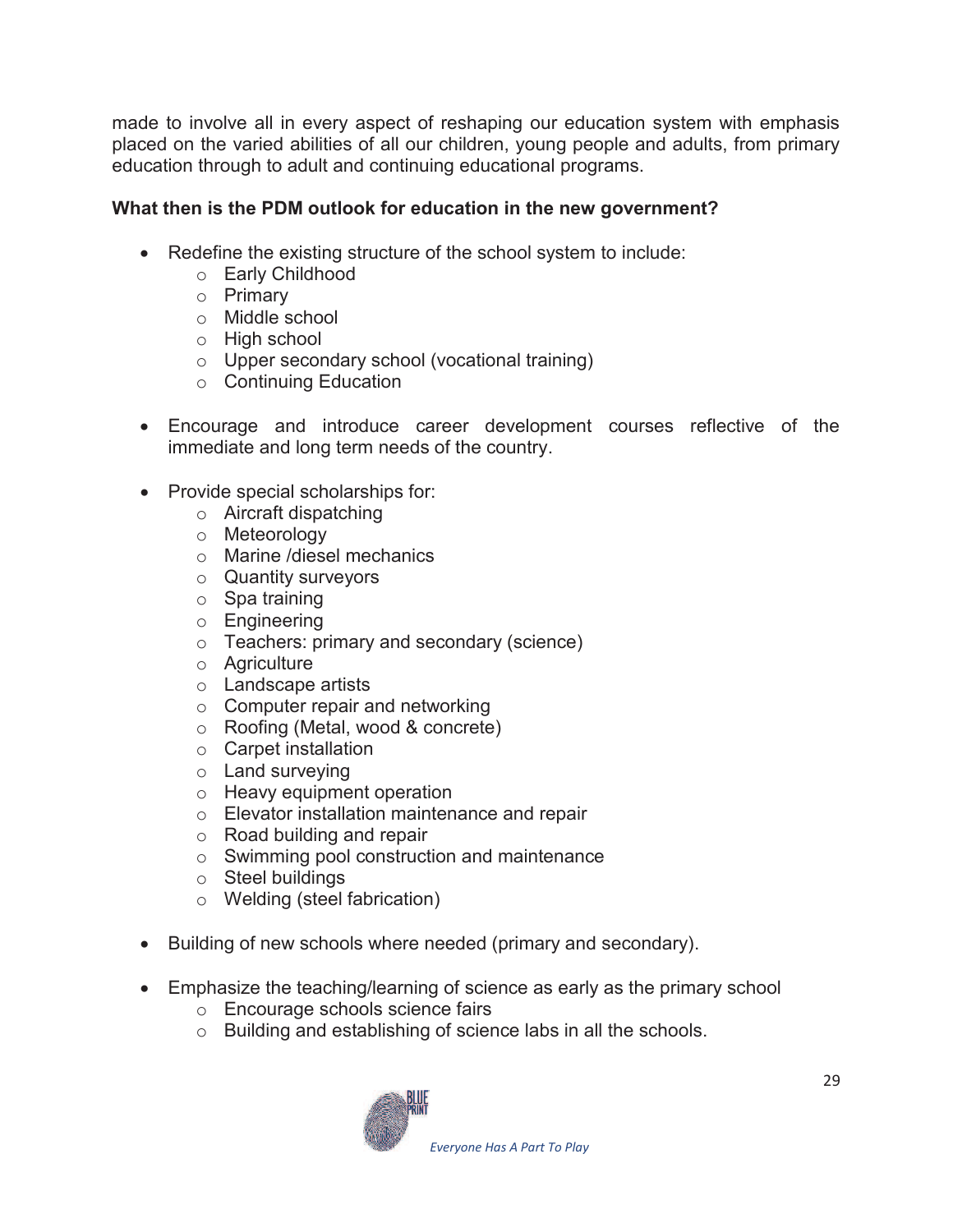- · Purchase /build the physical facilities.
	- o Build in stages starting with the Hospitality training school and general
	- o Equip the computer labs
	- o redesign the computer studies program to reflect the needs and changes in the industry
- · Develop the community college to University status
	- o Remunerate the staff to reflect that of universal community colleges principles
	- o Encourage the continued education of our local lecturers to doctorate levels
	- o Establish professorships for experienced and qualified lecturers
	- o Restructure the board of governors to reflect persons knowledgably and in touch with developments in the educational milieu at the university level and with a futuristic perspective of the development of the country
	- o Develop a research center at the community college
	- o Build dorms for students from other islands and international students
	- o Provide facilities international students to easy access to enroll (VISAS)
	- o Establish teacher training providing scholarships to the college for early childhood, primary and secondary level teaching
- · Reduce class sizes to ensure quality experiences or individuals.
- Improve the teaching and learning environments of the school.
- Modernize the schools equipping them with teaching materials
	- o Dry erase boards
	- o Multimedia projectors
	- o Interactive boards
- Provide definite teaching career paths for local teachers
- · Provide libraries and common facilities at all schools
- Establish reading rooms in each public primary school
- · Make provisions for special education for students with special abilities
- · Reintroduce the two plus two programs and provide scholarships abroad only for students studying in areas that are not available at the University of the Turks and Caicos.

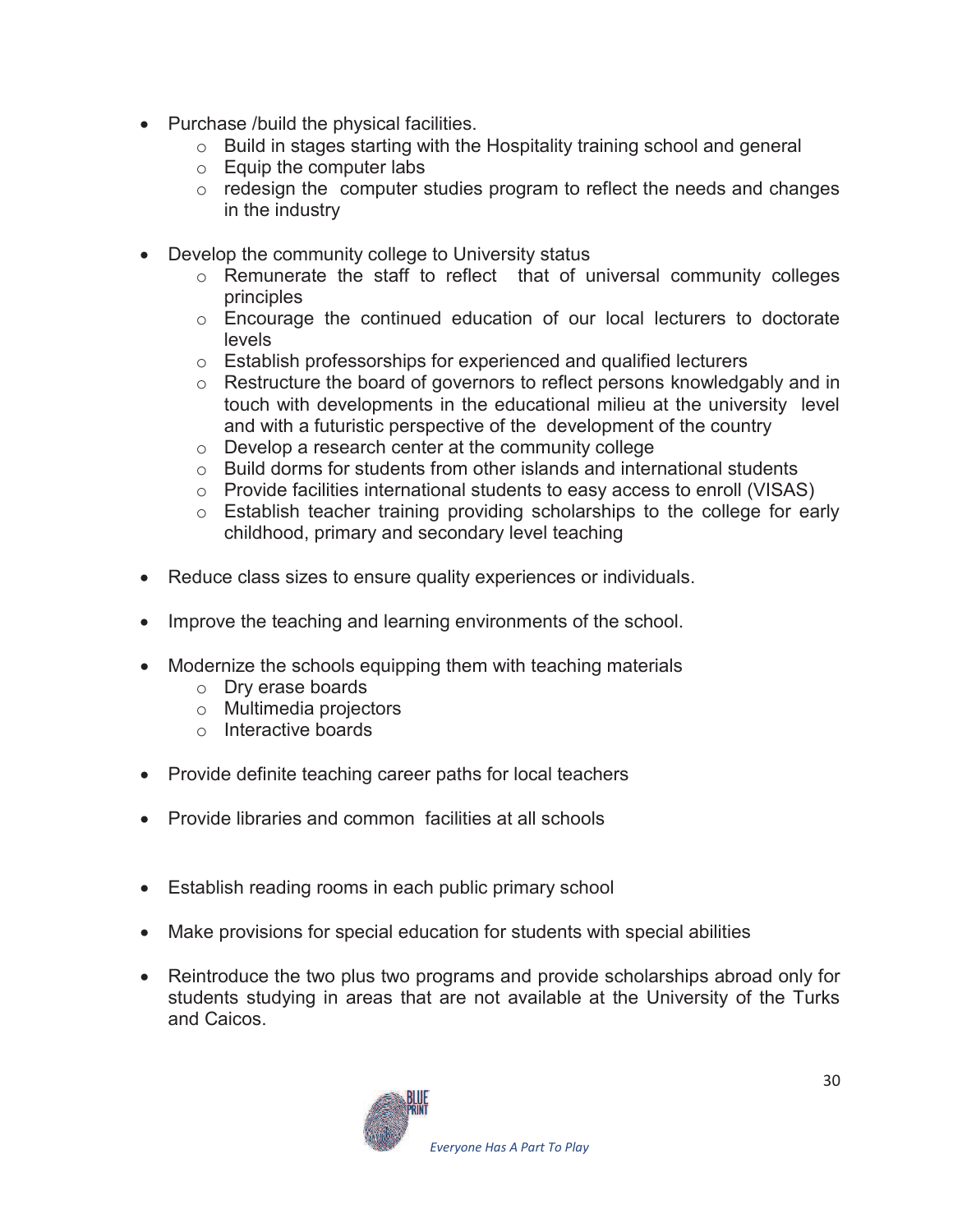- · **Establish institutions and encourage the commercial banks to provide guaranteed students loans.**
- · Establish a mandatory community service/ apprenticeship programs for all students in the upper secondary school.
- · Encourage youth empowerment programs through the youth department such as the Youth Parliament, National Youth Council and Civic Organisations..
- · **Encourage corporate citizens and give incentives to organizations and companies that generously contribute to the scholarship of our young people (A president set and practiced by Fortis for example)**

"As we reflect on what it would need to rebuild and build those institutions that would bring us out of the doldrums we are in and realize what is necessary to maintain and sustain a nation of individuals that we are proud of, and where everyone is equipped and willing to make positive contributions in all facets of society, our education policies and programs must become more responsive to the ability of each child and more relevant to our national pursuits." (P.L.P. 2012 manifesto)

The PDM recognizes that the development of education must take place simultaneously at three stages: Primary, Secondary & Tertiary. The PDM also realizes that education development consists of human resource, curriculum & instruction and infrastructure improvements.

- **1. A PDM Government will implement a national education plan which equips more of our young people for the world of work and provides a modern curriculum using modern means of teaching and learning.**
- **2. We will immediately address the problem of the placement of school age children and long term goals of manageable teacher/student ratio and overcrowding. On the opening of the CHHS and perhaps still, students were seated on the floor. This is totally unacceptable.**
- **3. We intend to launch a campaign to employ more young men and women in the teaching profession by making teaching more attractive through salary improvements, special allowances and incentives.**

## *Scholarships and Returning Students*

**1. We will provide "Priority Scholarships" for those areas desperately needed by the TCI Government and that are vital for the private sector. We will base the review of a National Needs list on a comprehensive review by Labour Department of skills sets in the country and those needed.** 

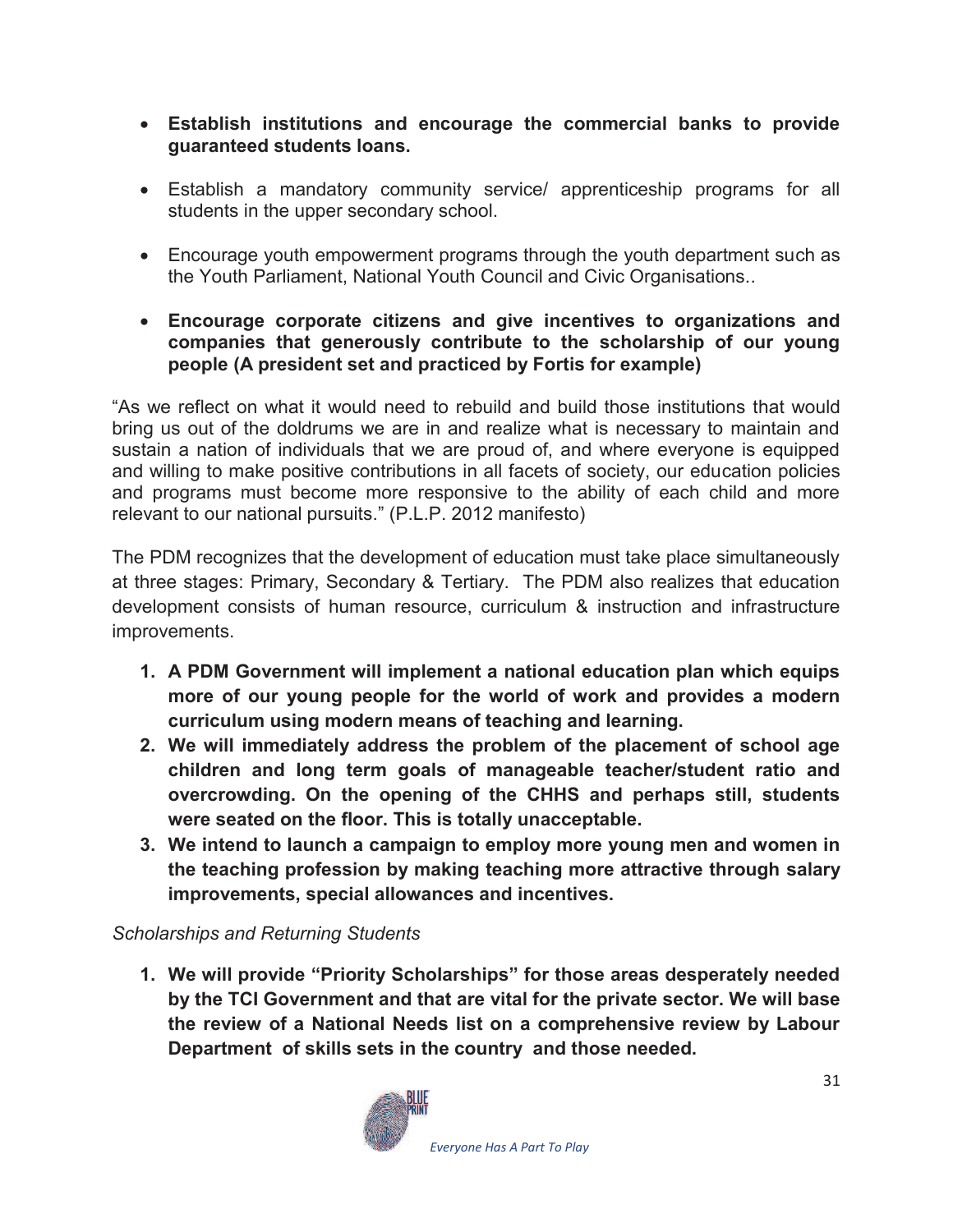**2. We will form a strategic partnership through direct policy that will bring the government and the private sector together to ensure that students on return from studies overseas are able to find placements. It will no longer be acceptable to just award scholarships, we must ensure that policies are in place to ensure their placement and use of their skills on return.** 

## *Primary Education*

**The PDM recognizes the importance of a solid primary education for our children. We further realize that children at the primary level should attain basic reading/writing and numeration skills on par with children in the Caribbean region. The Director of Education spoke to the poor performance of our students (and Caribbean on a whole) in the areas of Math and English. We will introduce a national education literacy and numeracy plan "NO CHILD LEFT BEHIND" and this plan will focus on decreasing and eventually eliminating illiteracy from the Primary and Secondary level. This campaign will focus on reading and writing as well as identifying the weak students and placing them in programs to enhance their basic skills. Libraries and Reading rooms will be priority and the recruitment of Reading Specialist will be a priority.** 

**The PDM will ensure that workshops continue which better facilitate the improvement of primary education.** 

#### *Secondary Education*

- **1. We will embark on a major infrastructure plan to repair schools and to secure a second High School in Providenciales. We will rely on the Census data to determine its location.**
- **2. The PDM will ensure that our high schools are properly equipped with the resources needed for them to achieve maximum results.**
- **3. We will reintroduce a standardized National Secondary School Leaving Exam (in selected subjects) to ensure academic parity and equal standards among our various high schools.**
- **4. The PDM will introduce a Local O Level examining body tasked with offering O Level courses/Subjects to Secondary Students unable to sit CXC Examinations. These O Level exams will be accepted by the TCI Community College.**

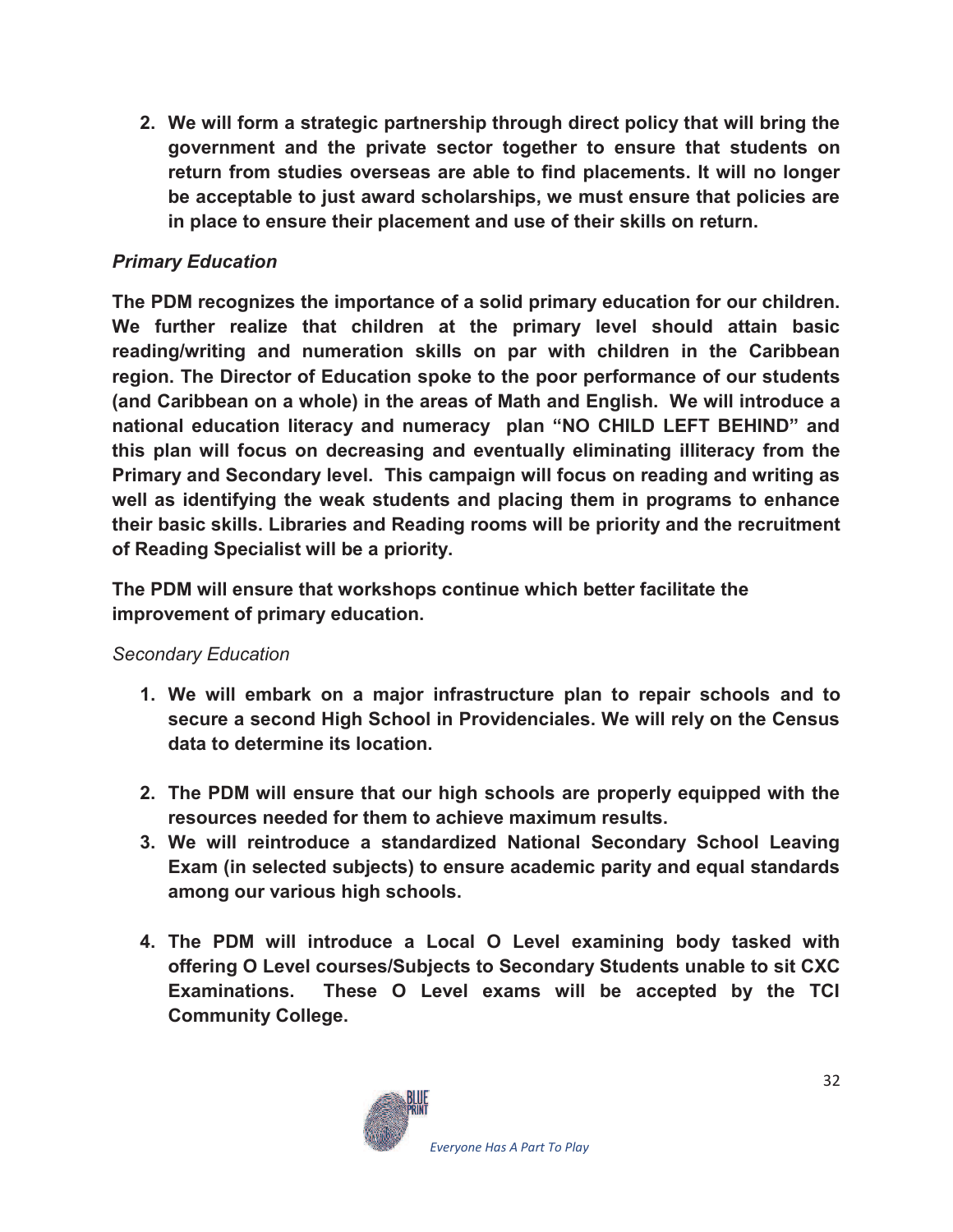**5. We will strengthen the Career Guidance initiatives in Secondary and Tertiary level Institutions. We recognize that students need guidance in career options at both levels.** 

## **TERTIARY EDUCATION – THE TCI COMMUNITY COLLEGE**

The PDM is serious about Tertiary Education. The PDM, recognizes that if we are going to seriously build our nation, we need many educated and qualified people in the labour force as much as possible. To achieve this, we have to improve the standard of the Community College.

- **1. We will spare no effort to advance the TCICC to a University, where students can study at home.**
- **2. The first step needed in improving the college standards is improving and providing better infrastructure and facilities. Our college students deserve an advanced properly furnished and equipped place to learn. We intend to upgrade the infrastructure of the TCI Community College as well as providing dormitories for housing family islands students.**
- **3. We will secure and invest seed money to increase the number of degree programs offered, as well as increase partnerships with other tertiary institutions.**
- **4. We will increase the number of scholarships to the TCI Community College. As finances improve, so will more scholarships increase. We will provide incentives to individuals and businesses who seek to provide scholarships for our youth.**
- **5. We will introduce a mandatory Student Development Program as a part of the curriculum of all College and University Students.**

#### *Technical Vocation*

- **1. We will create and staff a Technical Vocation School in the TCI which caters to those students who are not academically competent but have technical skills needed to run a country.**
- **2. Too many youth are being left behind. The PDM recognizes the reality of some students' inability to achieve academic excellence. We however realize that they too have a role to play in the development of our country. These students have a contribution to make in the field of construction for example masonry, carpentry, plumbing and cosmetics etc…. Those skills can be obtained through courses either offered at high school level or**

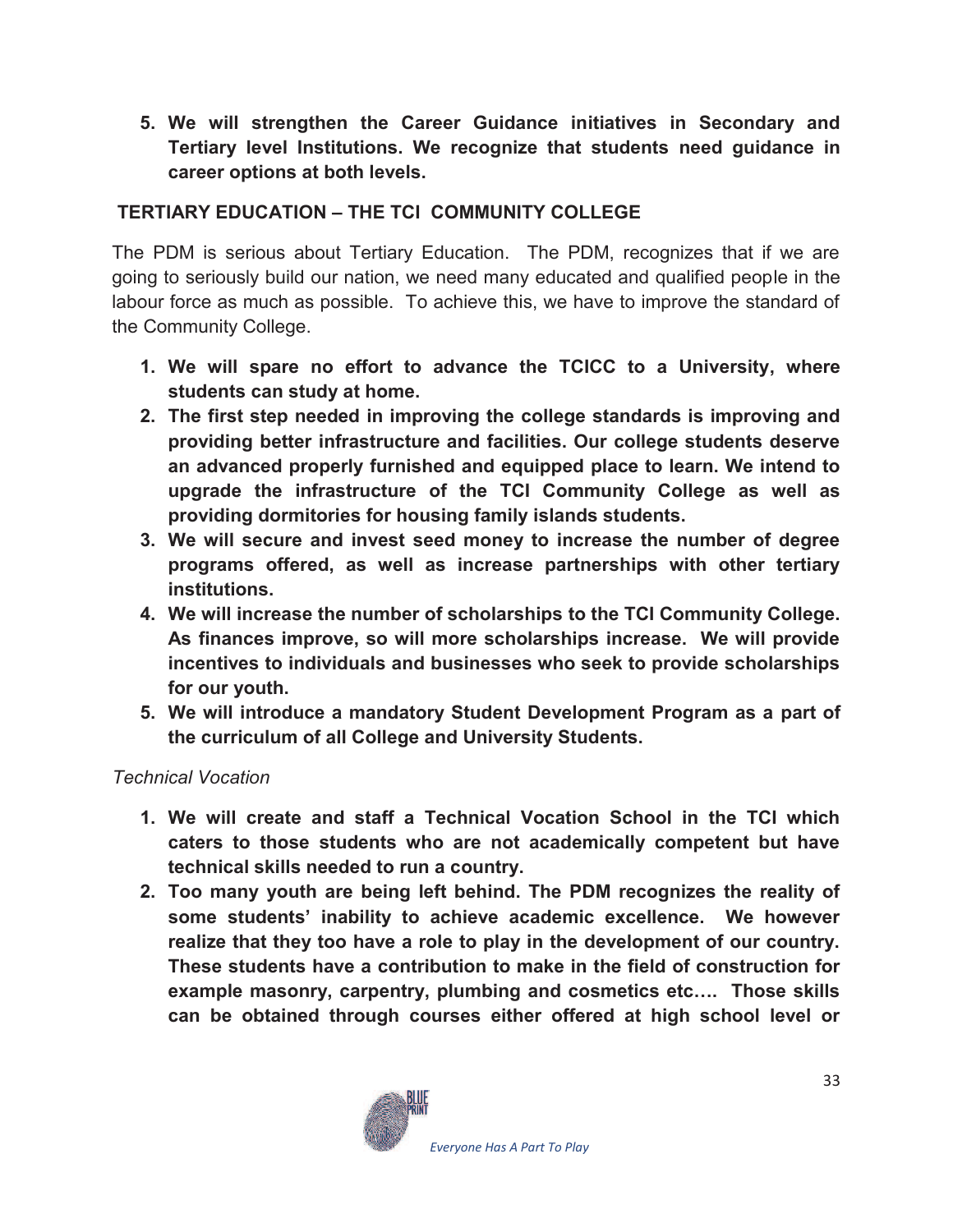**college. The PDM will invest in a strong skills acquiring and practical Technical Vocation Program.** 

**The PDM will not leave you out of their plans for this country. We will not just provide better education opportunities for you, but put policies in place which safeguard your training and acceleration in the work place.** 

## **HEALTH CARE IN THE TURKS AND CAICOS.**

The single highest expenditure item in the Turks and Caicos Government budget over the years has been the cost of health care for Turks and Caicos Islanders. Several attempts by previous administrations and most notably the previous PNP administration have proven to be more disastrous in terms of cost to the TCI taxpayer than at any other time in our country's history. The construction of the two new hospitals and the subsequent contract with Interhealth Canada are an albatross around the neck of every Turks and Caicos Islander both now and into the unforeseeable future. Our great, great, grand children will bear the cost of this decision. The contract document with Inter health Canada which to date remains a secret to the general public, apparently offers all of the incentives/benefits to Interhealth Canada. This will be looked at by a People's Democratic Movement administration with a view to renegotiating the terms and conditions and ensuring that the major benefits are for the TCI public.

Governments around the globe have recognized that the two most important areas of human development lie in ensuring that education and primary health care are essential aspects of an overall national development strategy. The Turks and Caicos are at the centre of the region as it is currently being held as the poster child for the entire Caribbean area in advancing health care benefits for its citizenry. Therefore it is absolutely necessary that we get it right. Under a People's Democratic Movement government, specific emphasis will be placed on primary care. Research has concluded that when primary care is advanced the need for secondary care, which is what Inter health Canada is supposed to provide, is lessened and expenditure on over-all health care is decreased. A PDM Government's Plan will include:

- I. The re-establishment of properly run Government Primary Health Care Facilities/Clinics in all of the Islands. Each Facility will be managed by certified and experienced medical personnel. There will be a minimal fee payment and incentives offered to patients who take advantage of the Primary Health Care Facilities.
- II. Work with the various service clubs, church and civic groups to promote healthy life styles by encouraging proper diets and the importance of exercise.

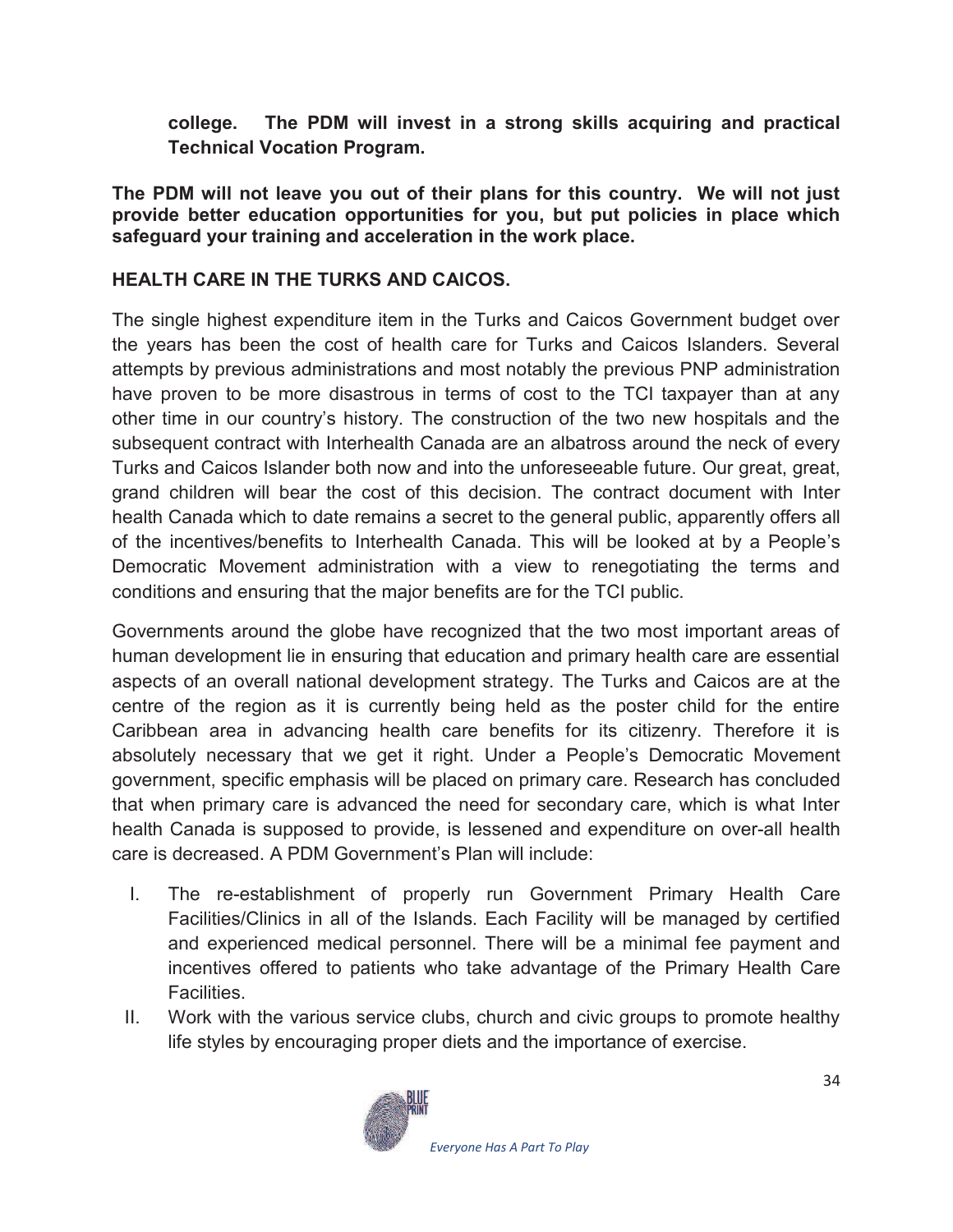- III. Encourage screening on an annual basis for chronic conditions such as heart disease, kidney and liver functions and diabetes screening. We will support the various Foundations.
- IV. At the appropriate recommended age encourage females to do prescribed annual, five or ten yearly mammograms, pap smears and cancer screening test. Encourage all males at the appropriate age to do the prostate exams and the colonoscopy screening.
- V. Our efforts will not stop with the adult population but will include the youth. We firmly believe that an ounce of prevention is worth a pound of cure. In this vein we will:
- VI. Embark on an expanded Immunization Plan that ensures that the necessary immunizations are given to our children and to enact legislation framework in support of this Program.
- VII. That as part of the School's Curriculum proper diets are included to assist our children in understanding the importance of eating healthy foods. We will commission a National Nutrition Policy.
- VIII. Ensure that through the community based organizations and the Church that our schools are sufficiently prepared to assist those children who may not be able to afford the essential first meal of the day, breakfast.
	- IX. Ensure that each school's curriculum includes the Physical Education period in its timetable.
	- X. Encourage the Primary Health Care unit to make regular visits to the schools to determine the immunization and other health needs at the schools.
- XI. For the elderly in the communities every effort will be made to ensure that there is a regularly scheduled home visitation program providing medical care and attention to those who are unable to attend clinic on a regular basis.
- XII. We will strengthen and properly equip our Dental Department.

Secondary health care is of course extremely important. We believe however, that if the primary health care aspect is properly implemented the need for secondary health will be lessened. We are cognizant that there will always be a need for secondary health care. To this end we will ensure that:

- I. Our secondary health care facilities are fitted with the latest technologically advanced machinery and equipment for diagnostic purposes.
- II. Ensure that in addition to the equipment, staff has the competencies and experiences to properly diagnose the conditions presented.
- III. Work with regional and international medical training schools to use our facilities in Grand Turk and Providenciales for training of their students in medicine

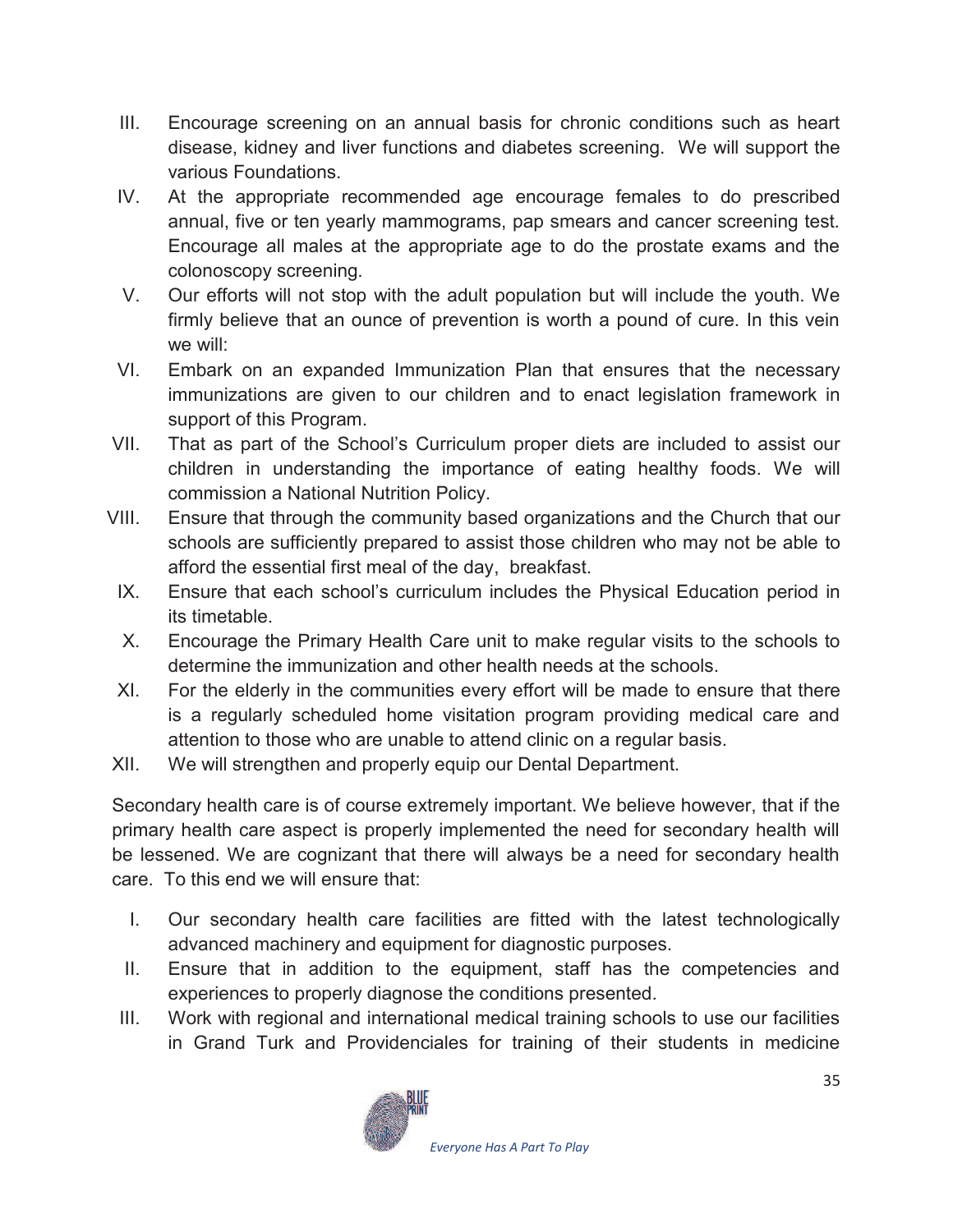thereby encouraging scientific discovery, and the development of new forms of treatment for various diseases.

There are multiple benefits from encouraging some of the above initiatives. If we are able to bring in a recognized regional or international medical training school the exposure for the Turks and Caicos cannot be quantified. It opens up the Islands to an increase in the tourism market, it provides an economic boost for the Islands in terms of the need for accommodations, transportation, entertainment, and other services such as banking, grocery shopping etc. The spin-off is unimaginable.

The exposure to the latest medical technology and the ability to attract world renowned medical specialist will make the TCI the envy of the region and the world. The opportunities are limitless. Our ability to renegotiate the contract with Interhealth Canada will be enhanced and will put us in a better position to achieve the best health care system in the region and indeed the world.

**A PDM Government will however also review the Interhealth Contract and make all efforts to terminate this Agreement as it is unaffordable and unsustainable, inter alia.** 

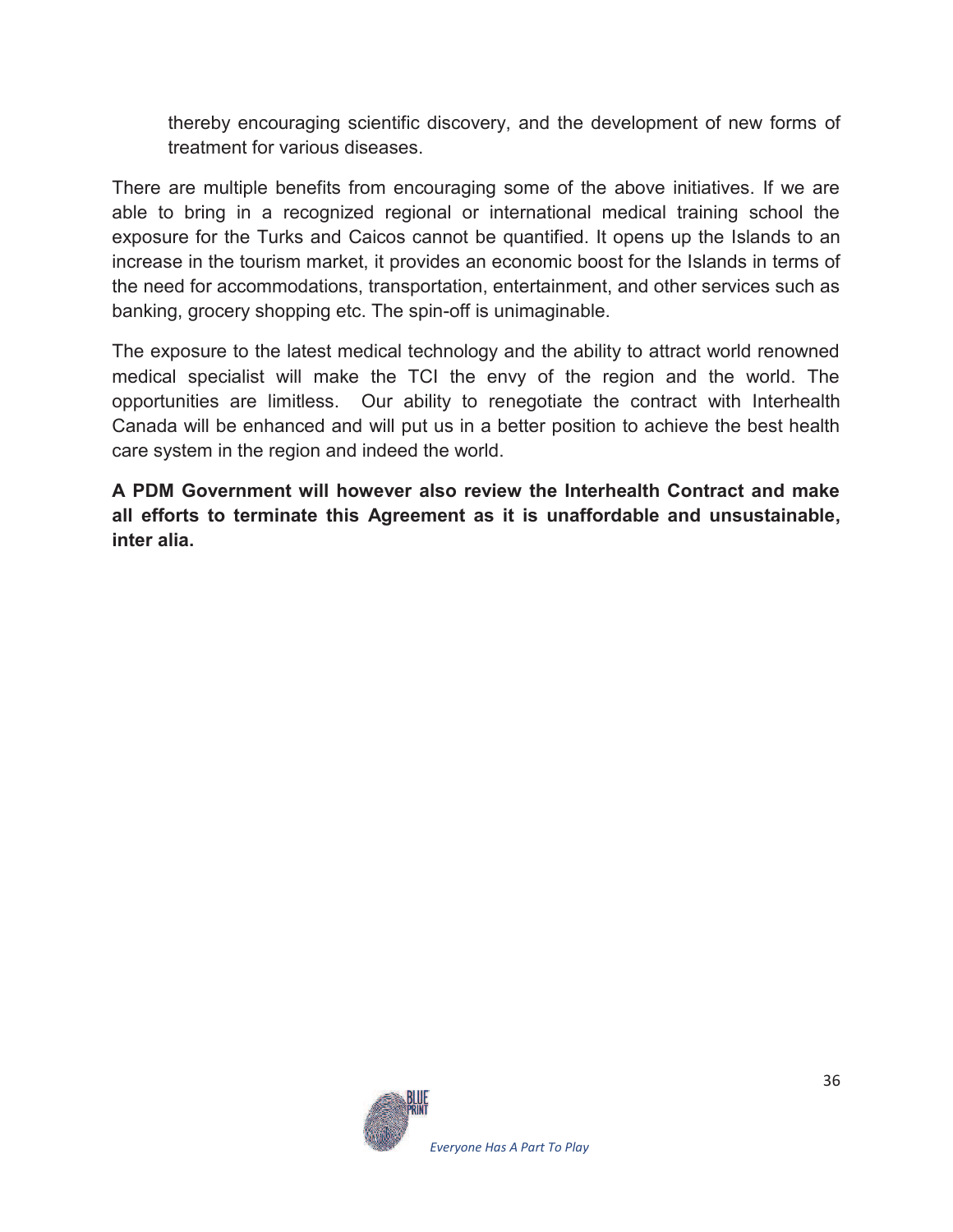

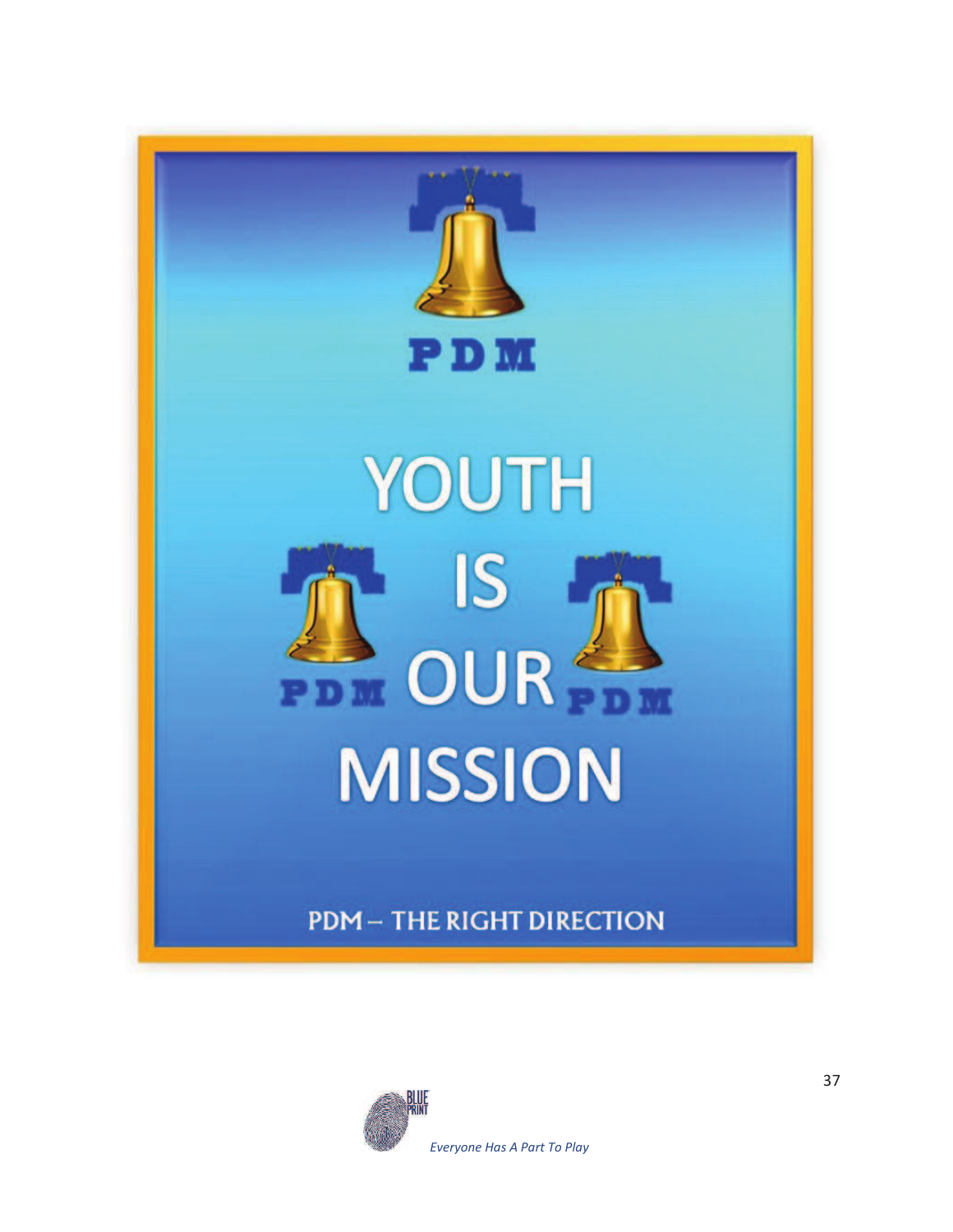#### **THIS AGREEMENT IS BETWEEN THE PDM GOVERNMENT OF THE FIRST PART (Hereinafter referred to as "The PDM" AND THE YOUTH OF THE TURKS AND CAICOS ISLANDS OF THE SECOND PART (Hereinafter referred to as "The Youth")**

#### **The PDM HEREBY AGREES TO THE FOLLOWING:**

That we are committed to ensuring the development of a sense of belonging and participation for our youth, thereby preparing them for a productive life.

We will promote the development of youth through social and educational programs nationally which prepares our young people for their eventual roles in society.

We will provide proper funding for National Youth Programs and support existing Programs while ensuring that the first commissioned PDM Programs of The Duke of Edinburgh Scheme, Citizen and You for all ages and the Cadet Corp are reintroduced and supported.

We will explore ways to encourage volunteerism in youth based programs from Churches, Civic Groups and the Private Sector generally to ensure that the Programs are fully staffed.

We will exercise strong fiscal management policies and not place future generations in huge debts as a result of irresponsible behavior.

We will seek to be the role models that are lacking in all areas of your life and will do our best to ensure that our actions do not confuse or harm you.

We will do our best to ensure that you have an enjoyable relationship with a PDM Government where you can hold us to account.

We will do our part but we ask you as well to do your part. In return the Youth are required to:

Take responsible action and embrace all the opportunities provided for them by being responsible students, business men and women, workers/employees and citizens.

**We further ask the Youth to participate in a Government Sponsored Program called the National Youth Service that will encourage our young people to give back to the TCI Communities.** 

#### **THE PDM PARTY THE YOUTH OF THE TCI**

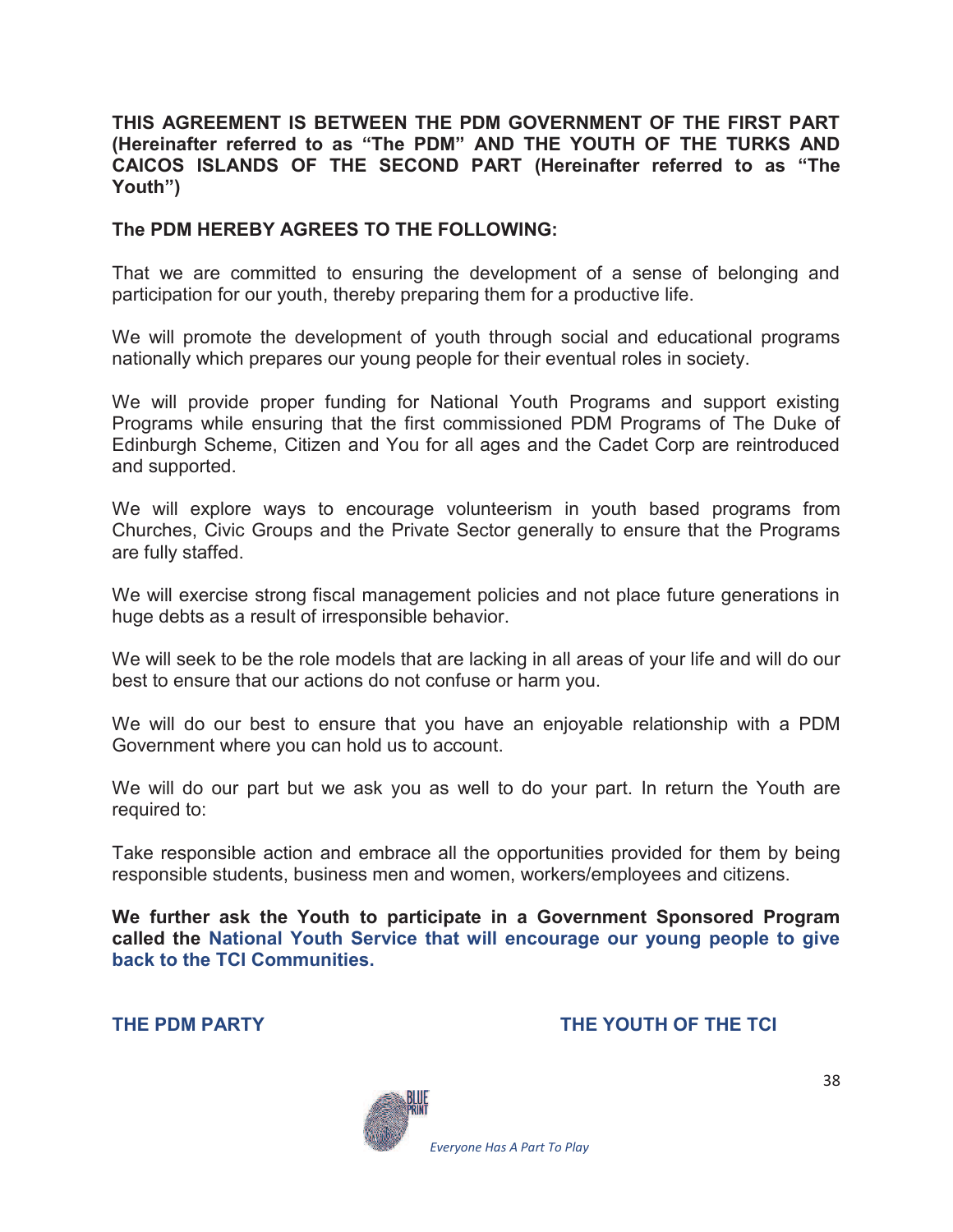## **YOUTH OUR MISSION: Mainstreaming Youth Policies and Programs**

A PDM Government is committed to encouraging youth programs and policies that will develop a sense of belonging and participation for our youth. We are committed to ensuring that they are prepared for life and become productive citizens.

We will promote the development of youth through social and educational programs nationally which prepare our young people for their eventual roles in society.

The PDM Believes in the Youth of the TCI.

"Our philosophy is that in order for the youth to become leaders of tomorrow, they must be co-leaders of today. "They must be groomed and given the chance to serve alongside experienced and mature leaders," Party Leader Oswald Skippings said.

In order to be co - leaders of today, you must be serving today and we are committed to ensuring that this happens:

- **1. An elected 2012 PDM Government will hold regular meetings with the young people to hear from them on issues that affect them. The first of these Meetings will be held within the first 100 days.**
- **2. We will empower and strengthen a National Youth Body to raise, discuss and advise Government on things youth.**
- **3. We will through Policy ensure that youth of national age are allowed to serve on national boards which will allow them to have exposure to decision making at that level.**
- **4. We will partner with Churches, Civic Organisations and the Private Sector to devise and implement youth programs and address and meet the needs of our youth in their many stations and will encourage youth leadership so that they are able to develop their leadership skills.**

## **JOB OPPORTUNITIES**

- **1. We recognize that there is a high level of unemployment amongst our youth. We will enact Employment Policies that give our youth a fair opportunity to obtain jobs.**
- **2. We will also secure Apprenticeships that will ensure youth get the exposure and experience needed.**
- **3. We will ensure through programs that youth remain competitive in the job market that providing programs that will provide skills training.**

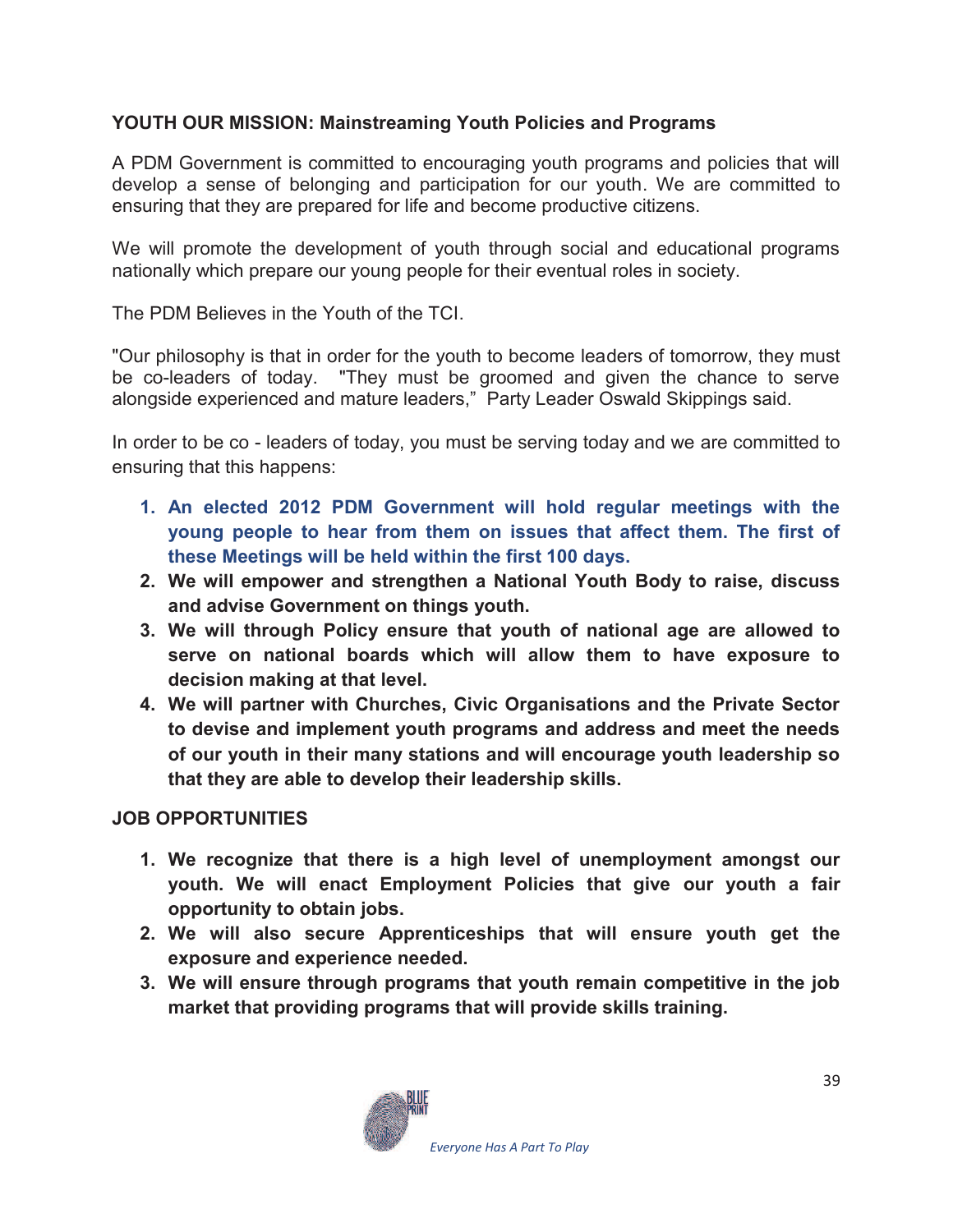### **ENTREPRENEURSHIP, HOME OWNERSHIP and FINANCIAL MANAGEMENT**

- **1. We will create young entrepreneurs initiative which allow young people to develop a business proposal and submit to the government (through a reinstituted small business unit) for consideration and the government will ensure that start-up capital is available to kick start the project for the youth. This will encourage young people to branch out and become stakeholders in the TCI economy.**
- **2. The PDM will also again embark on a Scheme to ensure that low income workers are able to access finances to become home owners**
- **3. A PDM Government will partner with Agencies to train and expose youths to proper budgeting, practical savings habits and practices and planning for retirement.**

### **SPORTS**

- **1. We will invest in the athletic development of athletes by implementing an effective athletic training program in the TCI and secure more athletic scholarships for outstanding national athletes.**
- **2. We will improve the condition of the National stadium and promote more athletic competitions to increase athletic activity of our athletes.**
- **3. We will implement and assist schools with their athletic programs so that students can begin training from a young age. And as stated before, we will ensure that Physical Education is on the curriculum of each school.**
- **4. We will form partnerships with more recognized athletic federations and corporations.**
- **5. We will promote sport camps to expose our young people to opportunities in sports.**
- **6. The PDM will promote the formation of national sport/athletic associations to enhance the development of sports in the TCI.**
- **7. We will reintroduce the TCI National Track & Field Championships between the Islands.**
- **8. The PDM in the 1990s established a National Olympic Committee. We believe that we are lagging and will reinstitute the National Olympic Committee and identify the number of sporting events to enable the TCI to compete in Olympics 2016.**

## **CULTURE**

**1. We will promote our culture and ensure that youth know who they are as Turks and Caicos Islanders. We will support local music artists, designers** 

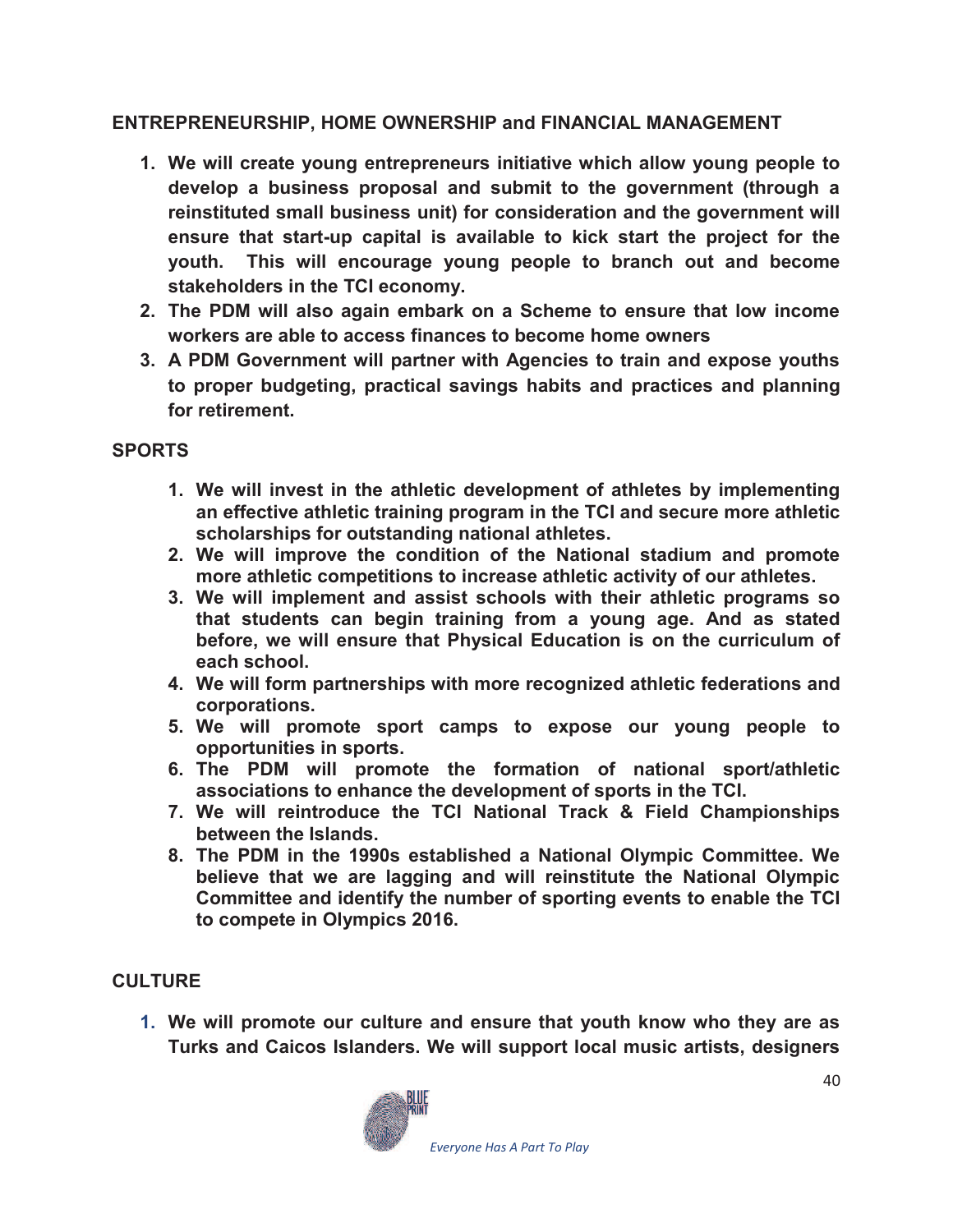**and other cultural initiatives that will enhance our youth and instill a sense of national pride. We will within the first 100 days begin the formulation of a Back To Our Roots National Campaign.** 

- **2. We will launch a heritage site where youth will be encouraged to trace their family's history. We believe that this will help our youth – the next generation to understand that we are all one people and so foster unity, in particular between the Turks and Caicos Islands.**
- **3. We will re-commission local test books and commission new ones for all levels of education.**
- **4. We will ensure the introduction of the TCI Host Program in our schools and also that Civics is taught at all levels.**
- **5. We will support national events that seek out talents among our youth and provide opportunities to grow in their areas of strength.**

**We will support the efforts and champion the cause for those seemingly underrepresented Departments that champion the cause for youth – Departments like the Gender Desk, Drug Unit, Social Development, Special Needs Unit and the Prison.** 

- **1. We will improve the staff numbers and quality in these Departments.**
- **2. We will support the Gender Desk to ensure that we do not lag behind in our regional and international goals and that youth are empowered under these Goals.**
- **3. We will support the Gender Desk's New Beginnings Program for teenage mothers.**
- **4. We will support the construction of a Half-Way House and Drug Programs and Policies to ensure that our youth receive education and information at whatever station they are at in life.**
- **5. We will erect and support Rehabilitation and Recreational Centers and facilities across TCI**
- **6. We will ensure that a Juvenile Facility is erected and that the necessary facilities, staff and programs are in place that will give our troubled youth a fair chance of re-entering society successfully. We now house 7 juveniles in an Adult Facility though in a separate area, this is less than ideal.**
- **7. Our Prison built for less than 90 persons is overcrowded and has been housing no less than 100 persons for a very long time, the majority of which are young men and women. We need to ensure that there are rehabilitative programs that will help them to successfully re-enter society.**

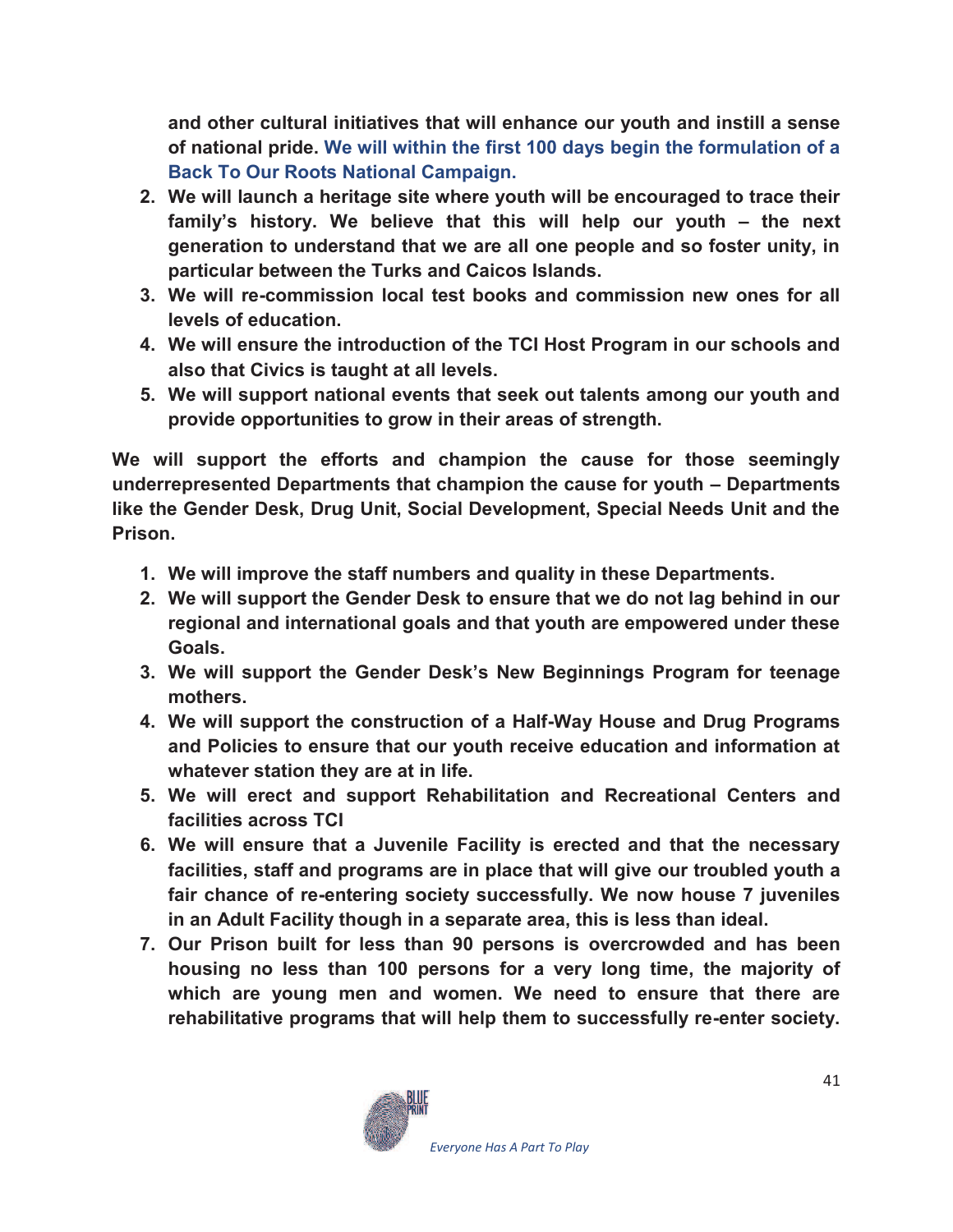**We will support alternative sentencing legislation, the use of electronic tagging in the aid of securing early release and non - custodial sentences.** 

- **8. Special needs will be high on our Agenda as we believe that a number of students are left behind because learning disabilities are not detected early or at all.**
- **9. We will ensure that testing is done and early and that programs are put in place for those with learning disabilities.**
- **10. We will ensure that a Bill of Rights is in place to safeguard a productive future for persons with Special Needs and that laws are revised and reenacted for Special Needs provision. We will ensure programs and therapy and job skills training are in place.**
- **11. We will rely on support from families through the re-establishment of a National Advisory Committee made up of family members and the private sector to address national issues relating to special needs and also on regional and international partnerships to provide technical assistance to our programs.**

**Formation of Beneficial relationships** 

- **1. We will forge partnerships with the private sector to ensure that opportunities and programs are in place for our youth.**
- **2. We will promote Faith Based Initiatives to enhance traditional family structures in the TCI and introduce Big Brother/Sister volunteer programs to assist welfare children with their social development.**

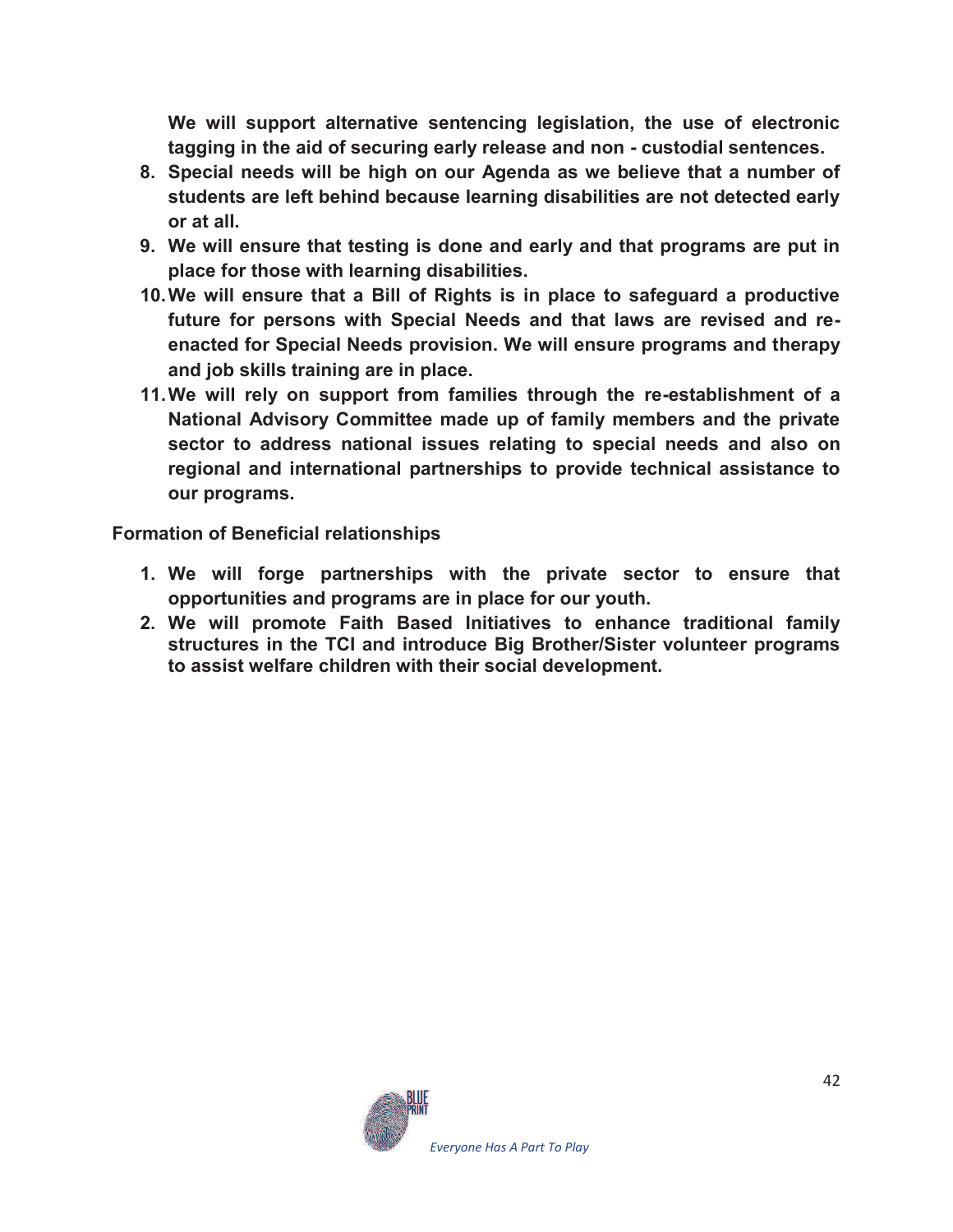## **OTHER SPECIAL INTEREST GROUPS – Gender, Aged, Special Needs**

#### **GENDER ISSUES**

#### **We will commit to support all programs and policies that will ensure that we meet all the regional and international requirements.**

A PDM Government will support the programs and policies of this Department by ensuring it is well staffed and resourced to meet its needs.

#### **THE AGED/ELDERLY**

A PDM Government will identify places and provide support staff for an Elderly Day Rest Program.

A PDM Government will employ the elderly in Works Programs where they are still able to work.

A PDM Government will ensure greater access to healthcare for the elderly and will ensure that their rights are protected.

A PDM Government will ensure that the Home Visits and Home Help Programs are reinstated.

#### **SPECIAL NEEDS**

A PDM Government will ensure the following in an effort to secure a productive life for an individual with Special Needs.

### **Within the first 100 days, we will seek the appointment of a Program Director for a Special Needs Project to oversee a review of the needs of this special group.**

We will also commit to the following:

- I. Secure a Bill of Rights to safeguard a productive future for persons with Special **Needs**
- II. Revision and re-enactment of ordinances for Special Needs provision;
- III. The Appointment of a Director for Special Needs;
- IV. The re-establishment of a National Advisory Committee made up of family; members and the private sector to address national issues relating to special needs;

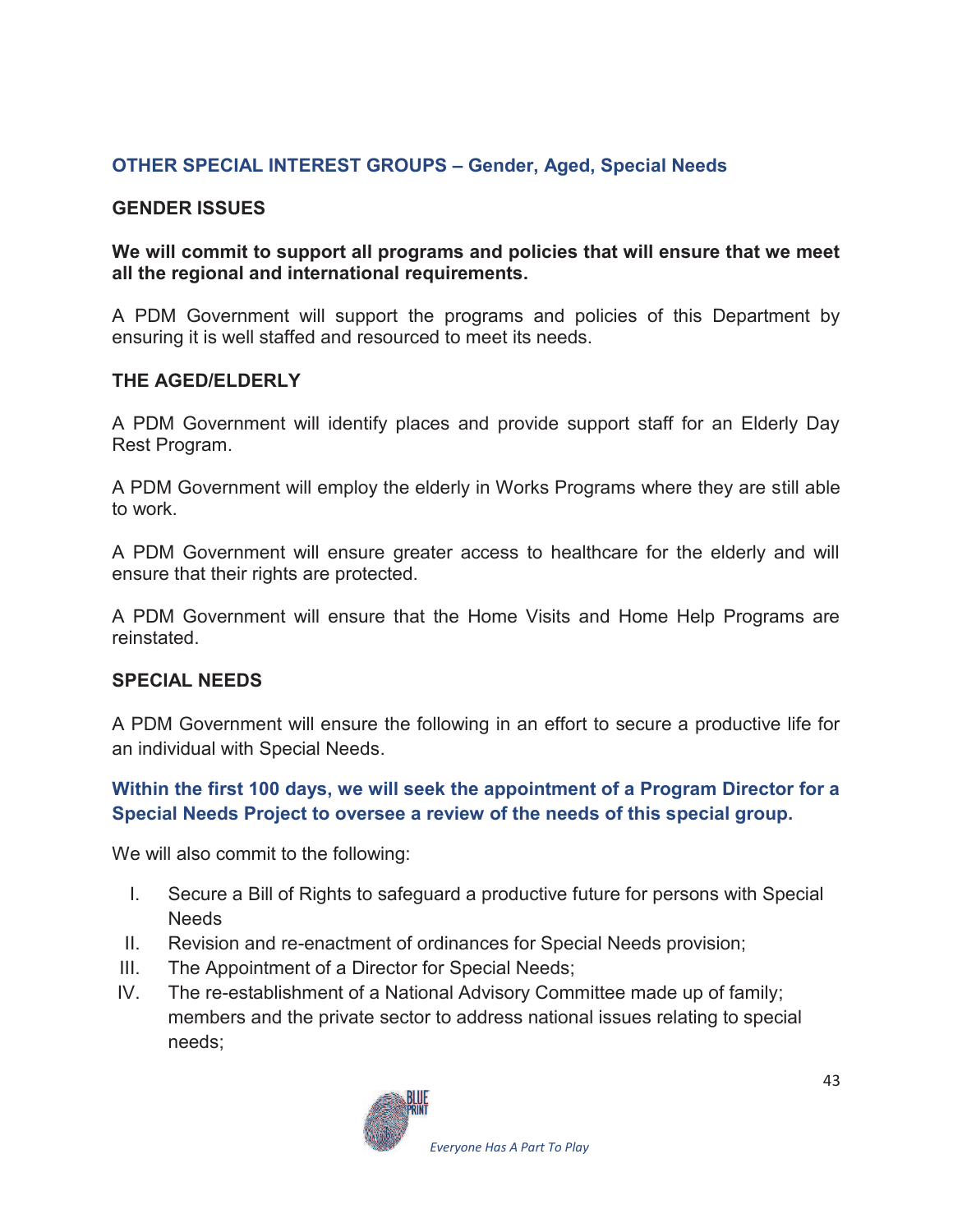- V. Opportunities for the re-establishment of regional and international partnerships to provide technical assistance to our programs;
- VI. Networking strategies with relevant departments to secure appropriate support systems to allow persons to function effectively in their communities;
- VII. The provision of occupation, speech, and behavioral therapy to meet the basic needs of our children;
- VIII. Skills training for job opportunities for persons with special needs;
- IX. Ongoing awareness campaigns to sensitize communities;
- X. Early detection and stimulation programs to address challenges from the onset;
- XI. Ongoing medical assessments and diagnostic procedures to lessen the severity of the disability for a productive lifestyle;
- XII. The procurement of appropriate equipment and aids for effective use;
- XIII. The establishment of an adequate housing scheme for persons in need;
- XIV. Placement of Special Needs program under Ministry of Education for better service;
- XV. The restructuring of the Snap Center as a feeder program for all islands.

## **SECTION FOUR:**

## **INFRASTRUCTURE/HOME AFFAIRS AND THE ENVIRONMENT**

## **Housing stock**

A PDM Government will put in place a Housing Policy and strengthen and empower the Housing Department to inspect and ensure standards are maintained. The Housing Department will work in conjunction with the Environmental Health Department to establish minimum requirements for rental housing to avoid the creation of slums within the TCI.

A PDM Government will work with the EU to secure the promised funding for replacement homes after Hurricane Ike.

## **Physical infrastructure**

A PDM Government will address the provision and maintenance of roadways and will identify and implement Systems to mitigate flooding.

## **Transportation**

A PDM Government will commit to ensure the introduction of safe, reliable and efficient Public Transportation Services on the Island of Providenciales.

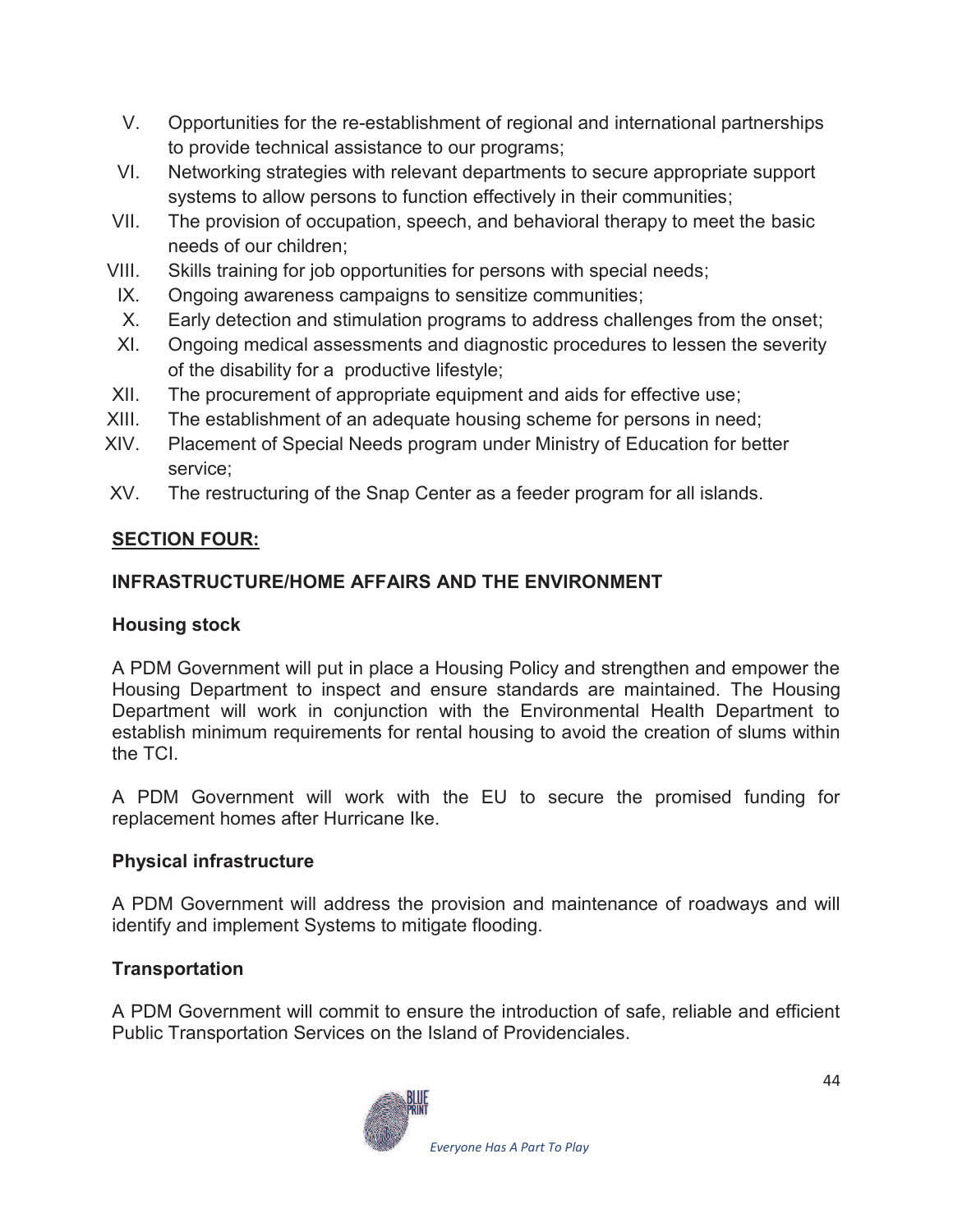A PDM Government will address the issue of airlift for the Islands outside of Grand Turk and Providenciales through its regulatory Body ATLA.

A PDM Government will be committed to ensuring that the Causeway is properly repaired.

#### **Land use**

A PDM Government will commission a National Physical Development Plan that will take Inventory of the lands available and that will zone the remaining lands on Islands.

**A PDM Government will make representation on having a Ministry that will include in its Portfolio all Departments that have a function in the distribution and management of lands. The new Crown Land Legislation vests this oversight in the Attorney General and an elected PDM Government will not accept this.** 

#### **Water availability**

A PDM Government will commission a proper logging and mapping of all City Water Lines throughout the TCI.

A PDM will again address the accessibility to clean potable water and will maintain, upgrade and procure Reverse Osmosis Plants while ensuring that there is increased water storage capacity.

#### **Disaster Management**

A PDM Government will support a full National Disaster Plan that includes an All Hazards Approach.

#### **Environment**

**One of the biggest threats to our tourism product is the environment. Both the terrestrial and marine environment have to be protected.** 

**A PDM government will commission a clean - up program within the first 100 days in Office and will term this Program the National Spic and Span Project that will concentrate efforts at getting all the relevant agencies to work urgently to address the indiscriminate dumping and disposal of waste, which included inter alia littering.** 

This Program will provide a National Litter Strategy to particularly address this plaguing problem. This Program will take a three prong approach: Enforcement of our Laws, Sustained Education and Active Participation by the communities, and will not target

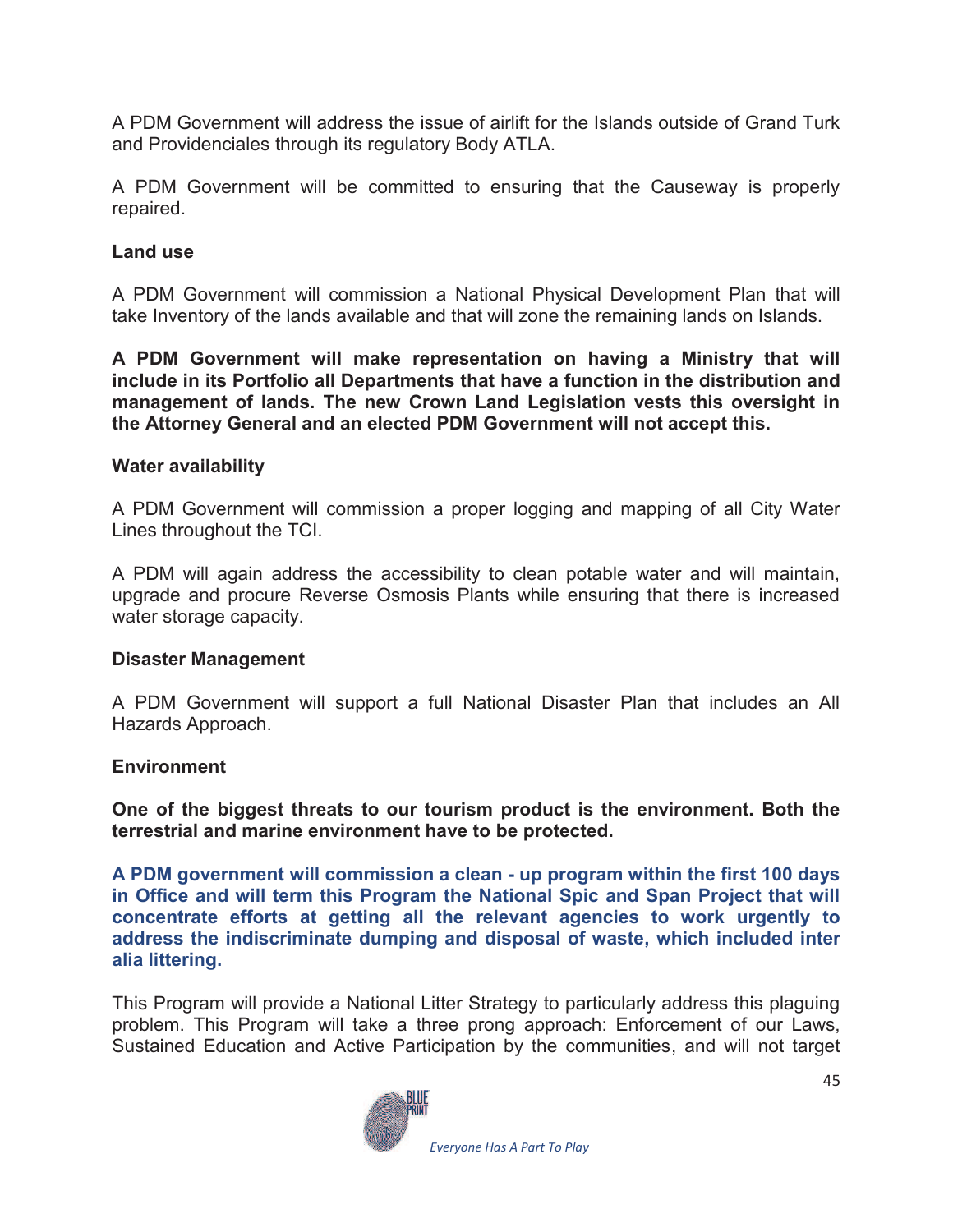roadways alone but also residential and commercials properties. It will encompass the Healthy Homes Program started by the Environmental Health Department some years ago.

A PDM Government will commission a review of DEMA with a view to strengthening its resources to properly carry out its purpose.

#### **INDEPENDENCE - Inevitable, but not now**

We the PDM would someday like to see our country become an independent nation as much as anyone else. We however, are equally convinced that our priorities at this time, must be rebuilding our country's economy, putting our people back to work; and regaining our country's reputation, greatly damaged by actions of the most recent PNP governments. Independence is not currently a priority for the People's Democratic Movement.

The words of the Deputy Leader of the PNP*: "We recently passed a resolution making it a policy objective of the party to prepare the country for independence…. I consider myself to be bound by that resolution* ..." Again, a PDM government's top priority would be restoring of country's good reputation and economic health. Not independence.

We too are unhappy with many of the actions of the Interim Government; however, we must remain mindful of why the British are in direct control of our country. But we are also strongly of the belief that the return of democratically elected government here is now well overdue, and as a result, requested that elections be held last August on Emancipation Day. Again, independence is not now on our agenda, and we feel that present calls by certain individuals for independence are mostly self-serving and even reckless at this time.

The People's Democratic Movement values our GOD given unalienable right to chart our own destiny as a people and determine for ourselves the form of Government that we should be governed by. Our founders have enshrined in our party's constitution THE MANDATE to protect this right as is stated in two main objectives of our party*, " b)to maintain the political freedom of the Turks and Caicos Islands and strive for the economic independence of her people: and k) to promote, nationally and internationally, the concept of human rights, self determination and majority rule for all the peoples of the world".*

To this end we submit to the people of the Turks and Caicos Islands the position of the People's Democratic Movement on Independence.

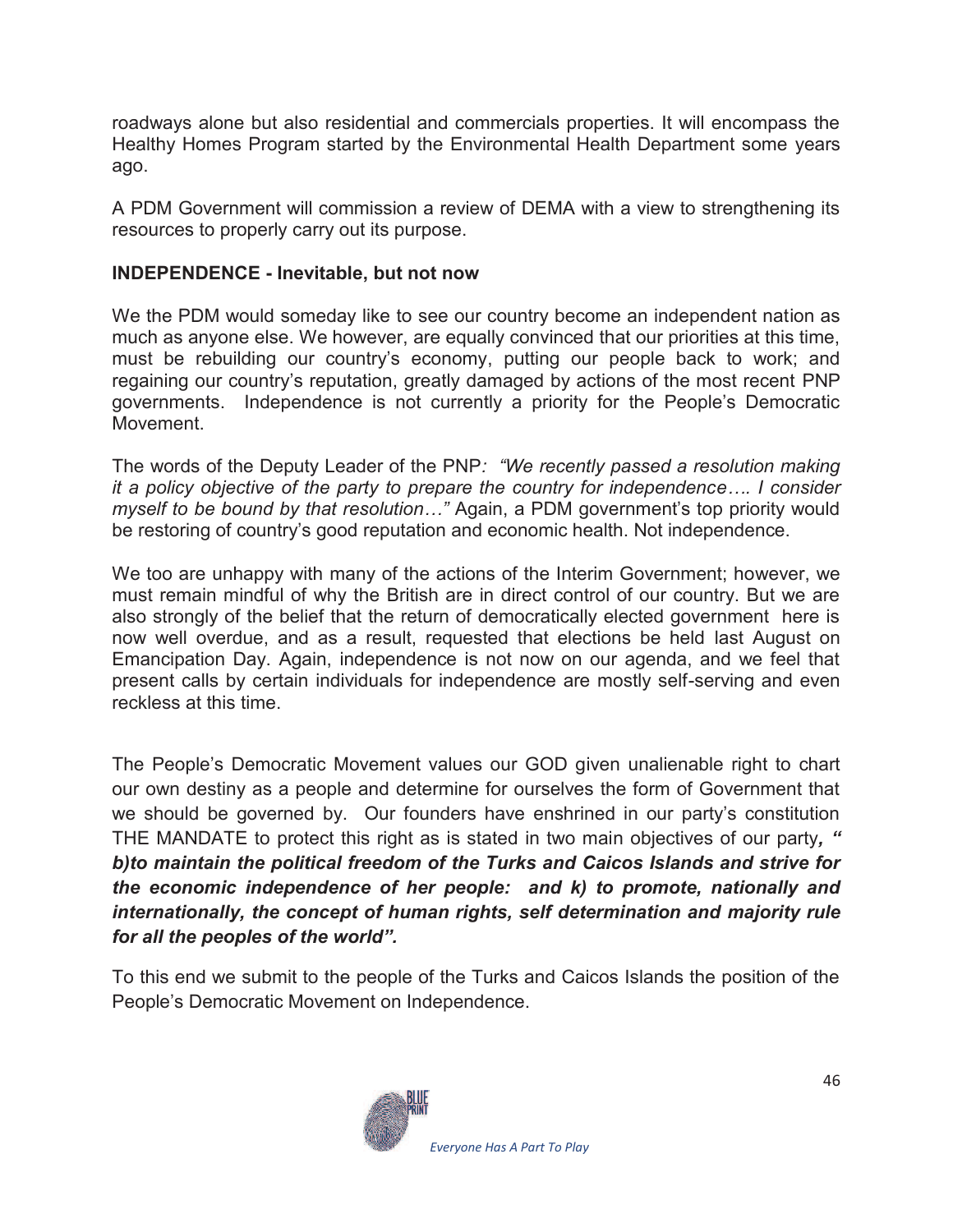### BACKGROUND and HISTORY

The PDM has always had self-determination as an objective in our Party's constitution. In our first term in office 1976-1980 the Party agitated for and promoted a larger degree of self-determination for the Turks and Caicos Islands. As a democratic society we are committed to the promotion of this ideal through education and having an engaged and informed population that would make the decision on self-determination through a country wide referendum.

Regrettably, part of our history includes constitutional regression brought about principally by our political opponents' actions while in office. The people of the Turks and Caicos Islands have paid dearly for their actions in every instance. First, in 1986 through the loss of our right to determine and direct the advancement of the financial services industry and secondly through the imposition of direct rule and the loss of our very advanced constitution instituted by our party in 2002 through the Constitutional Commission.

### OUR POSITION

### 1. Decision by every voter

The right to determine what form of self determination our country takes in the future is a right that must be made by every voter. The heavy importance that this decision will mean for the country and by extension the day to day life of every man, woman and child and the institutions they make up cannot be over emphasized. It is fundamental that any decision involving a move to Independence, Integration or Free Association, as outlined by the UN as acceptable means of self determination, be taken with clarity after a period of political calm and while an elected Government can craft the terms of reference for a process that would not violate the individual rights of every person who will be affected by the outcome of such a question being put. In any case we support the Bermuda model to conduct such a process.

#### 2**.** *Education about self determination*

People must be aware of their responsibilities and the benefits of independence, and the financial and opportunity costs of taking that informed and un-emotive step towards self-determination. People need to be aware of the threats and opportunities that go hand in hand with the status.

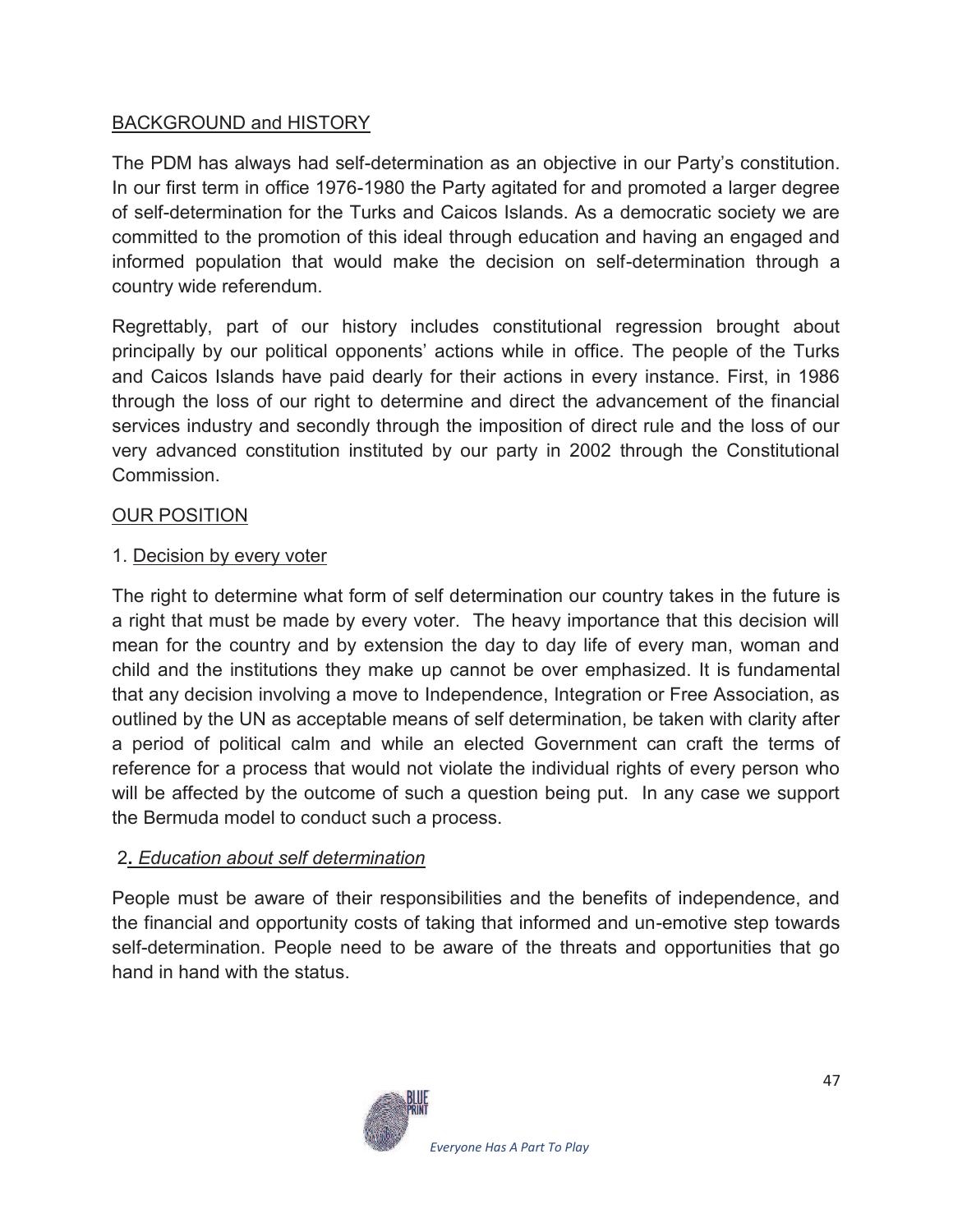In light of the serious but important nature of this issue, we would seek to Commission a study on self-determination during our first term and engage the population on the issue.

3. Democratically elected Government must spearhead the process.

## 4. Appoint a Commission once elected

In preparing the people to consider self-determination/ independence there is a need to commission a study to identify the prerequisites for self-determination and keeping the public engaged every step of the way.

## 5. *PDM''s list of prerequisites (what we need to be prepared or National Achievements)*

We would seek to identify those important markers that must be achieved with regards to the level of awareness by the population even before there is a call for a referendum. These prerequisites to the referendum are listed so that they can be check marked as they are achieved.

- **External Affairs** The handling of Government relationships internationally, negotiation of trade agreements, security, memberships to international organizations i.e. United Nations, E.U., OCT's
- **Internal Affairs** internal security is currently handled by the RTCIP, the need for a Defence Force or some other military agency must be reviewed?
- **Example 3 In Senship and Visa Matters** Critical questions must be answered like, who would automatically become citizens of an independent TCI. Will we allow dual citizenships etc.. An independent TCI would have to negotiate with other countries individually and as a group in some cases to relax and/or maintain current visa requirements.
- **Defence** Currently the TCI as a British Overseas Territory is protected through the UK's membership in the North Atlantic Treaty Organization (NATO). On becoming independent the TCI would be responsible for its own defence.
- **The Economy and Commerce** Decisions about the economy cannot be based on emotions; this requires a total exploration of our current economic situation along with future plans. The TCI has previously enjoyed a high standard of living; a decision for independence must ensure that this standard is maintained and/or improved.

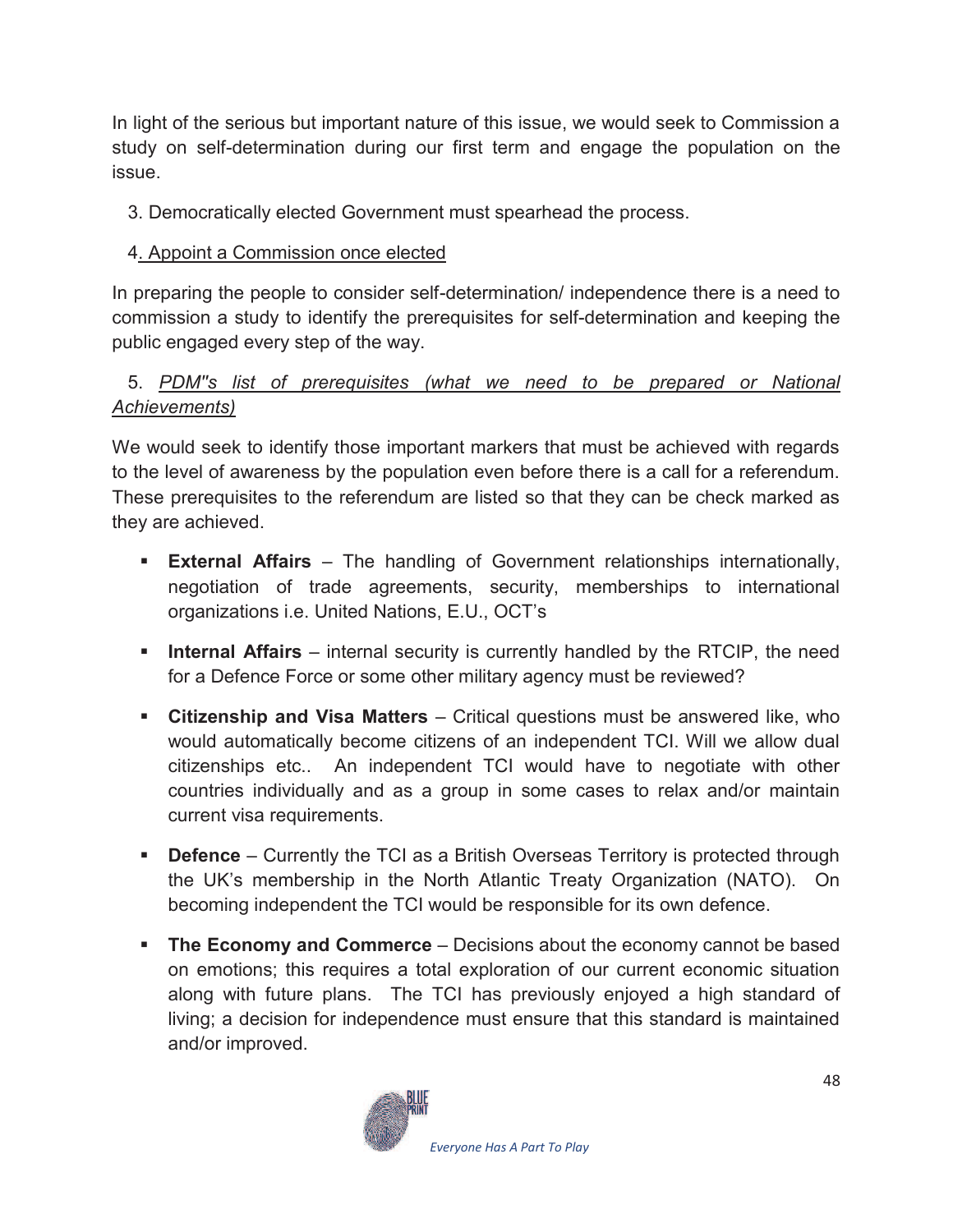- **Tourism** When exploring the concept of independence, other countries have found that most tourists are unaware of, nor interested in their current constitutional position. However, a country's stability and security is known to out-weight the amount of sand and sea it has to offer.
- **International Business** Currently this is the most likely means of diversifying our economy, as the second pillar after tourism.
- **The role of TCI's Monetary Authority** (would this be the FSC or a new body would need to be created?) – The US dollar etc...
- **Aviation** Currently the TCI is governed by the U.K.'s treaties with other sovereign states, an independent TCI will have to become a contracting party to the Chicago and Montreal Conventions, that regulates international aviation and that deals with the liability of air carriers to passengers and shippers respectively.
- **Treaties** An independent TCI would have to form treaties, bilateral and multilateral with organizations such as:
	- o International Monetary Fund IMF,
	- o The World Bank Group
	- o The Caribbean Community CARICOM,
	- o Caribbean Development Bank CDB,
	- o Inter-American Development Bank IDB
	- o World Trade Organization WTO,
	- o Free Trade Area of the Americas FTAA,
	- o Association of Caribbean States ACS,
	- o Organization of American States OAS,
	- o European Union-African Caribbean Pacific Group of States EU-ACP
- **The Judiciary** Court of Appeal, a decision to continue with the Privy Council, or become a member of the Caribbean Court of Justice, the CCJ.

## *6. The need for Political and Social stability*

Presently, the need to have a restoration of confidence and stability in government cannot be over emphasized. It has been cited as one of the most important areas that international businesses look at when making a decision to do business in a country.

 7*. Independence tied to a General Election is not acceptable; a Referendum is necessary* 

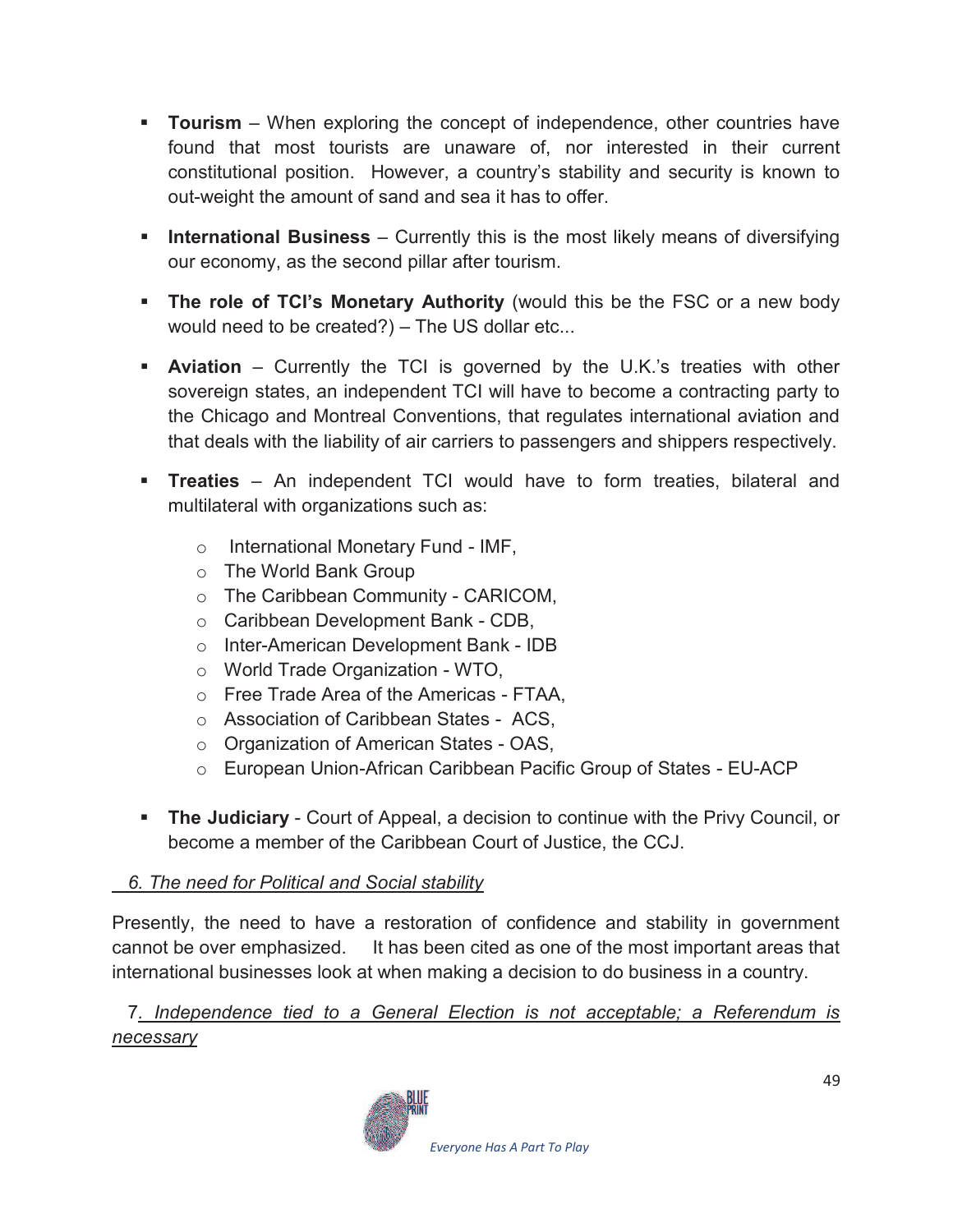As important as determining what is the settled will of an informed and engaged population on the matter of independence, we lack the mechanism to call for a referendum. It is imperative for us to therefore push for constitutional advancement with that provision enshrined to enable us to call for a referendum. We feel that only a democratically elected government has the moral right to call for a referendum by the population.

We hold the view that political parties ought NOT to run an election on the issue of independence because it does not leave the voter with a choice. A voter may wish to support his/her party but hold a different view with regards to independence. General elections ought to be about choosing a government, not deciding on independence. This issue must be treated as a separate matter.

### 9. Constitutional Advancement

To this end, we re- confirm our view that constitutional advancement immediately after general elections to set the stage for the pre-requisites for a move to self determination is still our best hope in the short term. In simple terms, we must move to get back a return to internal self government before we embark upon a program of independence.

There are certain things that must be fixed before we consider independence; including reversing some of the actions taken by the Interim Government, taking power away from the Turks and Caicos people and transferring it to the governor. We know that times are perilous, but we also know that it is because of the actions of the PNP governments preceding the Interim Government, the international economic downturn, and even some of the actions - such as harsh new taxation measures - by the Interim Government.

Finally, as an independent country, just as almost every other country – including the United States of America and the United Kingdom of Great Britain and Northern Ireland, we would need to borrow money to be sustainable. But we would need a sound economy to do this. We must remember that the UK would not be there to provide backup for our borrowings. If for example, the current financial distress that we are experiencing, resulting from the actions of the last PNP governments and the international meltdown, would have happened in an independent environment, our country would have now been a total basket case, with unthinkable suffering.

## **CONSTITUTION 2012**

**The PDM is not satisfied with the full 2011/2012 Constitution and believes that many of its clauses are regressive and restrain the powers of an elected government. To this end, it will within the first 100 days hold talks with the FCO**